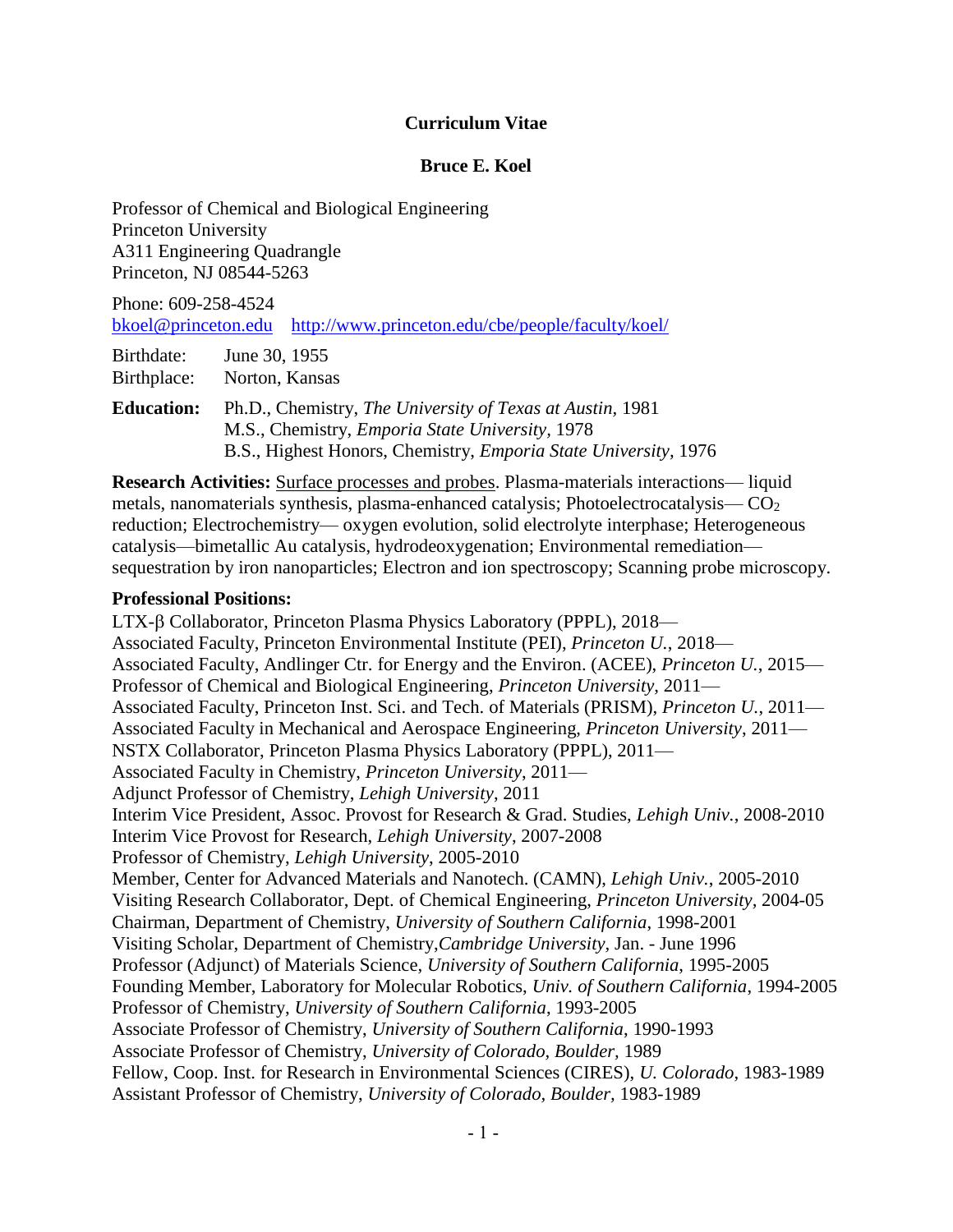Miller Postdoctoral Fellow, *University of California, Berkeley,* 1981-1983

### **Selected Honors, Awards and Fellowships:**

Eastman Lectureship, Dept. of Chemical Engineering, *University of South Carolina,* Fall 2016 Honorary Professorship, 111 Program, *Tongji University*, Shanghai, P. R. China, 2013-2017 EaStCHEM Intern'l Visiting Fellowship lecturer, *U. of Edinburgh & St. Andrews*, Scotland 2008 George A. Olah Award in Hydrocarbon or Petroleum Chemistry, Amer. Chem. Soc. (ACS) 2007 Fellow of the American Association for the Advancement of Science (AAAS), 2004 Professeur Invite´, *University de Paris-Sud*, Orsay, France, 2001 AIST Guest Researcher Awards, *Osaka Nat'l Res. Inst.*, Osaka, Japan, 1999 and 2000 Keynote Address, Brazilian Vacuum Society Annual Conf., Sao Jose dos Campos, Brazil, 2000 Fellow of the American Vacuum Society (AVS), 1999 Distinguished Alumnus of *Emporia State University*, 1998 Fellow of the American Physical Society (APS), 1996 Who's Who (Marquis; Strathmore; et al.), 1996— Union Carbide Innovation Research Awards, 1990 and 1991 Alfred P. Sloan Research Fellowship, 1990 Exxon Education Foundation Award, 1987 Junior Faculty Development Award, *University of Colorado, Boulder*, 1985 Dreyfus Foundation Grant for New Faculty, 1983 Miller Institute Postdoctoral Fellowship, *University of California, Berkeley*, 1981 ACS Division of Colloid and Surface Chemistry Proctor and Gamble Fellowship, 1980 National Science Foundation Traineeship; University Fellowship, *Univ. Texas, Austin,* 1978

**Membership in Professional Societies:** American Association for the Advancement of Science (AAAS), The American Ceramic Society (ACerS), American Chemical Society (ACS), American Institute of Chemical Engineers (AIChE), American Physical Society (APS), American Vacuum Society (AVS), Catalysis Society of Metropolitan New York, The Electrochemical Society (ECS), Materials Research Society (MRS), SPIE.

## **Editorial Services to Scholarly Publications:**

Guest Member, Editorial Committee, *Annual Review of Physical Chemistry*, Vol. 61(2010), 2008 Member, Editorial Advisory Board of *Langmuir*, 1993-2001 Co-Editor, Proceedings of the Symposium on Bimetallic Surface Chemistry and Catalysis,

*Langmuir*, **4**(5), 1073-1222 (1988)

*Referee for:* ACS Applied Materials & Interfaces, ACS Nano, Applied Surface Science, Catalysis Letters, Catalysis Today, Chemistry of Materials, J. Catalysis, J. Chemical Physics, J. Electron Spectroscopy and Related Phenomena, J. Physical Chemistry, J. American Chemical Society, J. Vacuum Science and Technology, Langmuir, Physical Chemistry Chemical Physics, Physical Review, Physical Review Letters, Proceed. National Academy of Sciences, Science, and Surface Science

### **Selected Professional Activities:**

Member, DOE On-Site Review Panel, Office of Basic Energy Sciences, Energy Innovation Hub "Fuels from Sunlight", Pasadena, CA, 2018

Chair, AVS Surface Science Division, 2017-2018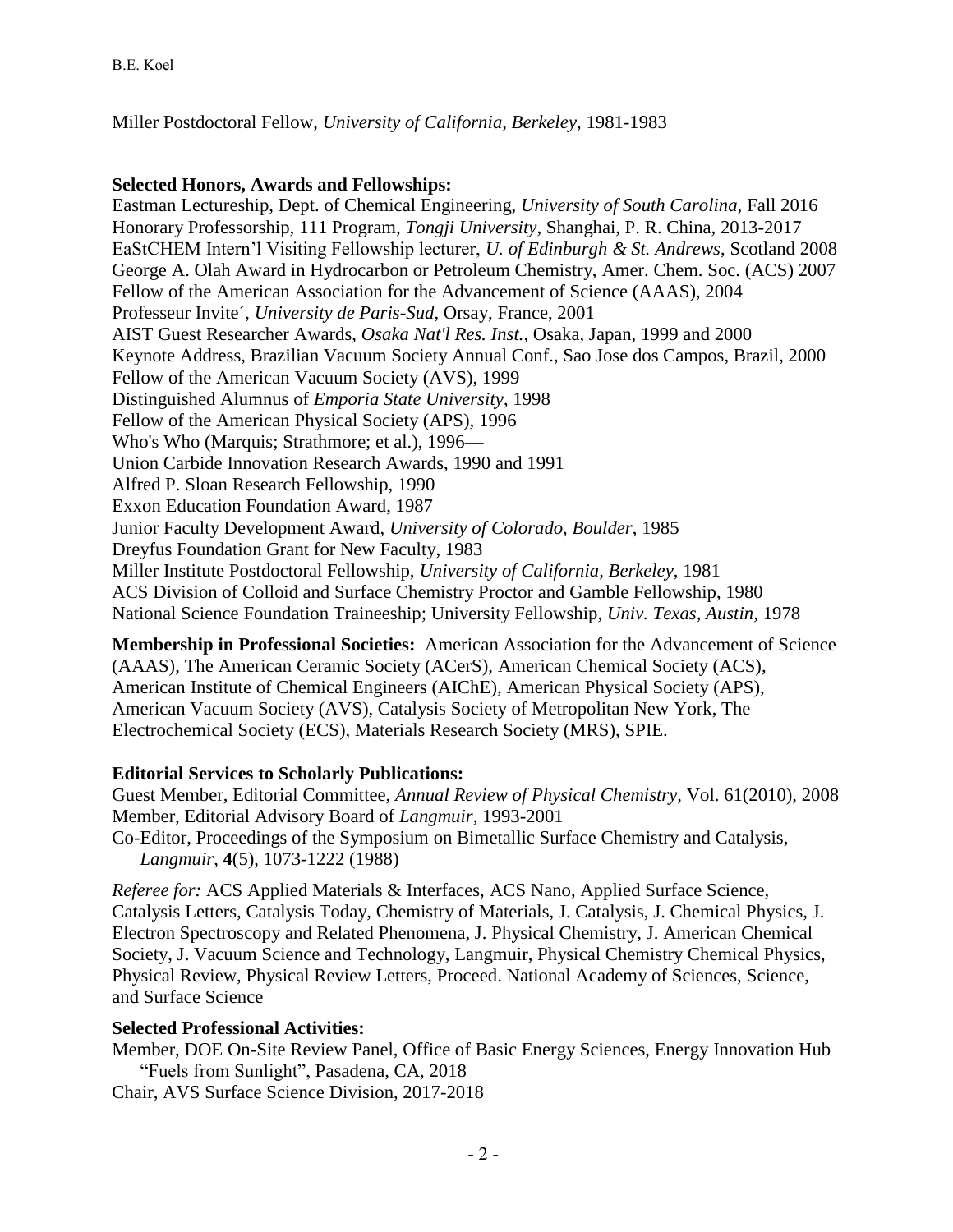- Chair, AVS 64 Surface Science Division Program Committee for the AVS 64th International Symposium and Exhibition, Tampa, FL, 2016-2017
- Member, ACS National Awards Selection Committees, 2017, 2016, 2015, 2014, 2008, 2007
- Member, DOE BES On-Site Review Panel, SUNCAT Center for Interface Science and Catalysis - FWP Program, BES Catalysis Program at SLAC National Accelerator Laboratory, 2016
- Member, Advisory Committee, 4<sup>th</sup> International Workshop on Nanotechnology, Renewable Energy & Sustainability, Xi'an, China, 2016
- Member, DOE On-Site Review Panel, Laboratory Director's Review, Chemical Science Division, Lawrence Berkeley National Laboratory (LBNL), 2015
- Member, DOE Panel Review, Office of Basic Energy Sciences, Energy Innovation Hub Renewal "Fuels from Sunlight", 2015
- Member, Program Committee, AVS International Symposium and Exhib., 2014-2019
- Member, AVS Surface Science Division Executive Committee, 2014-2019
- Member, DOE On-Site Review Panel, Catalysis Science Program, Lawrence Berkeley National Laboratory (LBNL), 2014
- Organizer, Spring Symposium of The Catalysis Society of Metropolitan New York, 2013
- Member, Science Advisory Committee (SAC) of the Center for Functional Nanomaterials (CFN) at Brookhaven National Laboratory (BNL), 2012-2016
- Member, Governing Board, Council for Chemical Research (CCR), 2011-2013
- Member, Advisory Committee, QEXAFS/XRD beamline, NSLS-II, 2010
- University Leader, CCR Research Collaboration Action Network (RC-AN), 2009-10
- Affiliated Faculty of the Catalysis Center for Energy Innovation (CCEI), University of Delaware, an Energy Frontier Research Center funded by the U.S. DOE, Office of Science, 2009-13
- Member, 2009 Physical Electronics Conference Meeting Local Program Committee, 2009
- Member, DOE Materials Science Merit Review Panel, National Energy Technology Laboratory
- (NETL), 2009
- Member, Tech. Advisory Committee, PA NanoMaterials Commercialization Center, 2008-10
- Member, CCR Research Collaboration Action Network (RC-AN), 2007-10
- Member, International Advisory Board, Chemical and Energy Sciences, NSLS-II, 2007-10
- Member, Board of Directors, Ben Franklin Technology Partners of Northeastern PA, 2007-10
- Member, Lehigh Nanotechnology Network (LNN) Executive Board, 2007-10
- Member, NSF SBIR/STTR Program Industrial Innovation & Partnerships Panel, 2007
- Member, General Committee of the Physical Electronics Conference, 2007-10
- Member, NSF Analytical and Surface Chemistry Panel, 2007
- Instructor, Scanning Probe Microscopy: From Fundamentals to Advanced Applications Course, Lehigh Microscopy School, 2006-10
- Member, CCR 2006 Annual Meeting Planning Committee, 2005
- ARO Chemistry Position Workshop, Chemical Sciences Div., North Carolina St. Univ., 2004 Member, DOE Materials Chemistry Review Team, Lawrence Berkeley Nat'l Laboratory, 2003 Chair, AVS Surface Science Division, 2000 and 2001
- Member, Program Committee, AVS 47th Int'l Symposium & NANO-6, Boston, MA, 2000
- 2000 SET (Science, Engineering, and Technology) Congressional Visits Day, Washington, DC AVS Strategic Planning Workshop, Chicago, IL, 2000

Member, Long Range Planning Committee, AVS Surface Science Division, 1998-2000 Reviewer, 2000 Western Assoc. of Grad. Schools (WAGS) Distinguished Masters Thesis Award Chair, California Catalysis Society Annual Meeting, 1999

Congressional Visits Day, CCR, Washington, DC, 1999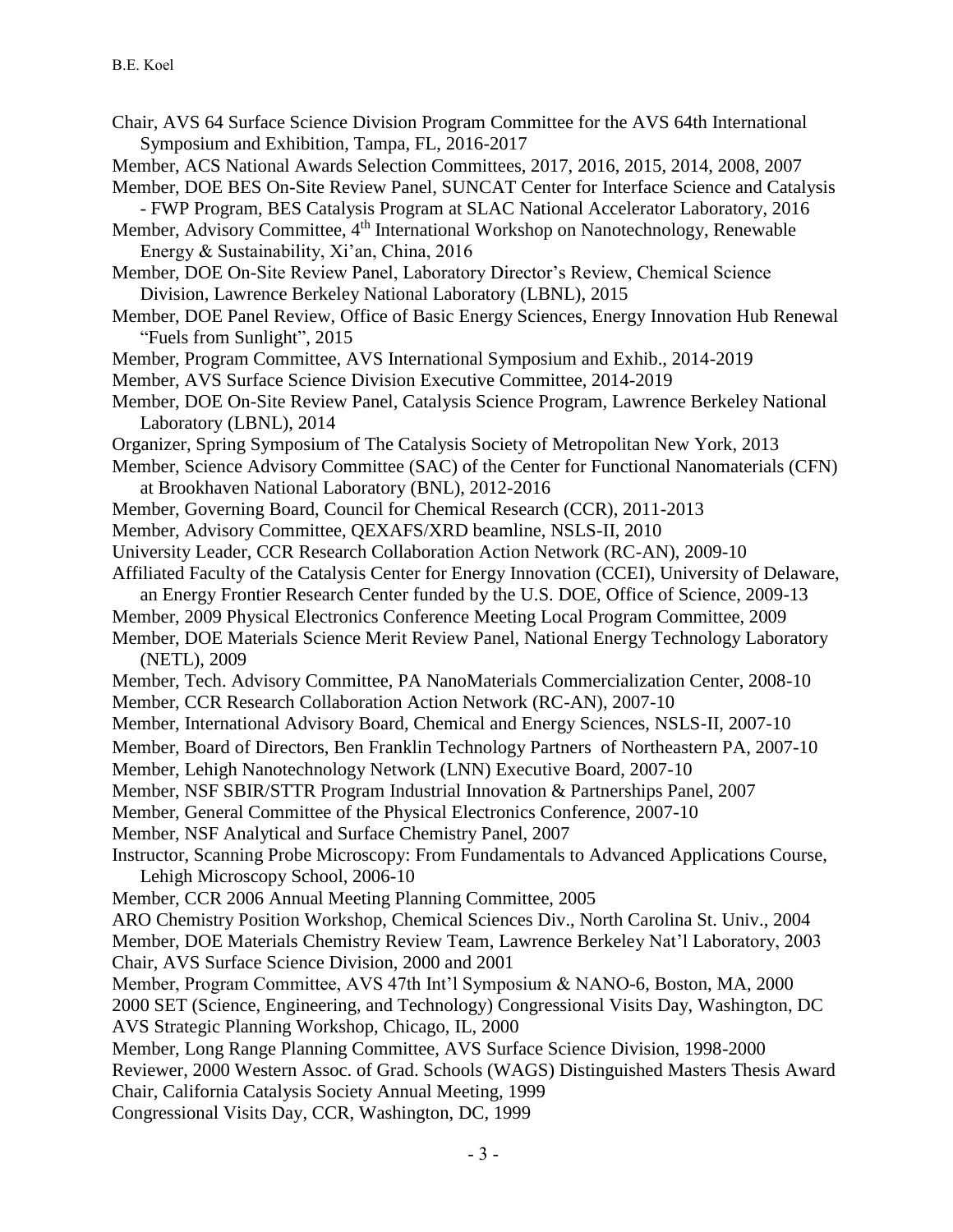Chair, AVS Surface Science Division Program Committee, 1999

Member, CCR Government Relations Committee, 1998-2005

Chair, Leading Edge Symposium, 31<sup>st</sup> Annual Symp. of the Southern Calif. AVS, Orange, 1998 Member, AVS Award Committees, 1997, 1994

Member, Executive Committee & Program Committee, AVS Surface Science Division, 1997-99 Member, Gordon Research Conference Council, 1997

Chair, Chemical Reactions at Surfaces Gordon Research Conference, 1997

Chair, Stauffer Symposium on Surface Chemistry, 1995

Vice-Chair, Chemical Reactions at Surfaces Gordon Research Conference, 1995

- Member, Review Panel for DOE Distinguished Postdoctoral Research Program, 1993
- Member, Canvassing Committee for the Arthur W. Adamson Award for Distinguished Service in the Advancement of Surface Chemistry, ACS, 1992-95

Co-chair, 8th DOE-BES Heterogen. Catalysis & Surface Chem. Mtg., LA, 1992

Chair, P&G Fellowship Committee, Division of Colloid and Surface Chemistry, ACS, 1992

Member, P&G Fellowship Committee, Div. of Colloid and Surface Chemistry, ACS, 1991-93

Chair, Organizing Committee, Chemical Reactions at Surfaces Gordon Conference, 1991-93

Faculty Participant, USC Center for Research on Environmental Sciences, Policy and Engineering (CRESPE), 1991-1996

Member, Procter & Gamble Fellowship Comm., Div. Colloid & Surf. Chem., ACS, 1991-1993

Chair, Organizing Comm., Chemical Reactions at Surfaces Gordon Research Conf., 1991-1993

Co-chair, Continuing Symposium on Molecular Processes at Solid Surfaces, Div. Colloid & Surf. Chem., ACS, 1989-1993

- Co-Chair, Symposium on "Bimetallic and Alloy Surface Chemistry and Catalysis," Div. Colloid & Surf. Chem., 1987 National ACS Meeting, New Orleans, 1987
- Member, Program Committee, Div. Colloid & Surf. Chem., ACS, 1986-1988

Co-Chair, Symposium on "Surface Science of Coal Liquefaction Catalysts," Div. of Fuel Chemistry, 1986 National ACS Meeting, New York, 1986

Chair, Symposium on "Chemical and Physical Properties of Bimetallic and Alloy Surfaces," 1986 Rocky Mountain ACS Meeting, Denver, 1986

- Instructor, Surface Analysis, Short Course "Analytical Chemistry," U. Colorado, Boulder, 1985- 1989
- Co-Chair, Physical Chemistry Workshop, University of Colorado, Boulder, June 1985

Member, Review Panel for University Coal Research Program, DOE, Pittsburgh Energy Technology Center (PETC), 1985

*Consulting*: Surface Chemistry Discoveries, Inc., 2005; Arkema (ATOFINA Chemicals, Inc.), 2004; Atherton Quantum Insight, ChevronTexaco, 2003-05; Jet Propulsion Laboratory, 1998- 2000; Dow Chemical Co., 1995; Chem Alert Corp., 1993-95; Burge and Associates, 1992-94; CLS-1, Los Alamos National Lab., 1992-94; CLS-2, Los Alamos National Lab., 1984-92; Hewlett-Packard, 1985-89; J&A Associates, 1986.

**Patent:** *Layered Nanofabrication*, U.S. Patent No. 6,508,979 (2003) A. A.G. Requicha, B. E. Koel, R. Resch, D. Lewis, M. E. Thompson

### **Invited Talks at Technical Meetings:**

2019 ACS Natl. Meeting, 257<sup>th</sup>, Symposium on "Applied Electrocatalysis for Renewable Energy and Synthesis", Orlando, FL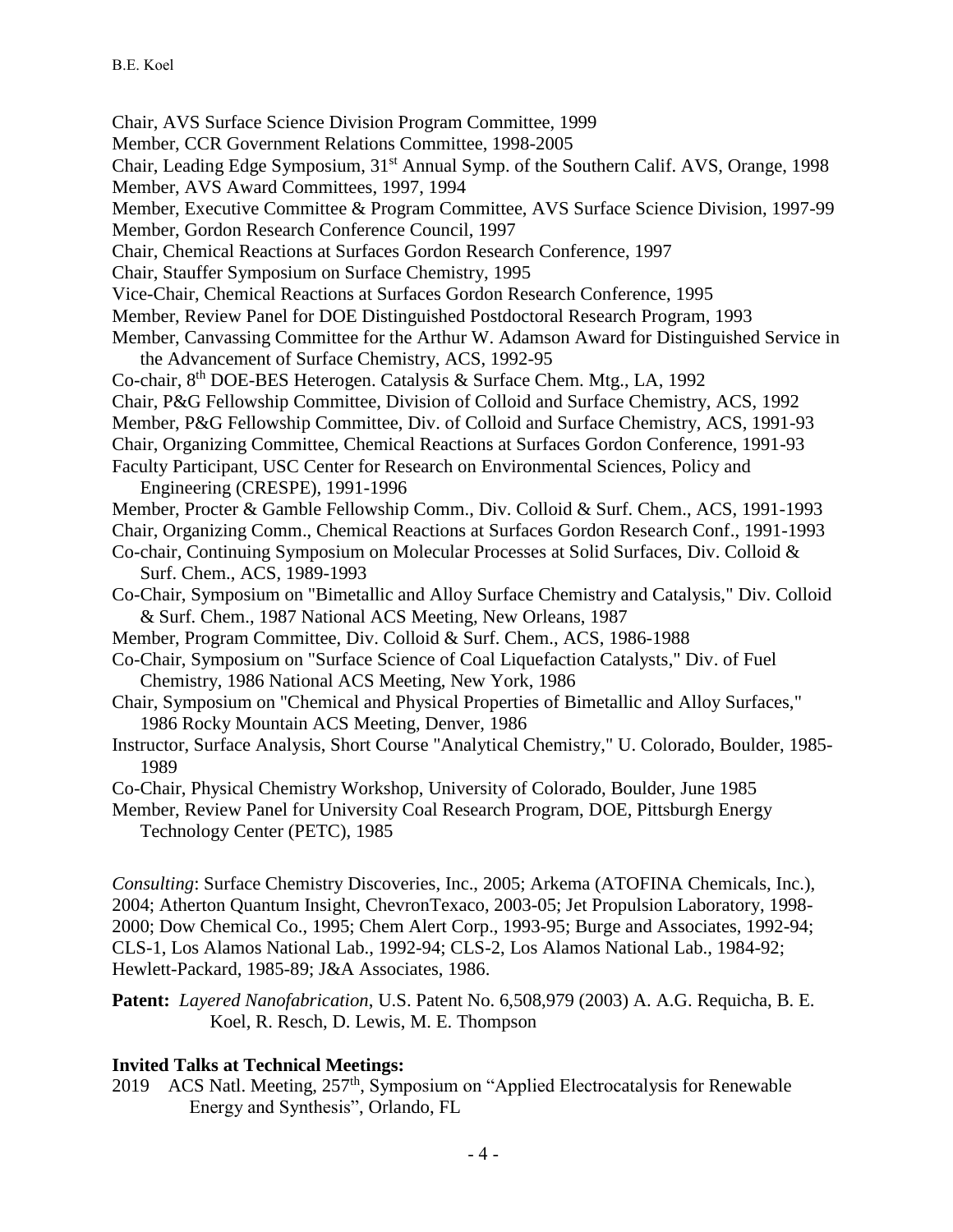- ACS Natl. Meeting, 257<sup>th</sup>, Symposium on "Elucidation of Mechanisms and Kinetics on Surfaces", Orlando, FL
- Metro. New York Catalysis Society (NYCS) Annual Symposium 2019, Princeton, NJ
- 2018 MRS Fall Meeting 2018, Symposium PM07: "PlasmaBased Synthesis, Processing and Characterization of Novel Materials for Advanced Applications", Boston, MA
	- XXVII International Materials Research Congress (IMRC 2018), Symposium C3: Solar Hydrogen Production, Cancún, México
	- International Conference on Energy, Materials and Photonics 2018 (EMP18), Session: Catalysis and Photocatalysis, Montreal, Canada
	- 45th IEEE International Conference on Plasma Science (ICOPS 2018), Session 5D: 4.7 Plasma Material Interactions I, Denver, CO
	- 45th IEEE International Conference on Plasma Science (ICOPS 2018), Session 7E: 5.1 Nonequilibrium Plasma Applications IV, Denver, CO
	- Invited Tutorial: 23rd International Conference on Plasma Surface Interactions in Controlled Fusion Devices (PSI-23), Princeton, NJ
	- 40th DOE Solar Photochemistry Research Conference, Gaithersburg, MD
	- 2018 University Coalition for Fossil Energy Research (UCFER) Annual Meeting, National Energy Technology Laboratory, Morgantown, WV
	- 2018 MRS Spring Meeting, Symposium: NM03: "Rational Designed Hierarchical Nanostructures for Photocatalytic Systems", Phoenix, AZ
	- 42nd Internat'l Conf. & Expos. on Adv. Ceramics & Composites (ICACC), Symposium S7: 12th Internat'l Symp. on Nanostruct. Mat, Functional Nanomat. and Thin Films for Sustainable Energy Harvesting, Environmental and Health Applic, Daytona Beach, FL
- 2017 MRS Fall Meeting 2017, Symposium ES02: "On the Way to Sustainable Solar Fuels— New Concepts, Materials and System Integration", Boston, MA
	- APS Mid-Atlantic Section, 2017 Annual Meeting, Session M4: Chemistry and Energy Science-I, Newark, NJ
	- Singh Nanovation Conference, 2017 Annual, Session: Nanotechnology in Energy and the Environment, U. Pennsylvania, Philadelphia, PA
	- ECS National Meeting, 232<sup>nd</sup>, Symposium on "Photocatalysts, Photoelectrochemical Cells and Solar Fuels 8", National Harbor, MD
	- AFOSR Molecular Dynamics/Theoretical Chemistry Program Review, 2017, Albuquerque, NM
	- ACS Natl. Meeting, 253<sup>rd</sup>, "Molecular Surface Science, Nanomaterials & Catalysis: Symposium in Honor of Gabor Somorjai at 80", San Francisco, CA
	- ACS Natl. Meeting, 253rd, Symposium "GSSPC: Water Sustainability: Chemists in Pursuit of Clean Water", San Francisco, CA

2016 Summer School on "Interfaces and Energy", Göttingen, Germany Keynote: SPIE Optics + Photonics 2016, Solar Hydrogen and Nano. XI, San Diego, CA ACS Natl. Meeting, 252nd, Symposium "Novel Materials", Philadelphia, PA

- 9<sup>th</sup> International Conference on High Temperature Ceramic Matrix Composites and Global Forum on Advanced Materials and Technologies for Sustainable Development 2016, Toronto, Canada
- 2016 Middle Atlantic Regional Meeting (MARM), "Photocatalysis and Solar Fuel" Symposium, Riverdale, NY
- 2016 MRS Spring Meeting, Symposium EE2: Advancements in Solar Fuels, Generation, Materials, Devices and Systems, Phoenix, AZ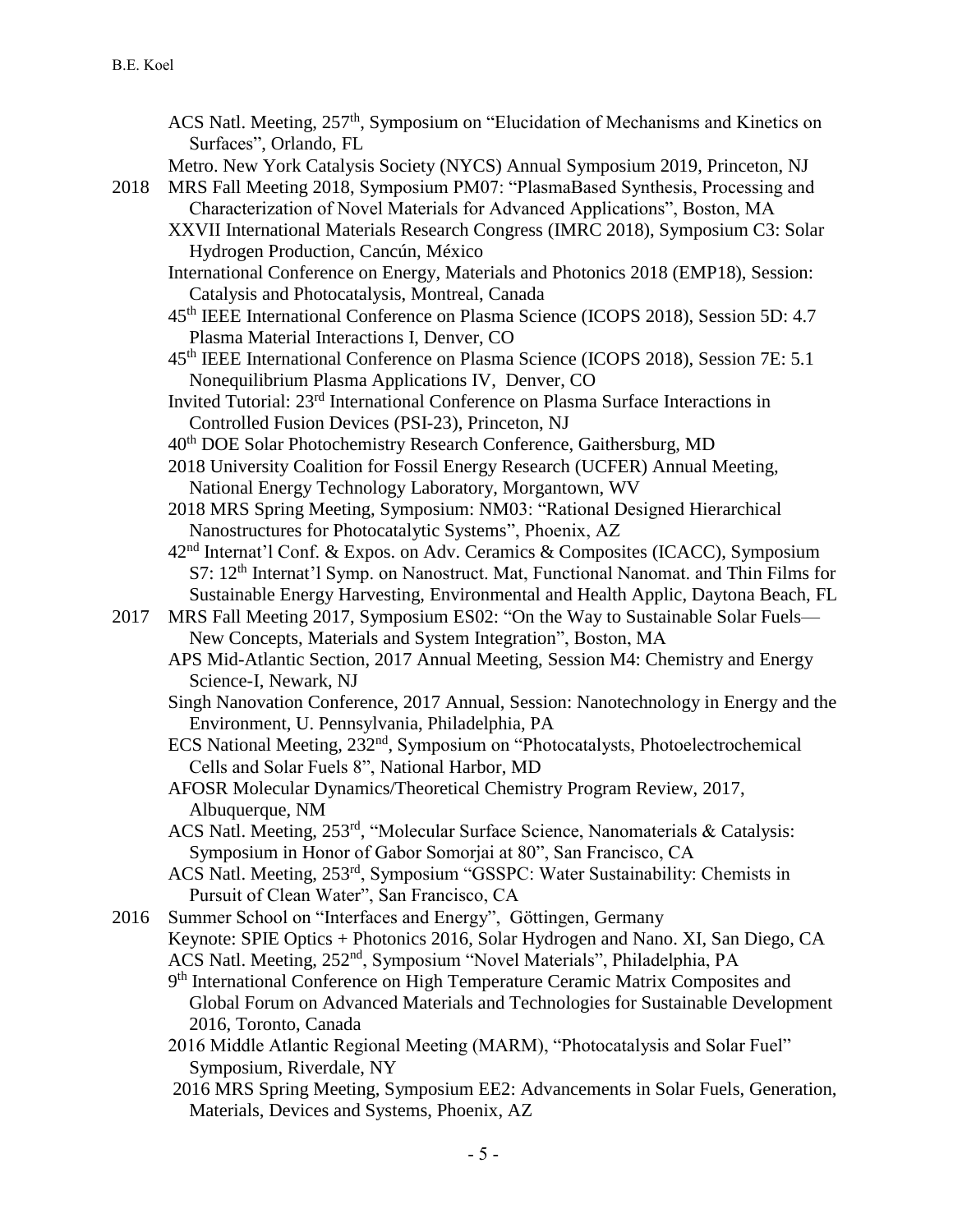- ACS Natl. Meeting, 251<sup>st</sup>, Symposium "Advances in In situ Pollutant Destruction by Nanoscale Zero Valent Iron & Other Engineered Nanoparticles", San Diego, CA
- ACS Natl. Meeting, 251<sup>st</sup>, Symposium "Surface Chemistry & Catalysis of Metal Oxides", San Diego, CA
- 2016 Plasma Chemistry AFOSR BRI Annual Program Review: Plasma-Surface Interactions in Reactive Environments, Arlington, VA
- 2015  $46<sup>th</sup>$  Eastern Analytical Symp. & Exhib., Session: Surface Functionalization of Nanoparticles and Nanomaterials, Somerset, NJ
	- ECS Natl. Meeting, 228<sup>th</sup>, Symposium on Solar Fuels, Photocatalysts and Photoelectrochemical Cells, Phoenix, AZ
	- Keynote: 3<sup>rd</sup> International Workshop on Nanotechnology, Renewable Energy & Sustainability, Xi'an, China
	- Keynote: SPIE Optics + Photonics 2015, Solar Hydrogen and Nano. X, San Diego, CA
	- 2015 IEEE/NPSS Symposium on Fusion Engineering (SOFE): Session SO14 PMI and Plasma, Austin, TX
	- 37th DOE Solar Photochemistry Research Conference, Gaithersburg, MD
	- 2015 MRS Spring Meeting, Symposium J: Latest Advances in Solar Water Splitting, San Francisco, CA
	- ACS Natl. Meeting, 249<sup>th</sup>, George A. Olah Award Symposium in Honor of Jingguang G. Chen, Denver, CO
- 2014 AFOSR BRI Review: Plasma-Surface Interactions in Reactive Environments, Albuquerque, NM
	- AVS Prairie Chapter Symposium, Chicago, IL
	- Keynote: SPIE Solar Energy + Technology 2014, Solar Hydrogen and Nanotechnology IX, San Diego, CA

International Conference on Nanoscience + Technology 2014 (ICN+T 2014), Vail, CO Materials Challenges in Alternative & Renewable Energy Conference, MCARE 2014, Solar Fuels: Materials for Water Splitting: Hematite, Clearwater, FL

- 2013 66<sup>th</sup> Gaseous Electronics Conference of the APS, GEC 2013, Princeton, NJ ACS Natl. Meeting, 245<sup>th</sup>, Fuel Symp.: Catalysts for Energy Conversion and Storage, New Orleans, LA
- 2012 ACS Natl. Meeting, 244<sup>th</sup>, ENFL Symp.: Frontiers in Energy and Fuels, Philadelphia, PA 2012 Annual Symposium of The Catalysis Society of Metro. New York, Clinton, NJ
- 2011 Int'l Symposium and the 3<sup>rd</sup> Iwasawa Conference on Catalysis and Surface Science for Efficient Utilization of Carbon Resources and Related Topics, Xiamen Univ., China Int'l Symposium on Controlled Surface Reactions, 41<sup>st</sup> Summer Annual Conf. of the Korean Vacuum Society, Daegu, Korea
- 2010 ACS Natl. Meeting, 240<sup>th</sup>, CATL Symp.: Surface Science of Catalysis, Boston, MA ACS Natl. Meeting, 239<sup>th</sup>, George A. Olah Award Symposium in Honor of Peter C. Stair, San Francisco, CA
- 2009 EPI Workshop, Particles for Emerging Needs: Directed Synthesis and Characterization toward Biomedical and Catalytic Applications, Lehigh University, Bethlehem, PA ACS Natl. Meeting, 237<sup>th</sup>, George A. Olah Award Symposium in Honor of Cynthia M. Friend, Salt Lake City, UT
- 2008 AIChE Annual Meeting, A Century of Surface Science and Catalysis, Philadelphia, PA ACS Natl. Meeting, 236<sup>th</sup>, Symposium in Memory of Mike White, Philadelphia, PA 20<sup>th</sup> International Conference on the Application of Accelerators in Research and Industry (CAARI 2008), Fort Worth, TX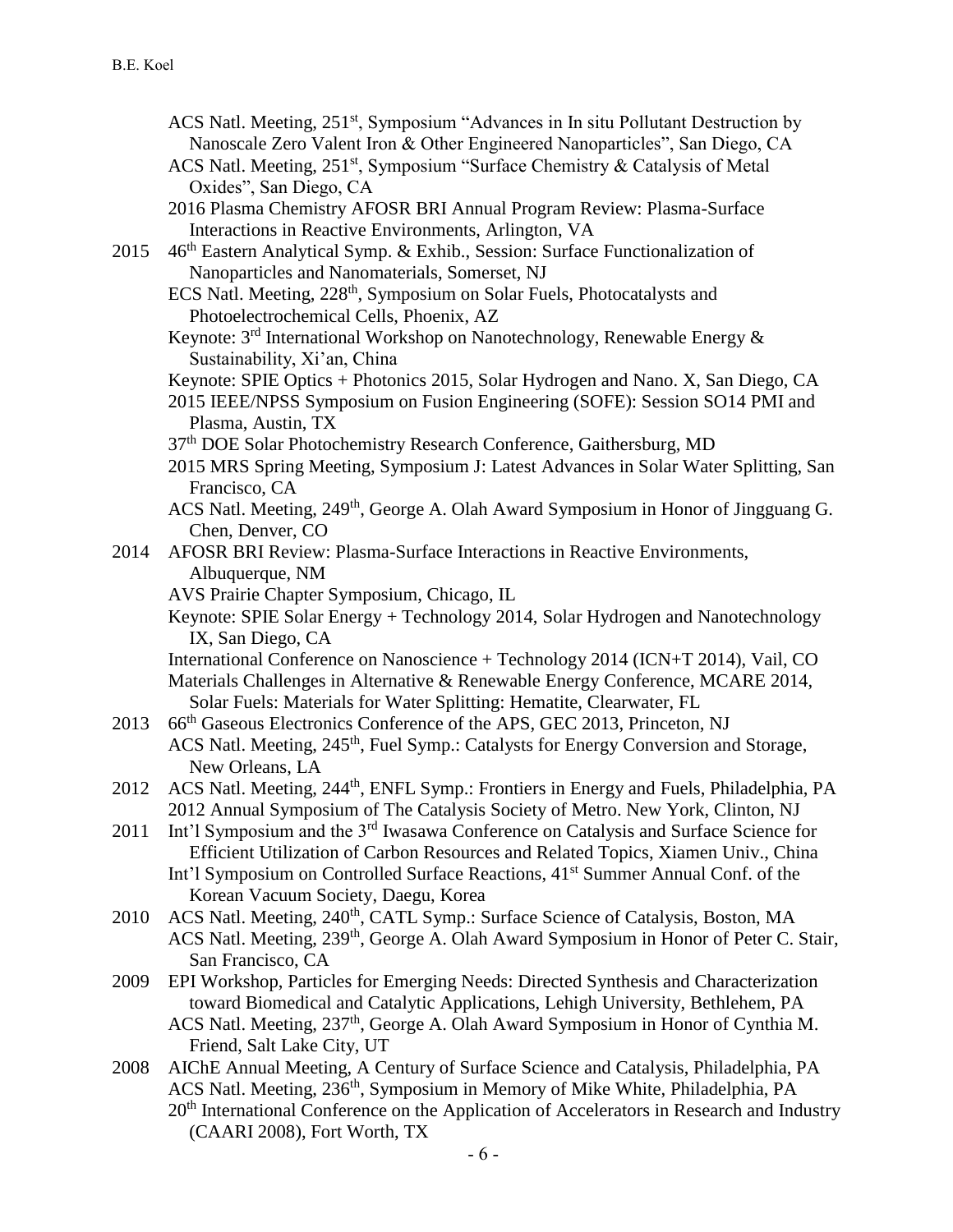- ACS Natl. Meeting, 235<sup>th</sup>, George A. Olah Award Symposium in Honor of Israel E. Wachs, New Orleans, LA
- ACS Natl. Meeting, 235<sup>th</sup>, Arthur W. Adamson Award Symposium in Honor of Francisco Zaera, New Orleans, LA
- ACS Natl. Meeting, 235<sup>th</sup>, Symposium Honoring Priestley Medal Winner Gabor Somorjai, New Orleans, LA
- 2007 46<sup>th</sup> Eastern Analytical Symp. & Exhib., Catalysis and Surface Sci. Symp., Somerset, NJ ACS Natl. Mtg., 233<sup>rd</sup>, Div. of Colloid and Surface Chemistry Award Symp., Chicago, IL ACS Natl. Mtg., 233<sup>rd</sup>, George A. Olah Award Symp. in Honor of Bruce E. Koel, Chicago, IL
- 2006 2006 AIChE Annual Meeting, Topics in Surface Science and Catalysis, In Honor of Robert J. Madix, San Francisco, CA

ACS Natl. Meeting, 232<sup>nd</sup>, Dynamics of Single Atoms, Molecules and Clusters on Surfaces Symposium, San Francisco, CA Spring Symposium of the New York Catalysis Society, Bethlehem, PA

- 4<sup>th</sup> Annual Univ. of California Surface Science and Applic. Symposium, Berkeley, CA 2005 AVS 52nd Internat'l Symp. & Exhib., Bimetallic Surfaces Symposium, Boston, MA
- 207<sup>th</sup> Mtg. of The Electrochemical Society, Electrocatalysis Symp., Quebec City, Canada Southern California Symposium on Surface Science, University of California, Irvine
- 2004 AVS, Rocky Mountain Annual Symp., RMAVS 2004, Nanostructured Materials Symposium, Golden, CO
	- BioNEMS Symposium, sponsored by the Center for Interdisciplinary Research of USC and the National Cancer Institute (NCI), Los Angeles, CA

ACS Natl. Meeting, 227<sup>th</sup>, Vibrations at Surfaces Symposium, Anaheim, CA 2<sup>nd</sup> Annual Univ. of California Surface Science and Applic. Symposium, San Diego, CA

- 2003 204<sup>th</sup> Meeting of The Electrochemical Society, Electrochemistry Symposium in Memory of Michael Weaver, Orlando, FL
	- 77th ACS Colloid and Surface Science Symposium, Atlanta, GA
	- ACS Natl. Meeting, 225<sup>th</sup>, Mechanistic Surface Chemistry Symposium, New Orleans
	- ACS Natl. Meeting, 225<sup>th</sup>, Electrochemistry and Surface Science Symposium in Memory of Mike Weaver, New Orleans
- 2002 ACS Natl. Meeting, Nanoscale Studies of Surface Phenomena Symposium, Orlando Int'l Technol. Service Mission on Nanotechnology to West Coast USA, Los Angeles
- 2001 Molecular Visualization in Science Education Workshop, NSF, Arlington Int'l Collaboration Programme, Catalysis of Gold Nanoparticles Deposited on Titanium Oxides, AIST, 2000, Osaka Nat'l Research Inst., Osaka, Japan Gordon Conference on Chemical Reactions at Surfaces, California.
	- ACS Natl. Meeting, 221<sup>st</sup>, Adamson Award Symp. Honoring J. Michael White, San Diego Workshop on Nanotechnology: Opportunity and Challenge for Industry, LARTA, CNSI, UCLA, Los Angeles
	- 3<sup>rd</sup> Int'l Symposium on Electronic and Atomic Structure (ISEAS-3) Tamkang Univ., Taiwan
- 2000 ACS Natl. Meeting, 219<sup>th</sup>, Surface Chemistry Symposium Honoring Gabor A. Somorjai, San Francisco
	- Keynote Address: Brazilian Vacuum Society Annual Conf., Sao Jose dos Campos, Brazil
	- 11<sup>th</sup> DOE/BES Heterogeneous Catalysis and Surface Science Contractors Mtg., Rockville, Maryland, 2000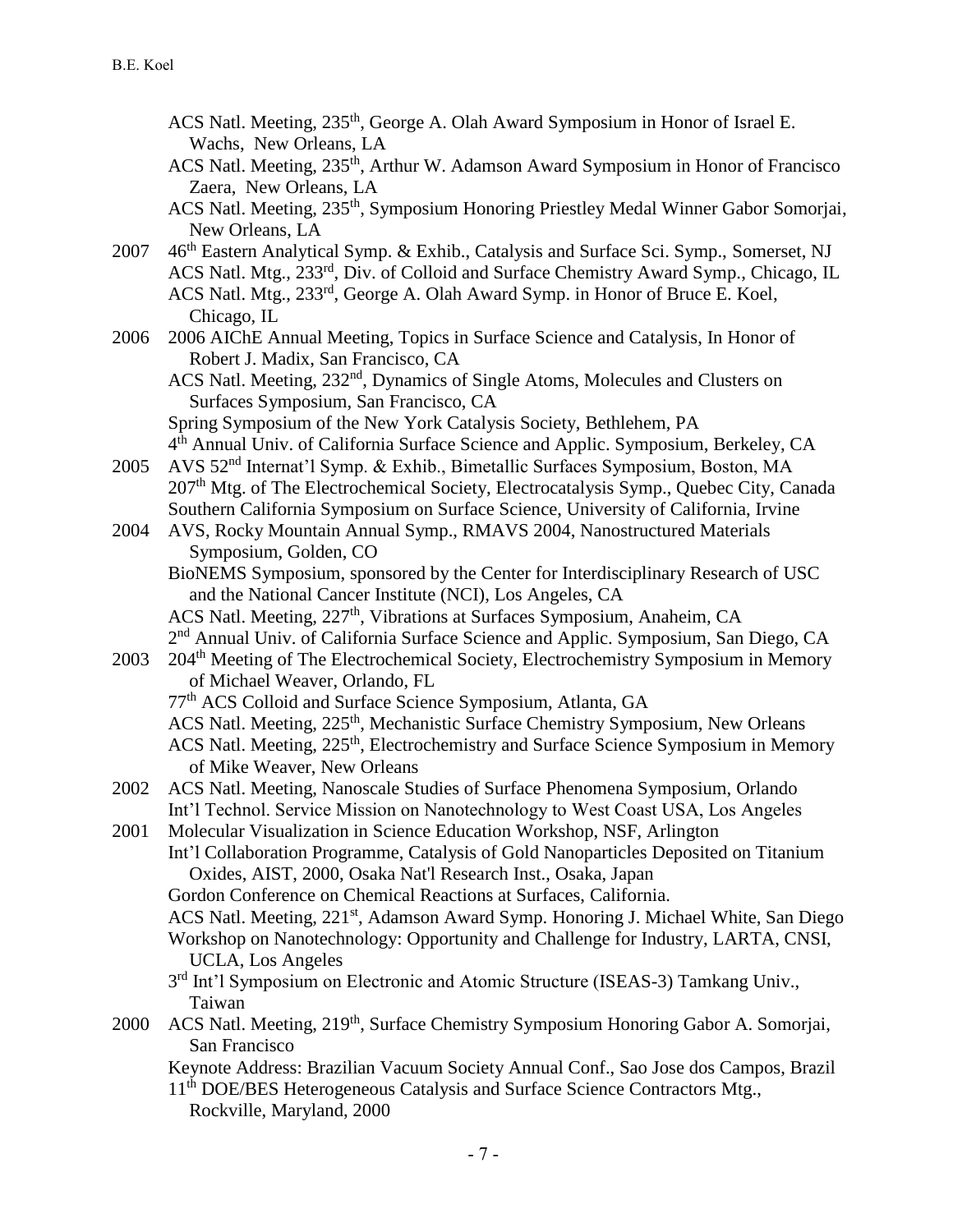- $21<sup>st</sup>$  Century Chemical Catalysis: A Symposium in Honor of Wolfgang Sachtler & Tobin J. Marks, Ipatieff Professors of Chemistry, Northwestern Univ., Evanston
- FEA Cathodes for Electrodynamic Tethers Workshop, JPL, Pasadena
- 4 th Int'l Chemical Congress of Pacific Basin Societies (Pacifichem 2000), Symposium on Electrochemical Surface Science at Molecular/Atomic Resolution, Honolulu, Hawaii
- 4 th Int'l Chemical Congress of Pacific Basin Societies (Pacifichem 2000), Symposium on Photon and Electron Induced Processes on Surfaces, Honolulu, Hawaii
- 1999 Twelfth International Workshop on Inelastic Ion-Surface Collisions, Padre Island, Texas ARO Workshop on Fuel Cell/Fuel Processor Catalysis/Computational Chem., Chicago Gordon Research Conference on Clusters, Nanocrystals, and Nanostructures
- 1998 IBC's 3rd Annual Molecular Nanotechnology Conf., San Francisco
- 1997 ACS Natl. Meeting, 213<sup>th</sup>, Symp. Honoring the Memory of B.E. Bent, San Francisco Brian Bent Symposium, Columbia University, New York Workshop on "Structure and Topography of Surfaces", La Plata, Argentina
- 1995 ACS Natl. Mtg., 209<sup>th</sup>, Metal-Metal Bonding: From Clusters to Surfaces Symp, Anaheim Stauffer Symposium on Surface Chemistry, Los Angeles
- 1994 ACS Natl. Meeting, 207<sup>th</sup>, Surface Science of Catalysis Symposium, San Diego
- 1992 ACS Natl. Meeting, 204<sup>th</sup>, Catalytic Selective Oxidation Symposium, Washington
- 1991 Union Carbide Innovation Research Colloquium, South Charleston FACSS/Pacific Conference, Symposium on Reactions at Surfaces, Anaheim
- 1990 APS March Meeting, Division of Condensed Matter Physics, Symposium on Atomic and Electronic Structure of Alloy Surfaces, Anaheim ACS Natl. Meeting, 199th, Kendall Award Symposium, Boston Union Carbide Innovation Research Colloquium, South Charleston DOE Surface Studies Conference, 16th, Golden Symposium on Frontiers of Surface Chemistry, Catalysis Research Center, Hokkaido University, Sapporo, Japan
	- Chemistry at Surfaces Meeting, Irvine
- 1989 Center for Separations Using Thin Films Conference, Boulder Catalysis Society, 11<sup>th</sup> North Amer. Meeting., Surface and Spectrosc. Symposium Workshop on Hydrocarbon Discharge Plasma Diagnostics, Madison Gordon Conference on Catalysis, New London Symposium on New Horizons in Chemical Sensors, Tempe Chemically-Modified Oxide Surfaces Symposium, Dow Corning, Midland IUVSTA Workshop Meeting on the Structure and Reactivity of Small Molecules on Surfaces, Ofir, Portugal Advances in Catalytic Chemistry IV, A Symposium in Honor of John H. Sinfelt,
	- Snowbird, Utah International Chemical Congress of Pacific Basin Societies, Solid Surfaces and Catalysis Symposium, Honolulu
- 1988 AVS, 24th Annual Symp. of the New Mexico Chapter, Surface Science Session ACS Natl. Meeting, 195th (3rd Chemical Congress of North America), Surface Science of Catalysis Symposium, Toronto
- 1986 ACS, 8th Rocky Mtn. Regional Meeting, Surface Analysis Symposium, Denver MRS, 1986 Fall Meeting, Boston
- 1985 Scanning Electron Microscopy/1985 International Meeting, Las Vegas Summer Symposium on Analytical Chemistry, 38<sup>th</sup> Annual: Surface Characterization of Catalytic and Electronic Materials, Potsdam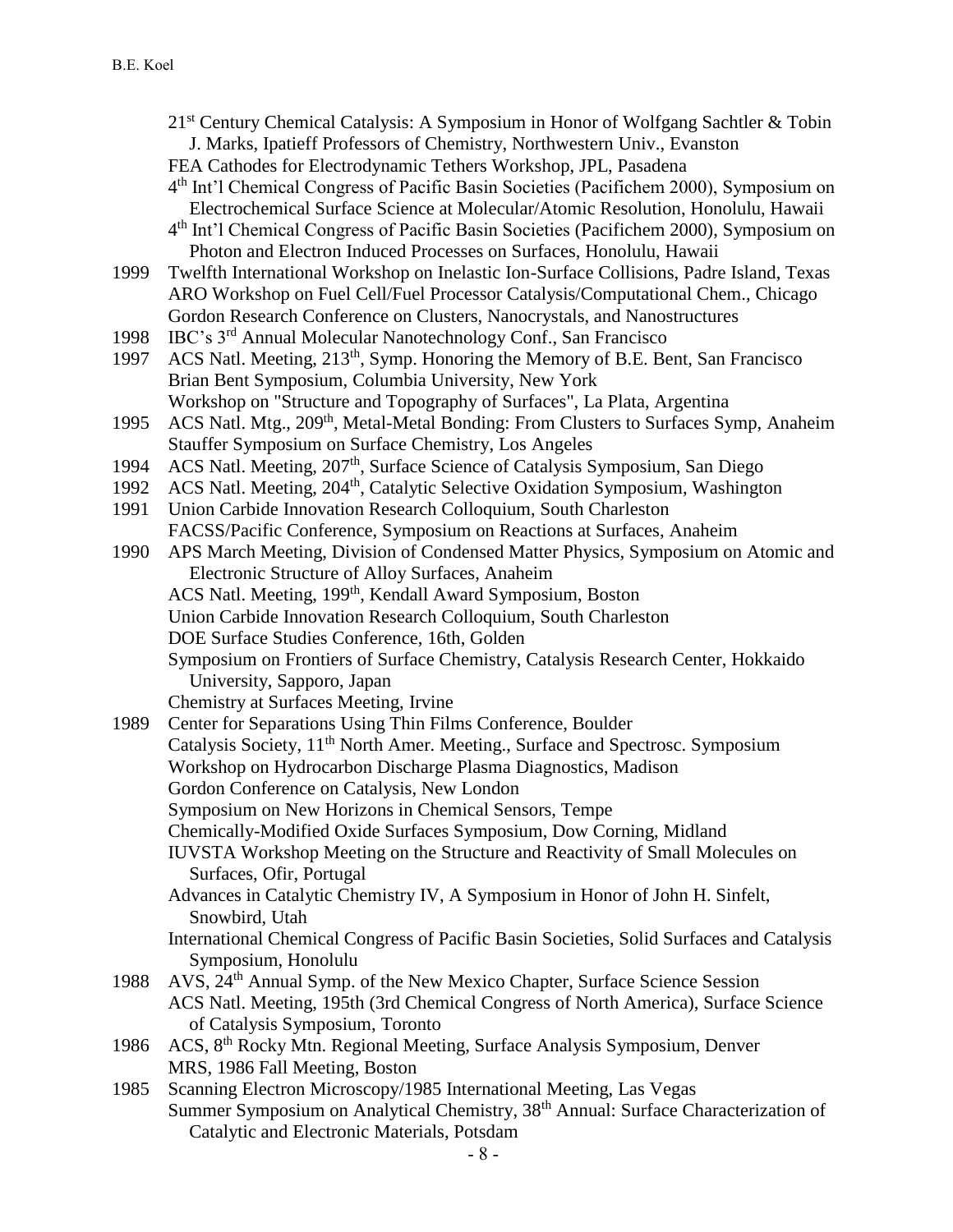Symposium on Surface Chemical Processes, Austin

# **Invited Lectures at Universities and Laboratories:**

| <b>Chemical Engineering and Materials Science</b><br>Queens College, City University of New York, Flushing, NY, Department of Chemistry<br>2017<br>INRS, Energy Materials and Telecommunication, Varennes, Canada<br>University of Cologne, Institute of Inorganic Chemistry, and E-MRS/MRS Cologne<br>Chapter Materials Science Lecture Series, Cologne, Germany |
|-------------------------------------------------------------------------------------------------------------------------------------------------------------------------------------------------------------------------------------------------------------------------------------------------------------------------------------------------------------------|
|                                                                                                                                                                                                                                                                                                                                                                   |
|                                                                                                                                                                                                                                                                                                                                                                   |
|                                                                                                                                                                                                                                                                                                                                                                   |
|                                                                                                                                                                                                                                                                                                                                                                   |
| Tongji University, State Key Laboratory of Pollution Control and Resources Reuse,                                                                                                                                                                                                                                                                                 |
| Shanghai, P. R. China, Advanced Institute of Environmental Science and Engineering                                                                                                                                                                                                                                                                                |
| Tsinghua University, Beijing, P. R. China, Department of Chemical Engineering                                                                                                                                                                                                                                                                                     |
| Chinese Academy of Sciences, Institute of Physics and State Key Laboratory for Surface                                                                                                                                                                                                                                                                            |
| Physics (SKLSP) Beijing, P. R. China, Surface Science Colloquium                                                                                                                                                                                                                                                                                                  |
| Tianjin University, Tianjin, P. R. China, School of Chemical Engineering & Technology                                                                                                                                                                                                                                                                             |
| Beijing Jiaotong University, Beijing, P. R. China, School of Mechanical and Electronic                                                                                                                                                                                                                                                                            |
| <b>Control Engineering</b>                                                                                                                                                                                                                                                                                                                                        |
| McGill University, Montréal, Québec, Canada, Department of Chemistry                                                                                                                                                                                                                                                                                              |
| National Research Council Canada, Ottawa, Ontario, Canada, Emerging Tech. Division                                                                                                                                                                                                                                                                                |
| General Atomics, San Diego, CA, DIII-D Boundary/PMI Center                                                                                                                                                                                                                                                                                                        |
| 2016<br>Eastman Lectureship, Dept. of Chemical Engineering, University of South Carolina                                                                                                                                                                                                                                                                          |
| South Dakota School of Mines & Technol., Rapid City, SD, Chem. & Bio. Engin. Dept.                                                                                                                                                                                                                                                                                |
| Drexel University, Philadelphia, PA, Dept. of Chemical and Biological Engineering                                                                                                                                                                                                                                                                                 |
| Tongji University, Shanghai, China, College of Environmental Science and Technology<br>2015                                                                                                                                                                                                                                                                       |
| 2014<br>General Atomics, San Diego, CA, DIII-D Boundary/PMI Center                                                                                                                                                                                                                                                                                                |
| Princeton Plasma Physics Laboratory (PPPL), Princeton, NJ, LM PFC Strategy Series                                                                                                                                                                                                                                                                                 |
| Univ. of Pittsburgh, Pittsburgh, PA, Department of Chemical and Petroleum Engineering                                                                                                                                                                                                                                                                             |
| McGill Univ., Montréal, Québec, Canada, Brace Centre for Water Resources Mgmt.<br>2013                                                                                                                                                                                                                                                                            |
| Rutgers U./Princeton U. Joint Seminar, Nanotechnology for Clean Energy IGERT<br>2012                                                                                                                                                                                                                                                                              |
| 2011<br>University of Notre Dame, Notre Dame, IN, Department of Chemistry and Biochemistry                                                                                                                                                                                                                                                                        |
| Indiana University, Bloomington, IN, Department of Chemistry                                                                                                                                                                                                                                                                                                      |
| Clemson University, Clemson, SC, Dept. of Chem. and Biomolec. Engineering (ChBE)                                                                                                                                                                                                                                                                                  |
| Korea Advanced Institute of Science and Technology (KAIST), Daejeon, Korea, EEWS-                                                                                                                                                                                                                                                                                 |
| <b>MIRC-KINC Distinguished Lecture</b>                                                                                                                                                                                                                                                                                                                            |
| Seoul National University, Seoul, South Korea, Department of Chemistry                                                                                                                                                                                                                                                                                            |
| PPPL, Princeton, NJ, Boundary Physics Science Focus Group (BPSFG)                                                                                                                                                                                                                                                                                                 |
| University of Wyoming, Laramie, WY, Department of Chemistry                                                                                                                                                                                                                                                                                                       |
| Iowa State University, Ames, IA, Department of Chemistry                                                                                                                                                                                                                                                                                                          |
| Princeton Plasma Physics Laboratory (PPPL), Princeton, NJ, PPPL Colloquium                                                                                                                                                                                                                                                                                        |
| Yeshiva University, New York City, Department of Physics<br>2010                                                                                                                                                                                                                                                                                                  |
| Princeton University, Joint Depts. of Chem. Bio. Engin., and Mech. and Aero. Engin.                                                                                                                                                                                                                                                                               |
| University of Edinburgh, Edinburgh, Scotland, Department of Chemistry<br>2008<br>St. Andrews University, St. Andrews, Scotland, Department of Chemistry                                                                                                                                                                                                           |
| Univ. of Pennsylvania, Philadelphia, Lab. for Research on the Struct. of Matter (LRSM)                                                                                                                                                                                                                                                                            |
| Brown University, Providence, Joint Solid Mechanics/Materials Seminar<br>2007                                                                                                                                                                                                                                                                                     |
| ExxonMobil Corporate Strategic Research Laboratories, Clinton                                                                                                                                                                                                                                                                                                     |
| Air Products and Chemicals, Inc., Corporate Research Services Dept., Allentown, PA                                                                                                                                                                                                                                                                                |
| Università degli Studi di Napoli Federico II, Napoli, Italy, Dipartimento di Chimica                                                                                                                                                                                                                                                                              |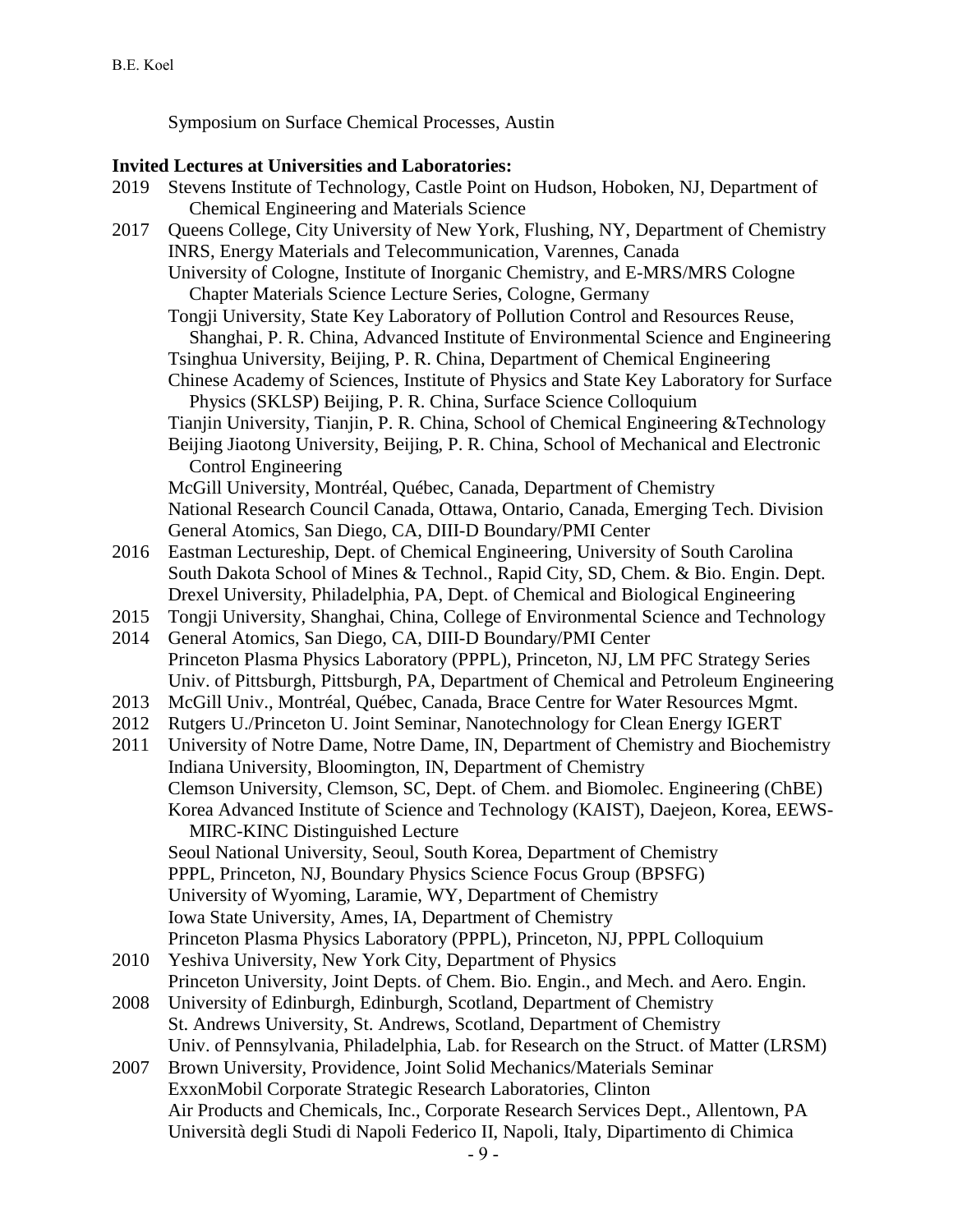University of Florida, Gainesville, Department of Chemical Engineering Georgetown University, Washington, DC, Department of Chemistry Lebanon Valley College, Annville, PA, Department of Chemistry Carnegie Mellon University, Pittsburgh, Department of Chemical Engineering Yale University, New Haven, Department of Chemical Engineering 2006 Temple University, Philadelphia, Department of Chemistry Johns Hopkins University, Baltimore, Department of Chemistry Thomas Jefferson University, Philadelphia Air Products and Chemicals, Inc., Corporate Research Services Dept., Allentown, PA 2005 Brookhaven National Laboratory (BNL), Upton, Chemistry Department Lehigh University, Bethlehem, Dept. of Chemistry, Undergraduate Research Seminar Lehigh University, Bethlehem, Department of Chemistry Rutgers, The State Univ. of New Jersey, Piscataway, Inst. Adv. Mat. and Dev. (IAMD) 2004 Arkema (ATOFINA Chemicals, Inc.), Philadelphia, Additives Group ExxonMobil Corporate Strategic Research Laboratories, Clinton Columbia University, New York, Department of Chemistry Princeton University, Princeton Department of Chemistry Rutgers, The State Univ. of New Jersey, Piscataway, Dept. of Chemistry and LSM Princeton University, Princeton, Department of Chemical Engineering Lehigh University, Bethlehem, Department of Chemistry University of Delaware, Newark, Department of Chemistry Princeton University, Princeton, Department of Chemical Engineering University of Pennsylvania, Philadelphia, "Frontiers in Materials" lecture, LRSM Princeton University, Princeton, Depts. of Chemistry, Chem. Engineering, and PRISM University of California, Los Angeles, Department of Materials Science 2003 Pacific Northwest National Laboratory (PNNL), Pasco, Chemistry Division and EMSL University of Illinois, Urbana-Champagne, IL, Department of Chemistry 2002 California Institute of Technology (CIT), Pasadena, Department of Materials Science University of Kansas, Lawrence, Department of Chemistry Sandia National Laboratories (SNL), Livermore, Thin Film and Interface Science University of California, Berkeley, and Lawrence Berkeley Laboratory (LBL) Trojan Chemistry Club, University of Southern California, Department of Chemistry 2001 Osaka National Research Institute (ONRI), Ikeda, Japan University of Tokyo, Japan, Department of Chemistry Tokyo Institute of Technology (TIT), Nagatsuta, Tokyo, Japan Saitama University, Tokyo, Japan Waseda University, Tokyo, Japan, Department of Chemistry University of California, San Diego, Department of Chemistry Universite Paris Sud, Orsay, France, LCAM (lab. des collisions atom. et moleculaires) University of California, Los Angeles, Department of Chemistry 2000 California Institute of Technology (CIT), Pasadena, Chemical Physics Seminar University of Wisconsin, Madison, Department of Chemical Engineering ITA-San Jose de Campos, Brazil Campinas University, Campinas, Brazil University of Northern Colorado, Greeley, Department of Chemistry Colorado State University, Fort Collins, Department of Chemistry University of Colorado, Boulder, Department of Chemistry 1999 Celanese Technical Center, Corpus Christi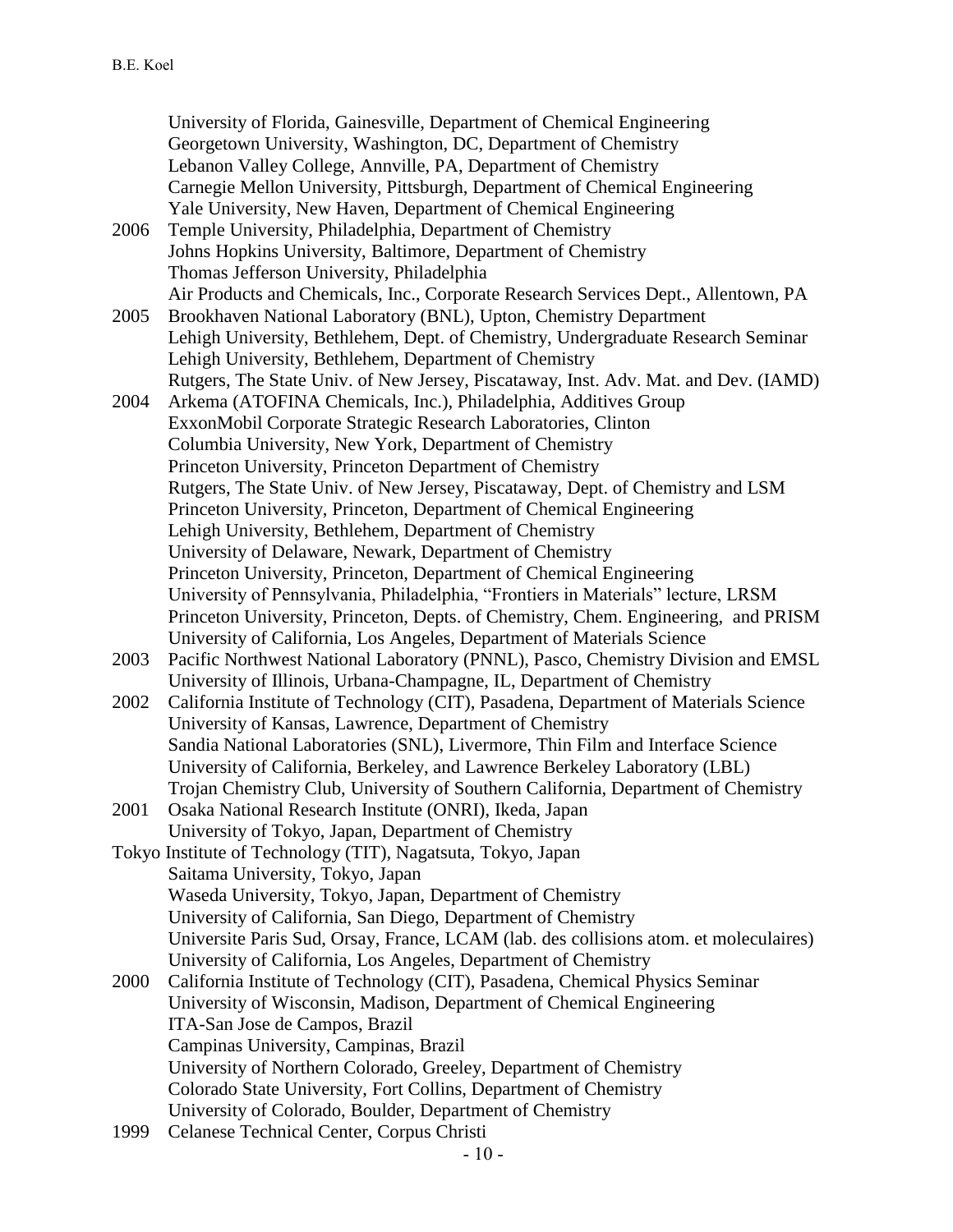Texas Instruments, Dallas

University of Texas, Austin, Department of Chemistry Univ. of Southern California, Dept. of Chemistry, "Perspectives on the Sciences" Series National Institute of Standards and Technol. (NIST), Gaithersburg, Electron Phys. Group Sandia National Laboratories (SNL), Albuquerque, Physics & Chemistry Colloquium Sandia National Laboratories (SNL), Albuquerque, Surface & Interface Science Dept. Jet Propulsion Lab. (JPL), Pasadena, Center for In Situ Explor. & Sample Ret. (CISSR) Centro de Ciencias de la Materia Condensada (CCMC) UNAM, Ensenada, B.C., Mexico California State University, Northridge, Department of Physics and Astronomy Osaka National Research Institute (ONRI), Ikeda, Japan Kyoto University, Kyoto, Japan, Grad. School of Sci., Department of Chemistry Institute of Physical and Chemical Research (RIKEN), Saitama, Japan Tokyo Institute of Technology (TIT), Nagatsuta Campus, Japan 1998 University of Southern California, Los Angeles, Department of Chemical Engineering University of Missouri, Columbia, Department of Chemistry Kansas State University, Manhattan, Department of Chemistry Emporia State University, Emporia, Division of Physical Sciences Army Research Laboratory (ARL), Aberdeen Proving Grounds Emporia State University, Emporia, Division of Physical Sciences Emporia State University, Emporia, Distinguished Alumnus Presentations University of Northern Colorado, Greeley, Department of Chemistry 1997 University of California, Los Angeles, Department of Chemistry Los Alamos National Laboratory, CST Division 1996 Oxford University, England, Department of Physical and Theoretical Chemistry University of Cambridge, England, Surface Science Group University of Liverpool, England, Surface Science Research Centre University of Aarhus, Denmark, Institute of Physics and Astronomy Swiss Federal Institute of Technology (ETH-Zurich), Switzerland, Dept. of Materials The Technical University of Denmark, Lyngby, Physics Department University of Ulm, Germany, Surface Chemistry and Catalysis Division, Chemistry Technical University of Munich, Garching, Germany, Physics Department University of Würzburg, Germany, Experimental Physics Department Fritz-Haber-Institute der Max Planck-Gesellschaft, Berlin, Germany Forschungszentrum Jülich, IGV, Germany, Physics Department University of Bonn, Germany, Department of Physical Chemistry University of Reading, England, Catalysis Research Center Colorado State University, Fort Collins, Department of Chemistry University of Colorado, Boulder, Chemical Physics Colloquium 1995 University of Montreal, Montreal, Canada, Department of Chemistry University of Toronto, Toronto, Canada, Department of Chemical Engineering Brookhaven National Laboratory, Department of Chemistry Northwestern University, Department of Chemistry and Catalysis Center Westmont College, Division of Natural Sciences University of Southern California, Los Angeles, Materials Science Department University of California, Davis, Department of Chemistry 1994 University of Southern California, Los Angeles, Environmental Engineering Department

University of California, Berkeley, Department of Chemistry, and LBL Shell Development Co., Westhollow Research Center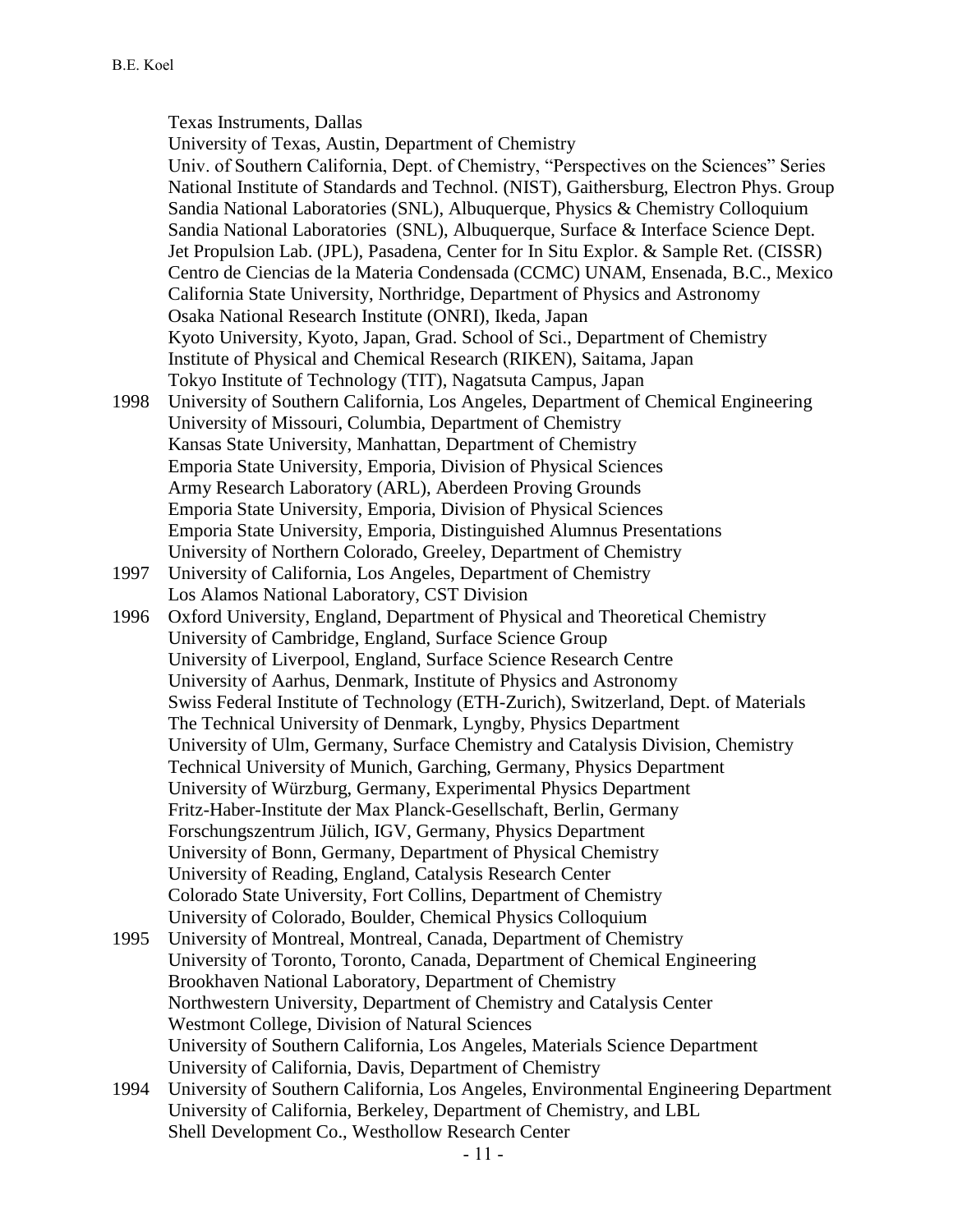Army Research Laboratory, Aberdeen Proving Ground, MD California State University, Fullerton, Department of Chemistry California Institute of Technology, Pasadena, Dept. of Chemistry and Chem. Engineering University of Southern California, Los Angeles, Physics Department 1993 Los Alamos National Laboratory, Los Alamos, Chemistry Seminar Sandia National Laboratory, Albuquerque, Surface and Interface Science Seminar 1992 California Institute of Technology, Pasadena, Dept. of Chemistry and Chem. Engineering Arizona State University, Tempe, Dept. of Chemistry, Solid State Science Center University of California, San Diego, Department of Chemistry Wright-Patterson AFB, Wright Laboratory University of Southern California, Los Angeles, Department of Chemistry Rice University, Houston, Department of Chemistry University of Texas, Austin, Department of Chemistry Texas A&M University, College Station, Department of Chemistry Allied Signal Inc., Research and Technology, Des Plaines 1991 University of California, Riverside, Department of Chemistry IBM Almeden Research Center, San Jose University of Washington, Seattle, Department of Chemistry Battelle Pacific Northwest Laboratories, Richland California State University, Northridge, Department of Chemistry University of California, Berkeley, CA, Surface Science and Catalysis Seminar 1990 Amoco Oil Company, Naperville Ford Motor Company, Dearborne Dow Chemical Company, Midland Michigan Catalysis Society, Detroit California Institute of Technology, Pasadena, Department of Chemistry Columbia University, New York, Department of Chemistry Rutgers University, New Brunswick, Department of Chemistry Princeton University, Princeton, Department of Chemistry General Motors Research Laboratories, Warren University of Tokyo, Tokyo, Institute for Solid State Physics University of California, Irvine, Department of Chemistry 1989 University of Southern California, Los Angeles, Department of Chemistry Colorado School of Mines, Golden, Department of Physics University of Texas, El Paso, Department of Physics Oak Ridge National Laboratory, Oak Ridge 1988 University of Colorado, Boulder, CO, Department of Physics University of Texas, Austin, TX, Department of Chemistry University of California, Los Angeles, CA, Department of Chemistry University of Colorado, Boulder, CO, Department of Chemistry University of Wisconsin, Madison, WI, Department of Chemistry 1987 University of California, Berkeley, CA, Surface Science and Catalysis Seminar University of California, Irvine, CA, Department of Chemistry Stanford University, Stanford, CA, Department of Chemistry 1986 University of Colorado, Boulder, CO, Department of Physics University of Texas, Austin, TX, Department of Chemistry Los Alamos National Laboratory, Los Alamos, NM, Physical Chemistry Seminar 1985 Colorado State University, Fort Collins, CO, Department of Chemistry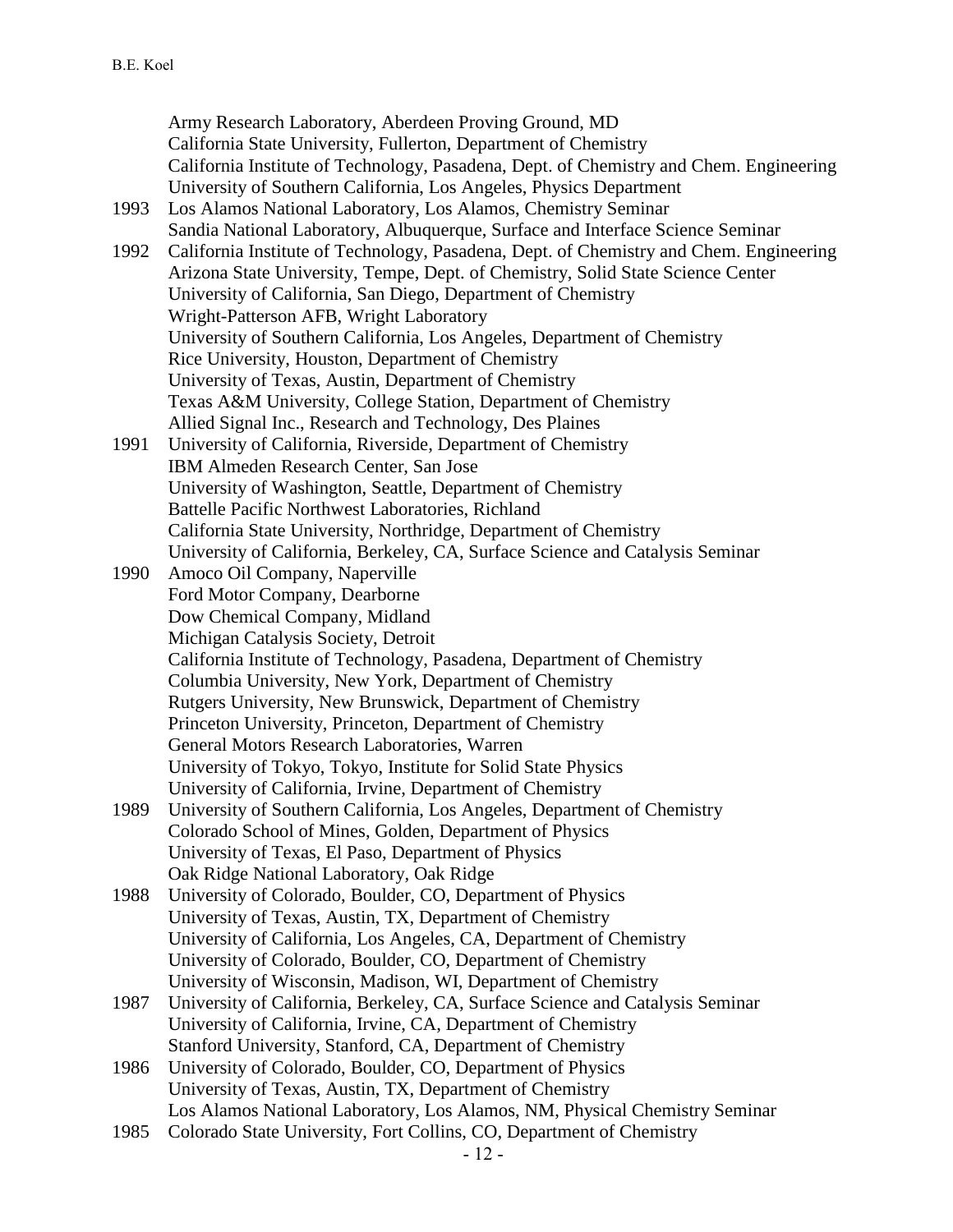Brookhaven National Laboratory, Upton, Long Island, NY, Department of Physics 1984 Colorado School of Mines, Golden, CO, Dept. of Chemistry and Geochemistry 1983 Bell Laboratories, Murray Hill, NJ Sandia National Laboratories, Albuquerque, NM Los Alamos National Laboratory, Los Alamos, NM. Iowa State University, Ames, IA, Department of Chemistry Sandia National Laboratories, Livermore, CA Arizona State University, Tempe, AZ, Department of Physics University of California , Santa Barbara, CA, Department of Chemistry University of Colorado, Boulder, CO, Department of Chemical Engineering 1982 Texas A&M University, College Station, TX, Department of Chemistry University of Colorado, Boulder, CO, Department of Chemistry University of Wisconsin, Madison, WI, Department of Chemistry General Motors Research Laboratories, Warren, MI Exxon Corporate Research Laboratories, Linden, NJ

1980 Los Alamos National Laboratory, Los Alamos, NM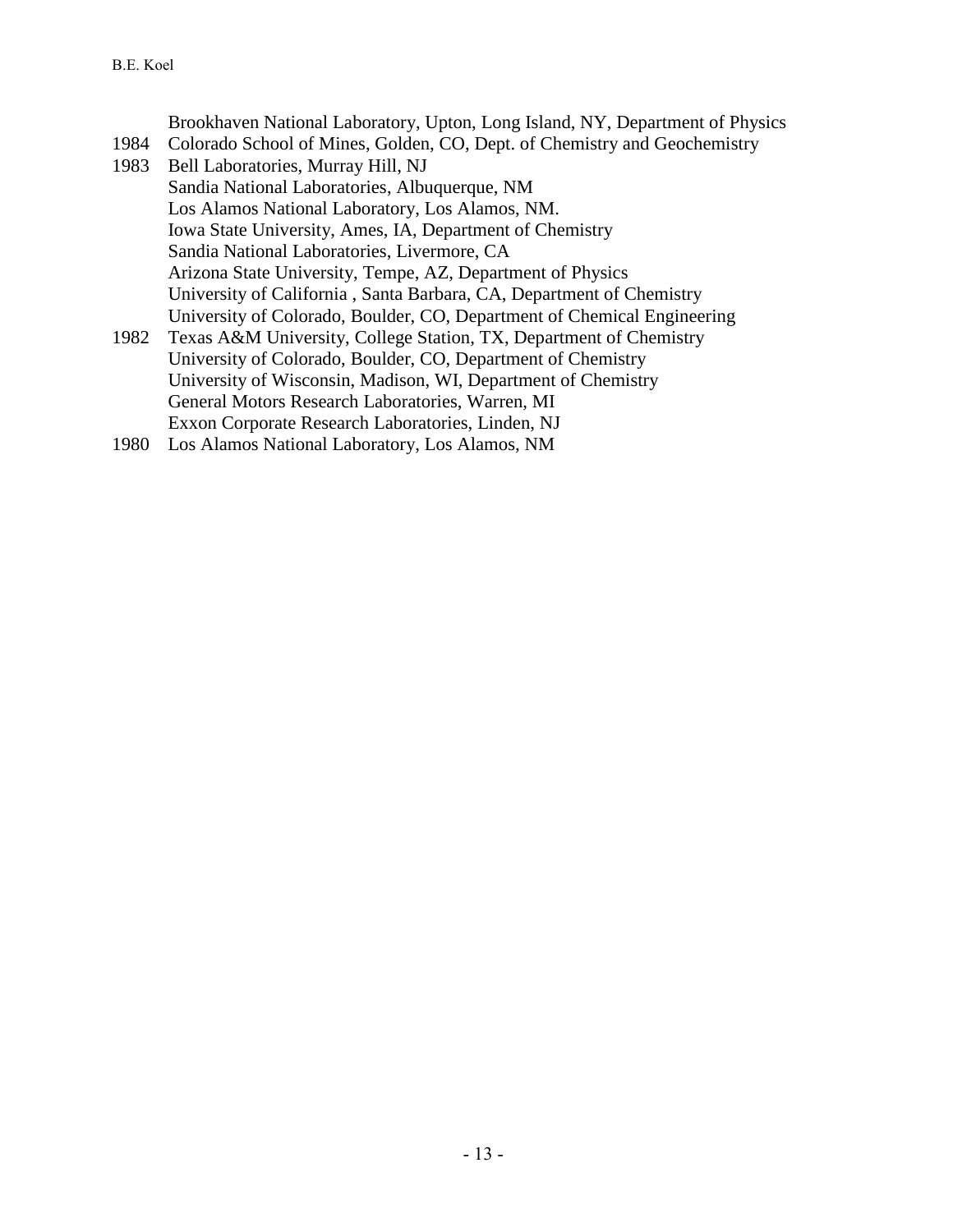# **PUBLICATIONS**

[Total citations=16,742; average citations per paper = 53; h-index = 65; i10-index = 222] See Google Scholar: <https://scholar.google.com/citations?user=Uc98gkAAAAAJ&hl=en&oi=ao>

- 326. "Adsorption, bonding, and thermal stability of pyridine on GaP(110) surfaces using ambient pressure photoelectron spectroscopy", Z. Chen, X. Yang, I. Waluyo, and B.E. Koel, *J. Phys. Chem. C,* to be submitted.
- 325. "AFM imaging of adsorbed methoxy species on Cu(110) and oxidized  $p(2\times1)$  Cu(110) surfaces", Z. Chen, J.M.P. Martirez, P. Zahl, E.A. Carter, and B.E. Koel, to be submitted.
- 324. "A highly active Hf-decorated Ir oxide for the oxygen evolution reaction", X. Yang, B.E. Koel, *Nature Materials*, to be submitted.
- 323. "Effects of non-equilibrium excitation on methane oxidation in a low temperature RF discharge", Q. Chen, J. Sun, X. Yang, and B. E. Koel, to be submitted.
- 322. "Adsorption and dissociation of methanol on GaP(110) surfaces studied by ambient pressure photoelectron spectroscopy", Z. Chen, X. Yang, I. Waluyo, and B.E. Koel, *J. Phys. Chem. C,* to be submitted.
- 321. "Investigation of deuterium retention in thick lithium oxide films on high-Z plasma-facing components", A. Maan, R. Kaita, D. Elliott, D.P. Boyle, R. Majeski, D. Donovan, L. Buzi, B.E. Koel, T.M. Biewer, *Nucl. Mater. and Energy,* submitted.
- 320. "Sputtering of lithium and lithium compound films under deuterium and helium ion bombardment", L. Buzi, Y. Yang, A.O. Nelson, R. Kaita, P.S. Krstić, B.E. Koel, *Nucl. Mater. and Energy,* submitted.
- 319. "Post exposure time dependence of deuterium retention in lithium and lithium compounds", Y. Yang, L. Buzi, A.O. Nelson, R. Kaita, B.E. Koel, *Nucl. Mater. and Energy,* under review (2019).
- 318. "NSTX/NSTX-U theory, modeling and analysis results", S.M. Kaye, D.J. Battaglia, D. Baver, E. Belova, J.W. Berkery, V.N. Duarte, N. Ferraro, E. Fredrickson, N. Gorelenkov, W. Guttenfelder, G.Z. Hao, W. Heidbrink, O. Izacard, D. Kim, I. Krebs, R. La Haye, J. Lestz, D. Liu, L.A. Morton, J. Myra, D. Pfefferle, M. Podesta, Y. Ren, J Riquezes, S.A. Sabbagh, M. Schneller, F. Scotti, V. Soukhanovskii, S.J. Zweben, J.W. Ahn, J.P. Allain, R. Barchfeld, F. Bedoya, R.E. Bell, N. Bertelli, A. Bhattacharjee, M.D. Boyer, D. Brennan, G. Canal, J. Canik, N. Crocker, D. Darrow, L. Delgado-Aparicio, A. Diallo, C. Domier, F. Ebrahimi, T. Evans, R. Fonck, H. Frerichs, K. Gan, S. Gerhardt, T. Gray, T. Jarboe, S. Jardin, M.A. Jaworski, R. Kaita, B. Koel, E. Kolemen, D.M. Kriete, S. Kubota, B.P. LeBlanc, F. Levinton, N. Luhmann, R. Lunsford, R. Maingi, R. Maqueda, J.E. Menard, D. Mueller, C.E. Myers, M. Ono, J.-K. Park, R. Perkins, F. Poli, R. Raman, M. Reinke, T. Rhodes, C. Rowley, D. Russell, E. Schuster, O. Schmitz, Y. Sechrest, C.H.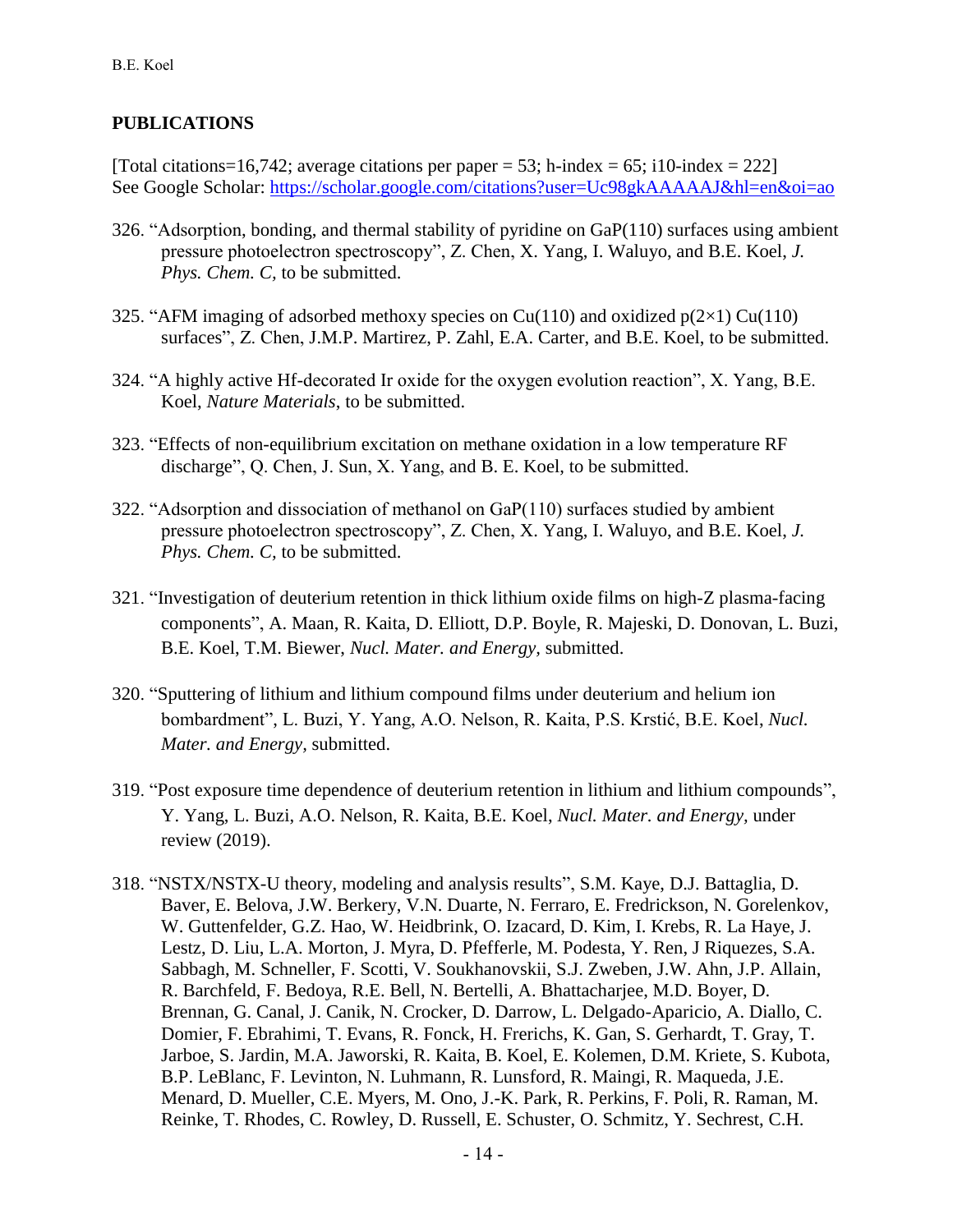Skinner, D.R. Smith, T. Stotzfus-Dueck, B. Stratton, G. Taylor, K. Tritz, W. Wang, Z. Wang, I. Waters, B. Wirth, *Nucl. Fusion*, in press (2019). [DOI:10.1088/1741-](https://doi.org/10.1088/1741-4326/ab023a) [4326/ab023a](https://doi.org/10.1088/1741-4326/ab023a)

- 317. "N2-plasma treated hafnium oxyhydroxide as an efficient acid-stable electrocatalyst for hydrogen evolution and oxidation reactions", X. Yang, F. Zhao, R.S. Selinsky, Z. Chen, Y.-W. Yeh, N. Yao, C. G. Tully, and, B.E. Koel, *Nature Communications*, in press (2019).
- 316. "Balancing activity and stability in a ternary Au-Pd/Fe electrocatalyst for ORR with high surface coverages of Au", X. Yang, J. Hu, R. Wu, and B.E. Koel, *Chem. Cat. Chem.*, **11**, 693−697 (2019). [DOI:10.1002/cctc.201800503](http://dx.doi.org/10.1002/cctc.201800503)
- 315. "Self-assembling of formic acid on the partially oxidized  $p(2\times 1)$  Cu(110) surface reconstruction at low coverages", Z. Chen, J.M.P. Martirez, P. Zahl, E.A. Carter, and B.E. Koel, *J. Chem. Phys.*, **150**, 041720−1−15 (2019). (Special Topic: Interfacial Electrochemistry and Photo(electro)catalysis) [DOI:10.1063/1.5046697](http://dx.doi.org/10.1063/1.5046697)

- 314. "Guaiacol Adsorption and Decomposition on Pt(100) surfaces", E.V. Scoullos, M.S. Hofman, Y. Zheng, D.V. Potapenko, Z. Tang, S.G. Podkolzin, and B.E. Koel, *J. Phys. Chem*. *C.,* **122**, 29180−29189 (2018). [DOI:10.1021/acs.jpcc.8b06555](http://dx.doi.org/10.1021/acs.jpcc.8b06555)
- 313. "Elemental and topographical imaging of microscopic variations in deposition on NSTX-U and DIII-D samples", C.H. Skinner, R. Bell, C.P. Chrobak , R. Kaita, B.E. Koel, W.R. Wampler, *Nucl. Mater. and Energy,* **18**, 35−40 (2018). [DOI:10.1016/j.nme.2018.12.001](https://doi.org/10.1016/j.nme.2018.12.001)
- 312. "Shear-Induced Changes of Electronic Properties in Gallium Nitride", G. Zeng, X. Yang, C.-K. Tan, C. J. Marvel, B. E. Koel, N. Tansu, and B. A. Krick, *ACS Appl. Mat. & Interfaces*, **10**, 29048−29057 (2018). [DOI:10.1021/acsami.8b02271](http://dx.doi.org/10.1021/acsami.8b02271)
- 311. "Interactions of incident H atoms with metal surfaces",M.S. Hofman, D.Z. Wang, Y. Yang, and B. E. Koel, *Surf. Sci. Reports.*, **73**, 153−189 (2018). (Invited Review Article) [DOI:10.1016/j.surfrep.2018.06.001](https://doi.org/10.1016/j.surfrep.2018.06.001)
- 310. "Hydrogenation of CO on Ni(110) by energetic deuterium", M. Hofman, Y. Yang, W. Lin X. Yang, G.C. Schatz, B.E. Koel, *J. Phys. Chem*. *C.*, **122 (26)**, 14671–14677 (2018). [DOI:10.1021/acs.jpcc.8b03820](http://dx.doi.org/10.1021/acs.jpcc.8b03820)
- 309. "Angular, Temperature, and Impurity Effects on Secondary Electron Emission from Ni(110)", M. Patino, R. Wirz, Y. Raitses, and B.E. Koel, *J. Appl. Phys.*, **124**, 093301−7 (2018). [DOI:10.1063/1.5025344](https://doi.org/10.1063/1.5025344)
- 308. "Thermal stability of Li films on polycrystalline molybdenum substrates", O. Fasoranti and B.E. Koel, *J. Nucl. Mat.*, **509**, 532–541 (2018). [DOI:10.1016/j.jnucmat.2018.05.081](https://doi.org/10.1016/j.jnucmat.2018.05.081)
- 307. "Formation and thermal stability of subsurface deuterium in Ni(110)", Y. Yang, M.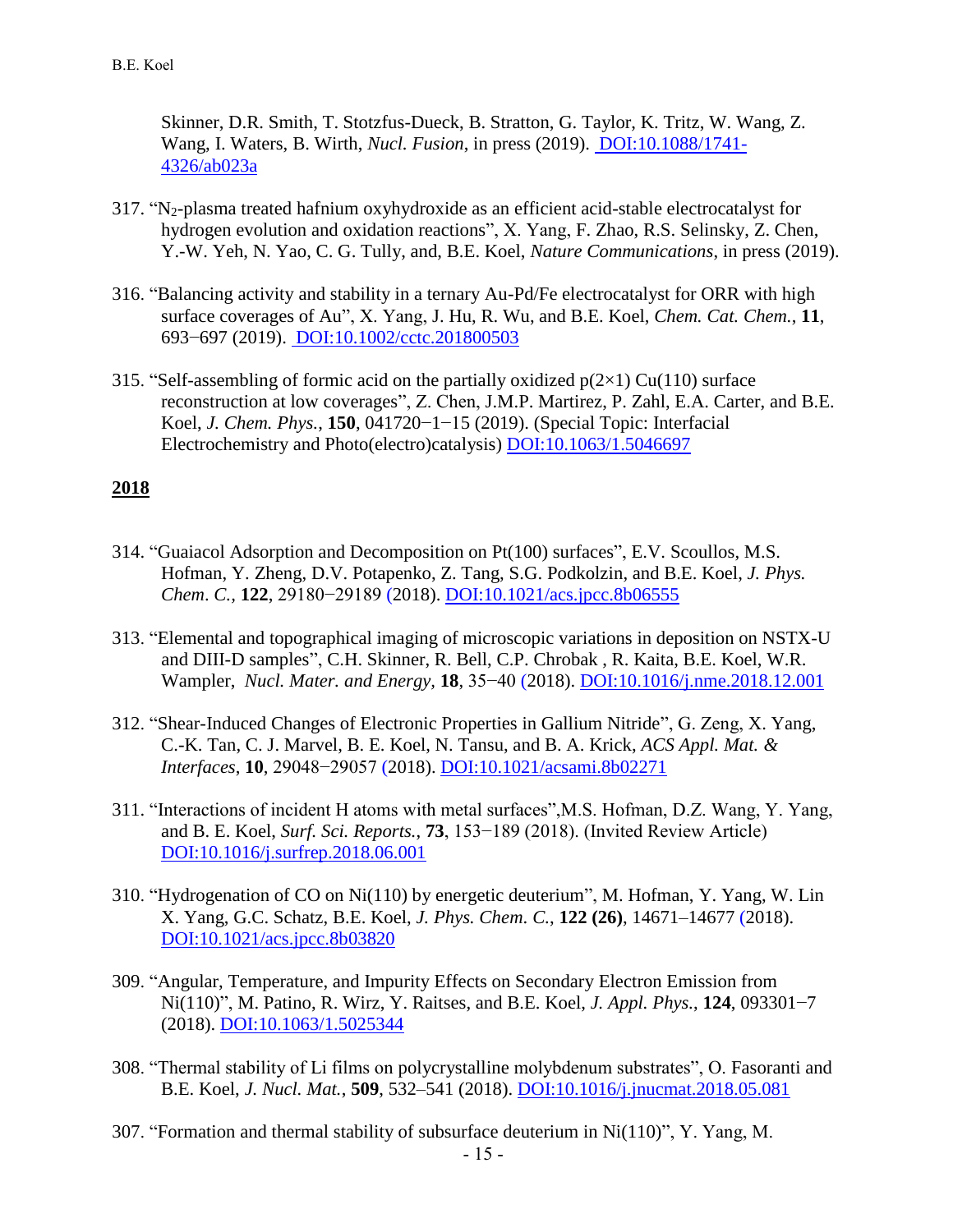Hofman, and B.E. Koel, *Surface Sci.* **674**, 69–72 (2018). [DOI:10.1016/j.susc.2018.04.001](https://doi.org/10.1016/j.susc.2018.04.001)

- 306. "Hydrogen retention in lithium and lithium oxide films", L. Buzi, Y. Yang, F.J. Domínguez-Gutiérrez, A.O. Nelson, M. Hofman, P.S. Krstic, R. Kaita and B.E. Koel, *J. Nucl. Mat.* **502**, 161−168 (2018). [DOI:10.1016/j.jnucmat.2018.02.010](https://doi.org/10.1016/j.jnucmat.2018.02.010)
- 305. "Adsorption and Reaction of Unsaturated Hydrocarbons on Sn/Pt alloys", X. Yang and B.E. Koel, in *Encyclopedia of Interfacial Chemistry: Surface Science and Electrochemistry*, Vol. 2, K. Wandelt (Ed.), (Elsevier, 2018), pp. 1-10. ISBN: 9780128097397 (Invited Review) [www.sciencedirect.com/science/article/pii/B9780124095472128021/pdf](https://www.sciencedirect.com/science/article/pii/B9780124095472128021/pdfft?md5=d9cf6029e2fa7251797373d7ed763a23&pid=main.pdf)
- 304. "Reversible Structural Evolution of  $NiCoO_xH_y$  During the Oxygen Evolution Reaction and Identification of the Catalytically Active Phase", Z. Chen, L. Cai, X. Yang, C. Kronawitter, L. Guo, S. Shen, B. E. Koel, *ACS Catal.*, **8**, 1238−1247 (2018). [DOI:10.1021/acscatal.7b03191](https://doi.org/10.1021/acscatal.7b03191)
- 303. "Investigation of water dissociation and surface hydroxyl stability on pure and Ni-modified CoOOH by ambient pressure photoelectron spectroscopy", Z. Chen, C.X. Kronawitter, I. Waluyo, and B.E. Koel, *J. Phys. Chem. B,* **122(2)**, 810-817 (2018). Publication Date (Web): September 7, (2017). (Invited Article for Miguel B. Salmeron Festschrift). [DOI:10.1021/acs.jpcb.7b06960](http://dx.doi.org/10.1021/acs.jpcb.7b06960)

- 302. "Hydrogenation of CO to Methanol on Ni(110) through Subsurface Hydrogen", A. P. Ashwell, W. Lin, M. Hoffman, D. Wang, Y. Yang, M. A. Ratner, B. E. Koel, G. C. Schatz, *J. Am. Chem. Soc.* **139**, 17582-17589 (2017). [DOI: 10.1021/jacs.7b09914](https://doi.org/10.1021/jacs.7b09914)
- 301. "Synthesis-on" and "synthesis-off" modes of carbon arc operation during synthesis of carbon nanotubes", S. Yatom, R. S. Selinsky, B. E. Koel, Y. Raitses, *Carbon*, **125**, 336- 343 (2017). [DOI:10.1016/j.carbon.2017.09.034](https://doi.org/10.1016/j.carbon.2017.09.034)
- 300. "Pyrolysis and Oxidation of Methane in a RF Plasma Reactor", Q. Chen, X. Yang, J. Sun, X. Zhang, X. Mao, Y. Ju, B. E. Koel, *Plasma Chem. Plasma Process.*, **37**(6), 1551-1571 (2017). [DOI:10.1007/s11090-017-9844-4](https://doi.org/10.1007/s11090-017-9844-4)
- 299. "The promoting effect of tetravalent cerium on the oxygen evolution activity of copper oxide catalysts", Z. Chen, C.X. Kronawitter, X. Yang, Y.-W. Yeh, N. Yao, and B.E. Koel, *Phys. Chem. Chem. Phys.,* **19**, 31545-31552 (2017). [DOI:10.1039/C7CP05248K](https://doi.org/10.1039/C7CP05248K) (Cover image) (highlighted by Editors as a HOT manuscript in 2017)
- 298. "Unraveling the plasma-material interface with real time diagnosis of dynamic boron conditioning in extreme tokamak plasmas", F. J. Domínguez-Gutiérrez, F. Bedoya, P. S. Krstić, J. P. Allain, S. Irle, C. H. Skinner, R. Kaita and B. Koel*, Nucl. Fusion,* **57**, 086050 (2017). [DOI:10.1088/1741-4326/aa7b17](https://doi.org/10.1088/1741-4326/aa7b17)
- 297. "Stable synthesis of few-layered boron nitride nanotubes by anodic arc discharge", Y.-W. Yeh, Y. Raitses, B. E. Koel and N. Yao, *Scientific Rep.,* **7**, 3075(1-7) (2017).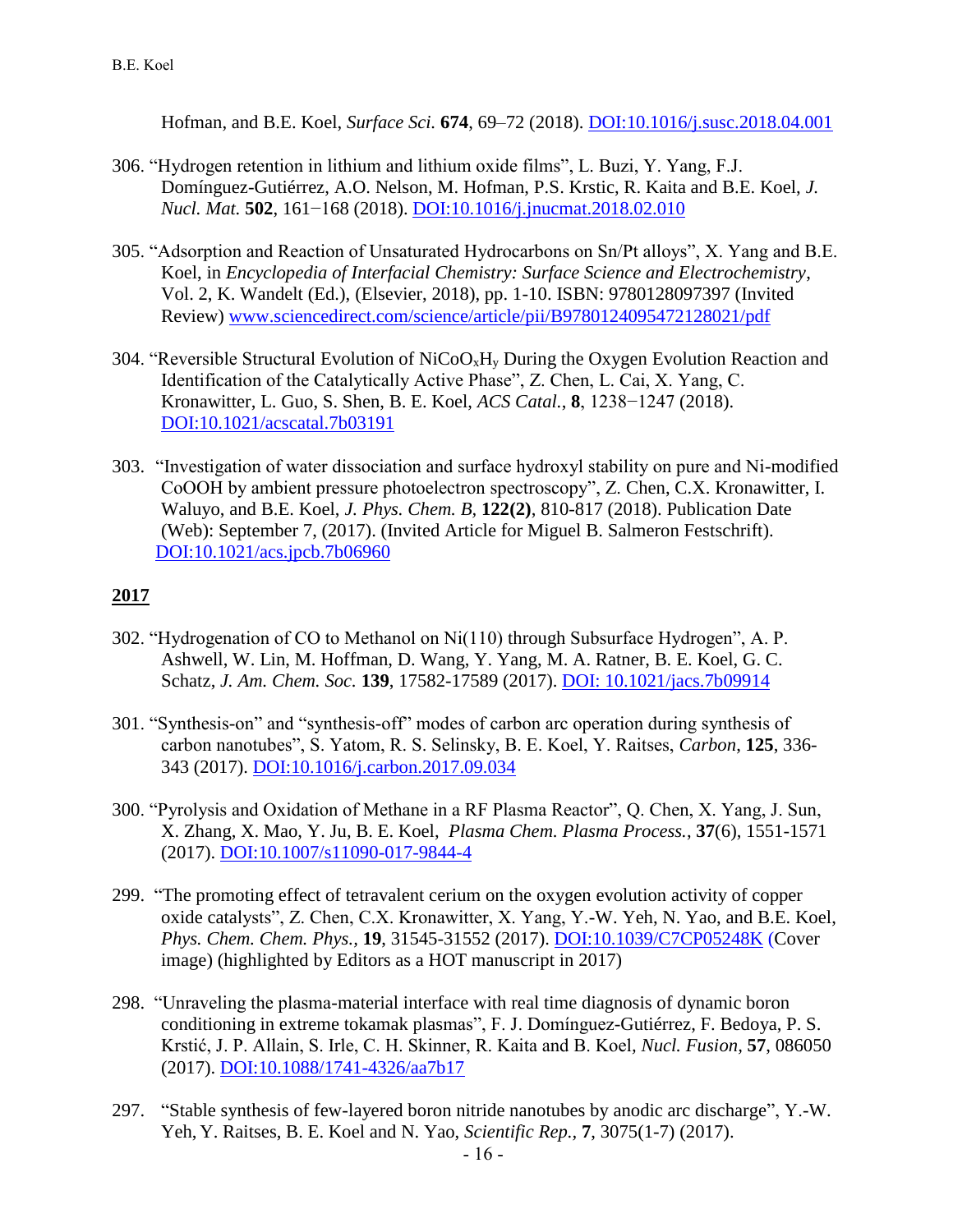#### [DOI:10.1038/s41598-017-03438-w](http://dx.doi.org/10.1038/s41598-017-03438-w)

- 296. "Overview of NSTX Upgrade initial results and modelling highlights", J. Menard, J.P. Allain, D. Battaglia, F. Bedoya, R. Bell, E. Belova, J. Berkery, M. Boyer, N. Crocker, A. Diallo, F. Ebrahimi, N. Ferraro, E. Fredrickson, H. Frerichs, S. Gerhardt, N. Gorelenkov, W. Guttenfelder, W. Heidbrink, R. Kaita, S. Kaye, M. Kriete, S. Kubota, B. LeBlanc, D. Liu, R. Lunsford, D. Mueller, C. Myers, M. Ono, J.-K. Park, M. Podesta, R. Raman, M. Reinke, Y. Ren, S. Sabbagh, O. Schmitz, F. Scotti, Y. Sechrest, C. Skinner, D. Smith, V. Soukhanovskii, T. Stoltzfus-Dueck, H. Yuh, Z. Wang, I. Waters, J.-W. Ahn, R. Andre, R. Barchfeld, P. Beiersdorfer, N. Bertelli, A. Bhattacharjee, D. Boyle, D. Brennan, R. Buttery, A. Capece, G. Paganini Canal, J. Canik, C. Chang, D. Darrow, L. Delgado-Aparicio, C. Domier, S. Ethier, T. Evans, J. Ferron, M. Finkenthal, R. Fonck, K. Gan, D. Gates, I. Goumiri, T. Gray, J. Hosea, D. Humphreys, T. Jarboe, S. Jardin, M. Jaworski, B. Koel, E. Kolemen, S.-H. Ku, R. La Haye, F. Levinton, N. Luhmann, R. Maingi, R. Maqueda, G. McKee, E. Meier, J. Myra, R. Perkins, F. Poli, T. Rhodes, J. Riquezes, C. Rowley, D. Russell, E. Schuster, B. Stratton, D. Stutman, G. Taylor, K. Tritz, W. Wang, B. Wirth, S. Zweben*, Nucl. Fusion,* **57**(10), 102006 (2017). [DOI:10.1088/1741-4326/aa600a](https://doi.org/10.1088/1741-4326/aa600a)
- 295. "Compatibility of lithium plasma-facing surfaces with high edge temperatures in the Lithium Tokamak Experiment (LTX)", R. Majeski, R. E. Bell, D. P. Boyle, R. Kaita, T. Kozub, B. P. LeBlanc, M. Lucia, R. Maingi, E. Merino, Y. Raitses, J. C. Schmitt, J. P. Allain, F. Bedoya, J. Bialek, T. M. Biewer, J. M. Canik, L. Buzi, B. E. Koel, M. I. Patino, A. M. Capece, C. Hansen, T. Jarboe, S. Kubota, W. A. Peebles, K. Tritz, *Phys. of Plasmas,* **24**, 056110 (2017). [DOI:10.1063/1.4977916](http://dx.doi.org/10.1063/1.4977916)
- 294. "Advances in boronization on NSTX-Upgrade", C. H Skinner, F. Bedoya, F. Scotti, J.P. Allain, W. Blanchard, D. Cai, M. Jaworski, B.E. Koel, *Nucl. Mater. and Energy,* **12**, 744- 748 (2017). [DOI:10.1016/j.nme.2016.11.024](https://doi.org/10.1016/j.nme.2016.11.024)
- 293. "Initial studies of plasma facing component surface conditioning in the National Spherical Tokamak Experiment Upgrade with the Materials Analysis Particle Probe", F. Bedoya, J.P. Allain, R. Kaita, C.H. Skinner, B.E. Koel and F. Scotti, *Nucl. Mater. and Energy,* **12**, 1248-1252 (2017). [DOI:10.1016/j.nme.2017.03.035](https://doi.org/10.1016/j.nme.2017.03.035)
- 292. "Minimal architecture zinc–bromine battery for low cost electrochemical energy storage", S. Biswas, A. Senju, R. Mohr, T. Hodson, N. Karthikeyan, K.W. Knehr, A.G. Hsieh, X. Yang, B.E. Koel, D.A. Steingart, *Energy Environ. Sci.*, **10**, 114-120 (2017). [DOI:10.1039/C6EE02782B](http://dx.doi.org/10.1039/C6EE02782B)
- 291. "Electrocatalytic Hydrogenation of Pyridinium Enabled by Surface Proton Transfer Reactions", C. X. Kronawitter, Z. Chen, P. Zhao, X. Yang, and B. E. Koel, *Catal. Sci. Technol.,* **7**, 831-837 (2017). [DOI: 10.1039/C6CY02487D](http://dx.doi.org/10.1039/C6CY02487D)
- 290. "Hydrogen retention in lithium on metallic walls from "in vacuo" analysis in LTX and implications for high-Z plasma-facing components in NSTX-U", R. Kaita, M. Lucia, J.P. Allain, F. Bedoya, R. Bell, D. Boyle, A. Capece, M. Jaworski, B.E. Koel, R. Majeski, J. Roszell, J. Schmitt, F. Scotti, C.H. Skinner, V. Soukhanovskii, *Fusion Engin. Design,* **117**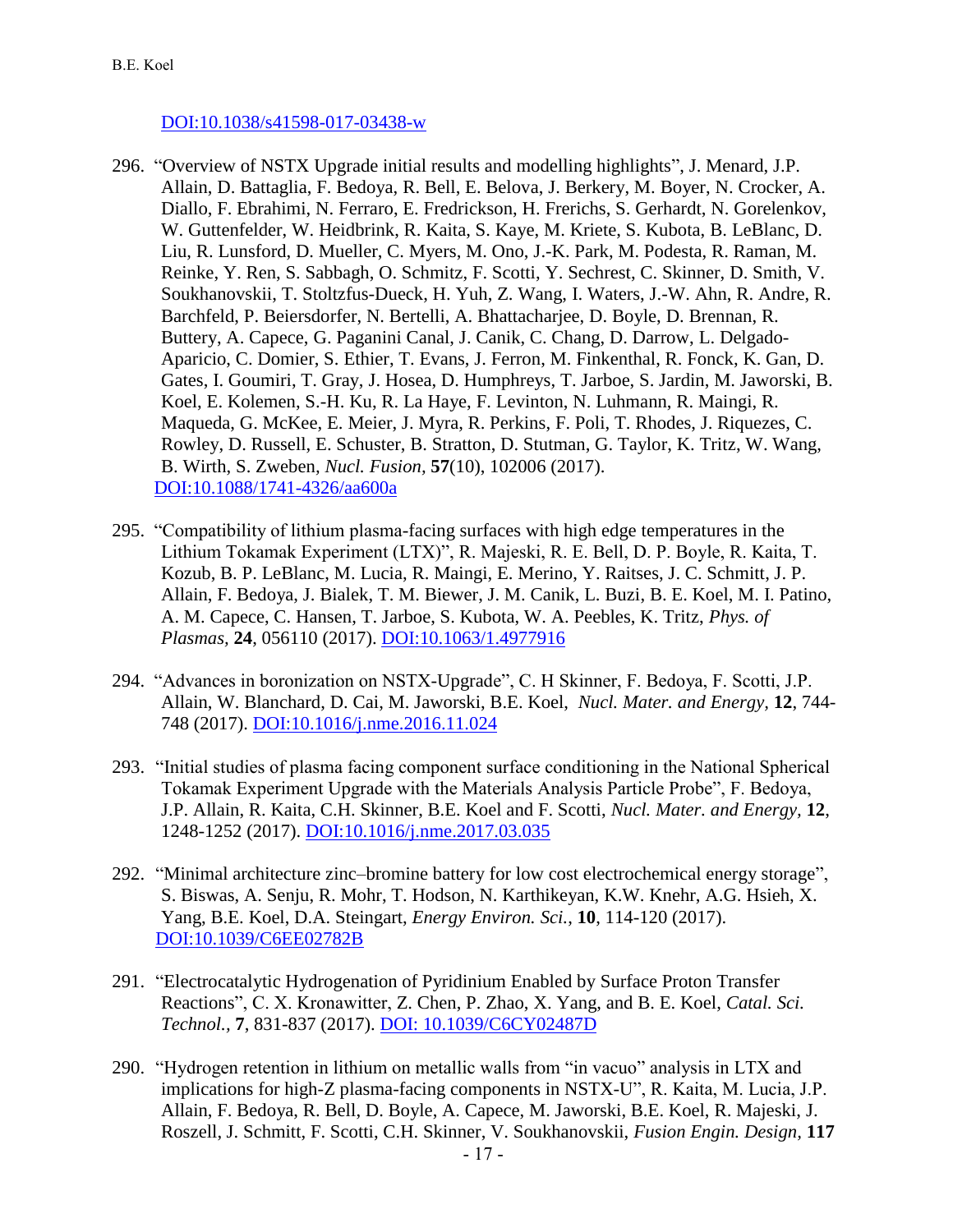135–139 (2017). [DOI:10.1016/j.fusengdes.2016.06.056](http://dx.doi.org/10.1016/j.fusengdes.2016.06.056)

289. "Activity of pure and transition metal-modified CoOOH for the oxygen evolution reaction in an alkaline medium", Z. Chen, C. X. Kronawitter, Y.-W. Yeh, X. Yang, P. Zhao, N. Yao, and B. E. Koel, *J. Materials Chem. A,* **5**, 842-850 (2017). [DOI:10.1039/C6TA07482K](http://dx.doi.org/10.1039/C6TA07482K)

- 288. "Unraveling wall conditioning effects on plasma facing components in NSTX-U with the Materials Analysis Particle Probe (MAPP)", F. Bedoya, J. P. Allain, R. Kaita, C. H. Skinner, L. Buzi and B. E. Koel, *Rev. Sci. Instrum.* **87**, 11D403-1-3 (2016). [DOI:10.1063/1.4955276](http://dx.doi.org/10.1063/1.4955276)
- 287. "Secondary Electron Emission from Lithium and Lithium Compounds", A.M. Capece, M.I. Patino, Y. Raitses, and B. E. Koel, *Appl. Phys. Lett.,* **109**, 011605-1-5 (2016). [DOI:10.1063/1.4955461](http://dx.doi.org/10.1063/1.4955461)
- 286. "Effect of Temperature on the Desorption of Lithium from Molybdenum (110) Surfaces: Implications for Fusion Reactor First Wall Materials", M. Chen, J. Roszell, E.V. Scoullos, C. Riplinger, B.E. Koel, and E.A. Carter, *J. Phys. Chem. B,* **120(26)**, 6110–6119 (2016). [DOI:10.1021/acs.jpcb.6b02092](http://dx.doi.org/10.1021/acs.jpcb.6b02092)
- 285. "Glass Transition Temperature of Colloidal Polystyrene Dispersed in Various Liquids", D. Christie, C. Zhang, J. Fu, B. E. Koel, and R. Priestley *J. Polymer Sci. B: Polymer Phys.,* **54(17)**, 1776–1783 (2016). [DOI:10.1002/polb.24082](http://dx.doi.org/10.1002/polb.24082)
- 284. "The low temperature oxidation of lithium thin films on HOPG by  $O_2$  and  $H_2O$ ", S. M. Wulfsberg, B. E. Koel, and S.L. Bernasek, *Surface Sci.,* **651**, 120–127 (2016). [doi:10.1016/j.susc.2016.04.003](http://dx.doi.org/10.1016/j.susc.2016.04.003) and Reprint of "The low temperature oxidation of lithium thin films on HOPG by  $O_2$  and  $H_2O$ ", S. M. Wulfsberg, B. E. Koel, and S.L. Bernasek, *Surface Sci.,* **651**, 222–229 (2016). [DOI:10.1016/j.susc.2016.06.009](http://dx.doi.org/10.1016/j.susc.2016.06.009)
- 283. "Spreading of lithium on a stainless steel surface at room temperature", C. H. Skinner, A. M. Capece, J. Roszell, B. E. Koel, *J. Nucl. Mat.,* **468**, 26–30 (2016). [DOI:10.1016/j.jnucmat.2015.10.059](http://dx.doi.org/10.1016/j.jnucmat.2015.10.059)
- 282. "Sorption of Atmospheric Gases by Bulk Lithium Metal", C.A. Hart, C.H. Skinner, A.M. Capece, B.E. Koel, *J. Nucl. Mat.,* **468**, 71–77 (2016). [DOI:10.1016/j.jnucmat.2015.11.006](http://dx.doi.org/10.1016/j.jnucmat.2015.11.006)
- 281. "Structures and Reactivities of Tin Oxide on Pt(111) studied by Ambient Pressure X-ray Photoelectron Spectroscopy (APXPS)", L. Kraya, G. F. Liu, X. He, and B. E. Koel, *Topics in Catal.,* **59**, 497–505 (2016). [DOI: 10.1007/s11244-015-0522-6](http://dx.doi.org/10.1007/s11244-015-0522-6)
- 280. "Composition, structure and stability of surfaces formed by Ni deposition on Pd(111)", J. Fu, X. Yang, C. A. Menning, J. G. Chen, , and B. E. Koel, *Surface Sci.,* **646**, 56–64 (2016). [DOI:10.1016/j.susc.2015.05.026](http://dx.doi.org/10.1016/j.susc.2015.05.026)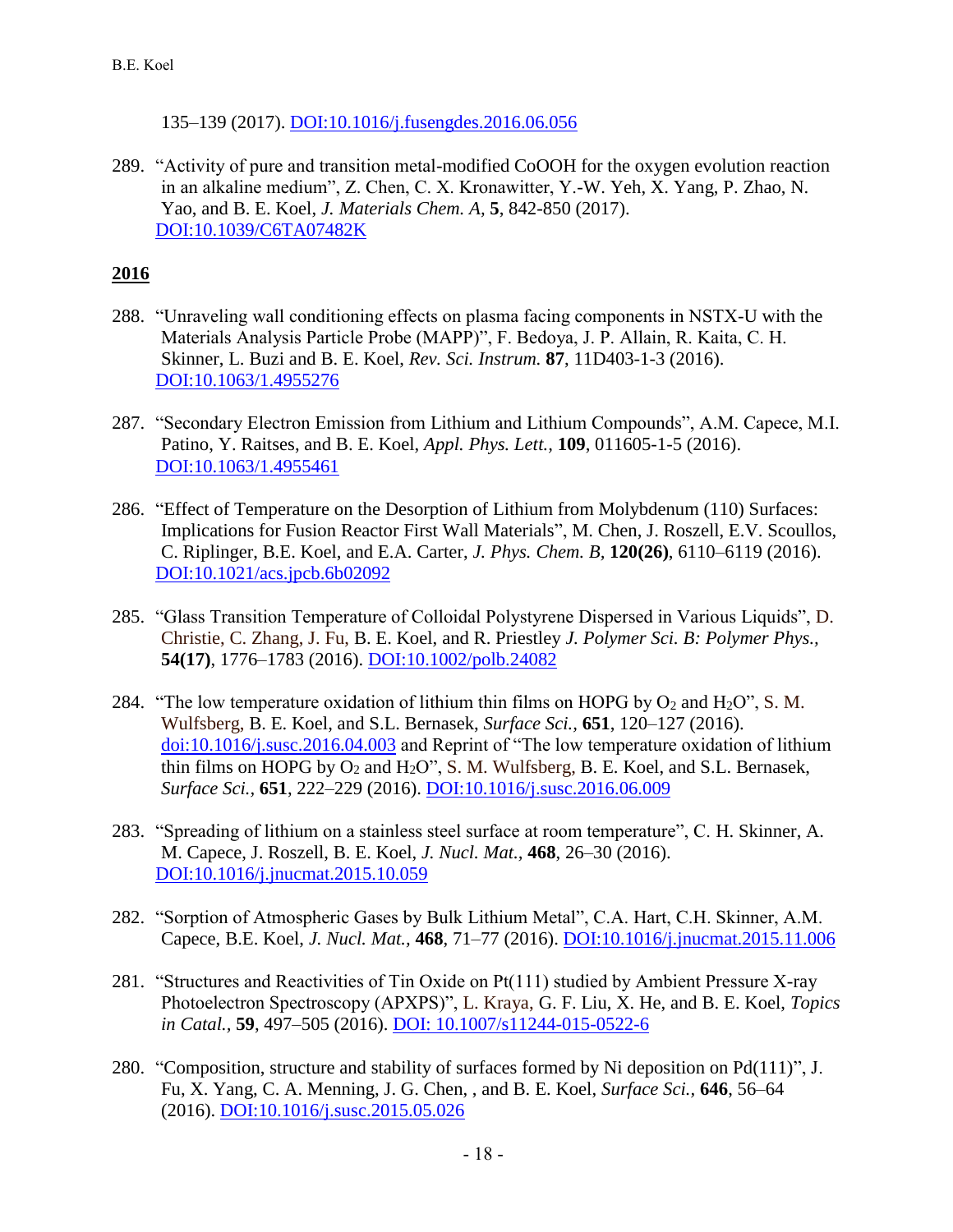- 279. "An overview of recent physics results from the National Spherical Torus Experiment (NSTX)", S.M. Kaye, T. Abrams, J.-W. Ahn, J.P. Allain, R. Andre, D. Andruczyk, R. Barchfeld, D. Battaglia, A. Bhattacharjee, F. Bedoya, R.E. Bell, E. Belova, J. Berkery, L. Berry, N. Bertelli, P. Beiersdorfer, J. Bialek, R. Bilato, J. Boedo, P. Bonoli, A. Boozer, A. Bortolon, M.D. Boyer, D. Boyle, D. Brennan, J. Breslau, J. Brooks, R. Buttery, A. Capece, J. Canik, C.S. Chang, N. Crocker, D. Darrow, W. Davis, L. Delgado-Aparicio, A. Diallo, D. D'Ippolito, C. Domier, F. Ebrahimi, S. Ethier, T. Evans, N. Ferraro, J. Ferron, M. Finkenthal, R. Fonck, E. Fredrickson, G.Y. Fu, D. Gates, S. Gerhardt, A. Glasser, N. Gorelenkov, M. Gorelenkova, I. Goumiri, T. Gray, D. Green, W. Guttenfelder, R. Harvey, A. Hassanein, W. Heidbrink, Y. Hirooka, E.B. Hooper, J. Hosea, D. Humphreys, E.F. Jaeger, T. Jarboe, S. Jardin, M.A. Jaworski, R. Kaita, C. Kessel, K. Kim, B. Koel, E. Kolemen, G. Kramer, S. Ku, S. Kubota, R.J. LaHaye, L. Lao, B.P. LeBlanc, F. Levinton, D. Liu, J. Lore, M. Lucia, N. Luhmann Jr, R. Maingi, R. Majeski, D. Mansfield, R. Maqueda, G. McKee, S. Medley, E. Meier, J. Menard, D. Mueller, T. Munsat, C. Muscatello, J. Myra, B. Nelson, J. Nichols, M. Ono, T. Osborne, J.-K. Park, W. Peebles, R. Perkins, C. Phillips, M. Podesta, F. Poli, R. Raman, Y. Ren, J. Roszell, C. Rowley, D. Russell, D. Ruzic, P. Ryan, S.A. Sabbagh, E. Schuster, F. Scotti, Y. Sechrest, K. Shaing, T. Sizyuk, V. Sizyuk, C. Skinner, D. Smith, P. Snyder, W. Solomon, C. Sovenic, V. Soukhanovskii, E. Startsev, D. Stotler, B. Stratton, D. Stutman, C. Taylor, G. Taylor, K. Tritz, M. Walker, W. Wang, Z. Wang, R. White, J.R. Wilson, B. Wirth, J. Wright, X. Yuan, H. Yuh, L. Zakharov and S.J. Zweben*, Nucl. Fusion,* **55**(10), 104002 (2015). [DOI:10.1088/0029-5515/55/10/104002](https://doi.org/10.1088/0029-5515/55/10/104002)
- 278. "Orbital-resolved imaging of the adsorbed state of pyridine on a III-V semiconductor identifies atomic sites susceptible to nucleophilic attack", C. X. Kronawitter, M. Lessio, P. Zahl, A. B. Muñoz-García, P. Sutter, E. A. Carter, and B. E. Koel, *J. Phys. Chem. C,* **119**, 28917– 28924 (2015). [DOI: 10.1021/acs.jpcc.5b08659](http://dx.doi.org/10.1021/acs.jpcc.5b08659)
- 277. "The (0001) Surfaces of  $\alpha$ -Fe<sub>2</sub>O<sub>3</sub> Nanocrystals are Preferentially Activated for Water Oxidation by Ni Doping", P. Zhao, F. Wu, C. X. Kronawitter, Z. Chen, N. Yao and B. E. Koel, *Phys. Chem. Chem. Phys.,* **17**, 26797–26803 (2015). [DOI: 10.1039/C5CP04555J](http://dx.doi.org/10.1039/C5CP04555J)
- 276. "Observation of surface-bound negatively charged hydride and hydroxide on GaP(110) in H2O environments", C. X. Kronawitter, M. Lessio, P. Zhao, C. Riplinger, A. Boscoboinik, D. E. Starr, P. Sutter, E. A. Carter, and B. E. Koel, *J. Phys. Chem. C,* **119**, 17762–17772 (2015). [DOI: 10.1021/acs.jpcc.5b05361](http://dx.doi.org/10.1021/acs.jpcc.5b05361)
- 275. "Facet-dependent activity and stability of  $Co<sub>3</sub>O<sub>4</sub>$  nanocrystals towards the oxygen evolution reaction", Z. Chen, C. X. Kronawitter and B. E. Koel, *Phys. Chem. Chem. Phys.,* **17**, 29387-29393 (2015). [DOI: 10.1039/C5CP02876K.](http://dx.doi.org/10.1039/C5CP02876K)
- 274. "High performance discharges in the Lithium Tokamak eXperiment with liquid lithium walls", J. C. Schmitt, R. E. Bell, D. Boyle, B. Esposti, R. Kaita, T. Kozub, B. LeBlanc, M. Lucia, R. Maingi, R. Majeski, E. Merino, S. Punjabi-Vinoth, G. Tchilinguirian, A. M. Capece, B. E. Koel, J. Roszell, T. M. Biewer, T. K. Gray, S. Kubota, P. Beiersdorfer, K. Widmann, K. Tritz, *Phys. of Plasmas,* **22**, 056112-1–056112-8 (2015).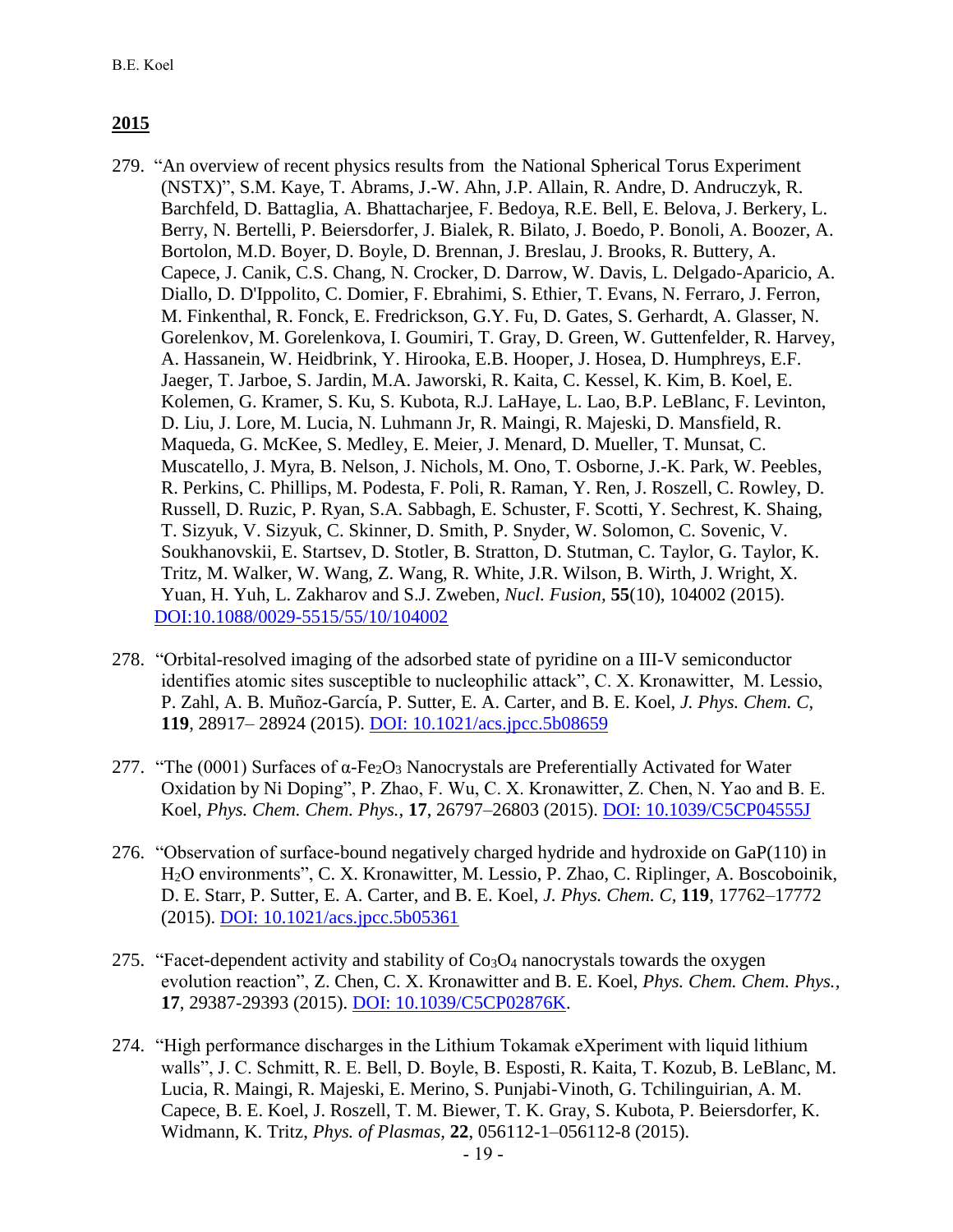### [DOI:10.1063/1.4921153](http://dx.doi.org/10.1063/1.4921153)

- 273. "Analysis of secondary electron emission for conducting materials using 4-grid LEED/AES optics", M. Patino, Y. Raitses, B. E. Koel, R. Wirz, *J. Phys. D: Appl. Phys.,* **48**, 195204-195213 (2015). [DOI:10.1088/0022-3727/48/19/195204](http://dx.doi.org/10.1088/0022-3727/48/19/195204)
- 272. "Effects of temperature and surface contamination on D retention in ultrathin Li films on TZM", A.M. Capece, J.P. Roszell, C.H. Skinner, B.E. Koel, *J. Nucl. Mat.,* **463**, 1177– 1180 (2015). [DOI:10.1016/j.jnucmat.2014.10.048](http://dx.doi.org/10.1016/j.jnucmat.2014.10.048)

- 271. "Water Oxidation Catalysis: Effects of Nickel Incorporation on the Structural and Chemical Properties of the α-Fe2O3(0001) Surface", P. Zhao and B. E. Koel, *ACS Applied Materials & Interfaces*, **6**(24), 22289–22296 (2014). [DOI:10.1021/am5062773](http://dx.doi.org/10.1021/am5062773)
- 270. "A new class of electrocatalysts of supporting Pt on an Engel–Brewer alloy substrate: a demonstration for oxidation of ethylene glycol", X. Yang, W. Xu, M. Li, B. E. Koel, and J. G. Chen, *Chem. Commun.* **50**, 12981–12984 (2014). [DOI:10.1039/C4CC04006F](http://dx.doi.org/10.1039/C4CC04006F)
- 269. "Hydrogen-bonded cyclic water clusters nucleated on an oxide surface", C. X. Kronawitter, C. Riplinger, X. He, P. Zahl, E. A. Carter, P. Sutter, and B. E. Koel, *J. Amer. Chem. Soc.,* **136**, 13283–13288 (2014). [DOI:10.1021/ja5056214](http://dx.doi.org/10.1021/ja5056214)
- 268. "Titanium incorporation into hematite photoelectrodes: theoretical considerations and experimental observations", C. X. Kronawitter, I. Zegkinoglou, S.H. Shen, P. Liao, I. S. Cho, O. Zandi, Y.-S. Liu, K. Lashgari, G. Westin, J.-H. Guo, F. J. Himpsel, E. A. Carter, X. L. Zheng, T. W. Hamann, B. E. Koel, S. S. Mao, and L. Vayssieres, *Energy Environ. Sci.,* **7**, 3100-3121 (2014). (Perspective) [DOI:10.1039/c4ee01066c](http://dx.doi.org/10.1039/c4ee01066c)
- 267. "Theoretical Study of Carbon Adsorption on Re Surfaces: Morphological Instability", P. Kaghazchi, T. Jacob, X. Yang, G. Junno, H. Wang, W. Chen, B. E. Koel, and R. A. Bartynski, *Catal. Lett.*, **144**, 1667-1673 (2014). [DOI:10.1007/s10562-014-1324-3](http://dx.doi.org/10.1007/s10562-014-1324-3)
- 266. "Transport of Poly(Acrylic Acid) Coated 2-Line Ferrihydrite Nanoparticles in Saturated Aquifer Sediments for Environmental Remediation", A. Xiang, S. Zhou, B. E. Koel, and P. R. Jaffé, *J. Nanopart. Res.*, **16**:2294, 1-10 (2014). [DOI:10.1007/s11051-014-2294-5](http://dx.doi.org/10.1007/s11051-014-2294-5)
- 265. "Geometric requirements for catalytic sites on Pt-Sn alloy surfaces", J. Gao, H. Zhao, X. Yang, B. E. Koel, S. G. Podkolzin, *Angew. Chem. Int. Ed.*, **53**, 1-5 (2014). [DOI:10.1002/ange.201309043](http://dx.doi.org/10.1002/ange.201309043)
- 264. "Ge overlayer and surface alloy on Pt(100) studied via alkali ion scattering spectroscopy, X-ray photoelectron spectroscopy, and X-ray photoelectron diffraction", T. Matsumoto, C.- S. Ho, M. Batzill, J. Roszell, and B. E. Koel, *J. Physics: Condensed Matter*, **26**, 135002-13 (2014). [DOI:10.1088/0953-8984/26/13/135002](http://dx.doi.org/10.1088/0953-8984/26/13/135002)
- 263. "Structural origin of anisotropic transport in electrically conducting dichloroacetic acid-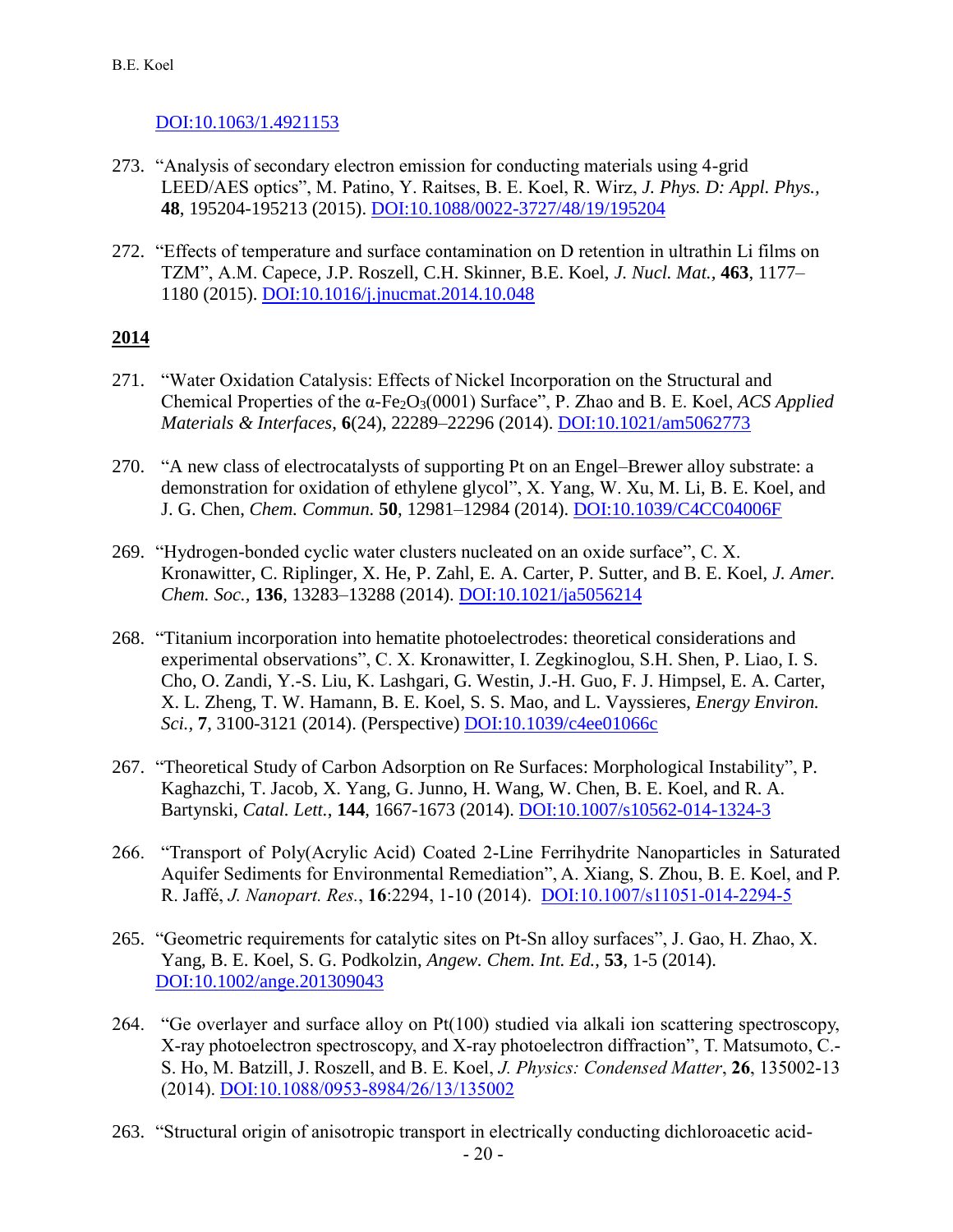treated polymers", J. M. Mativetsky, J. Tarver, X. Yang, B. E. Koel, and Y.-L. Loo, *Org. Electronics*, **15**, 631-638 (2014). [DOI:10.1016/j.orgel.2013.12.019](http://dx.doi.org/10.1016/j.orgel.2013.12.019)

- 262. "Application of Auger Spectroscopy for Measurement of Secondary Electron Emission from Conducting Material for Electric Propulsion Devices", M. Patino, Y. Raitses, B. Koel, and R.E. Wirz, *Proceedings of the 33rd Intern. Electric Propulsion Conf.*  (Washington, DC, 6–10 October 2013), pp 1-8, IEPC-2013-320. [http://erps.spacegrant.org/uploads/images/images/iepc\\_articledownload](http://erps.spacegrant.org/uploads/images/images/iepc_articledownload_1988-2007/2013index/nk5vedjr.pdf)
- 261. "Controlling Acetylene Adsorption and Reactions on Catalytic Pt-Sn Surfaces", J. Gao, H. Zhao, X. Yang, B. E. Koel, S. G. Podkolzin, *ACS Catal.*, **3**, 1149-53 (2013). [DOI:10.1021/cs400198f](http://dx.doi.org/10.1021/cs400198f)
- 260. "Poly(Acrylic Acid) Coating Induced 2-Line Ferrihydrite Nanoparticle Transport in Saturated Porous Media", A. Xiang, W. Yan, B. E. Koel, and P. R. Jaffé, *J. Nanopart. Res.*, **15**, 1705-1713 (2013). [DOI:10.1007/s11051-013-1705-3](http://dx.doi.org/10.1007/s11051-013-1705-3)
- 259. Chapter 9 "Combining Vibrational Spectroscopies with Quantum Chemical Calculations for Molecular-Level Understanding of Reaction Mechanisms on Catalytic Surfaces", S. G. Podkolzin, G. B. Fitzgerald, B. E. Koel, in *ACS Symposium Series*, Vol. 1133, *Applications of Molecular Modeling to Challenges in Clean Energy,* G. B. Fitzgerald and N. Govind, (Eds.), (ACS, 2013), pp. 153-176. (Invited Review) [DOI:10.1021/bk-2013-1133.ch009](http://dx.doi.org/10.1021/bk-2013-1133.ch009)
- 258. "Alloy formation and chemisorption at Cu/Pt(111) bimetallic surfaces using Alkali ISS, XPD and TPD ", C.-S. Ho, S. Banerjee, J. Roszell, and B. E. Koel, *Surface Sci.*, **617**, 192- 198 (2013). [DOI:10.1016/j.susc.2013.08.009](http://dx.doi.org/10.1016/j.susc.2013.08.009)
- 257. "Alloy formation and chemisorption at Zn/Pt(111) bimetallic surfaces using Alkali ISS, XPD, and TPD", C.-S. Ho, E. Martono, S. Banerjee, J. Roszell, J. Vohs, and B. E. Koel, *J. Phys. Chem. A,* **16(4)**, 11684-11694 (2013). [DOI:10.1021/jp4006668](http://dx.doi.org/10.1021/jp4006668)
- 256. "WO<sub>3</sub>- $\alpha$ -Fe<sub>2</sub>O<sub>3</sub> composite photoelectrodes with low onset potential for solar water oxidation", P. Zhao, C. Kronawitter, X. Yang, J. Fu, and B. E. Koel, *Phys. Chem. Chem. Phys*., **117(46)**, 1327-1332 (2013). [DOI:10.1039/c3cp53324g](http://dx.doi.org/10.1039/c3cp53324g)
- 255. "Highly Stable Pt–Au@Ru/C Catalyst Nanoparticles for Methanol Electro-Oxidation", Q. He, B. Shyam, M. Nishijima, X. Yang, B. E. Koel, F. Ernst, D. Ramaker, and S. Mukerjee, *J. Phys. Chem.*, **117(3)**, 1457-1467 (2013). [DOI:10.1021/jp308133q](http://dx.doi.org/10.1021/jp308133q)
- 254. "Iron nanoparticles for environmental clean-up: recent developments and future outlook", W. Yan, H.-L. Lien, B. E. Koel and W.-X. Zhang, *Environ. Sci.: Processes and Impacts*, **15**, 63-77 (2013). (Top five most downloaded papers of 2013 in *Environ. Sci.: Processes and Impacts*) [DOI:10.1039/c2em30691c](http://dx.doi.org/10.1039/C2EM30691C)
- 253. "Plasma Facing Surface Composition During NSTX Li Experiments", C. H. Skinner, R. Sullenberger, B. E. Koel, M. A. Jaworski, and H.W. Kugel, *J. Nuclear Mater.*, **438**, S647- S650 (2013). [DOI:10.1016/j.jnucmat.2013.01.136](http://dx.doi.org/10.1016/j.jnucmat.2013.01.136)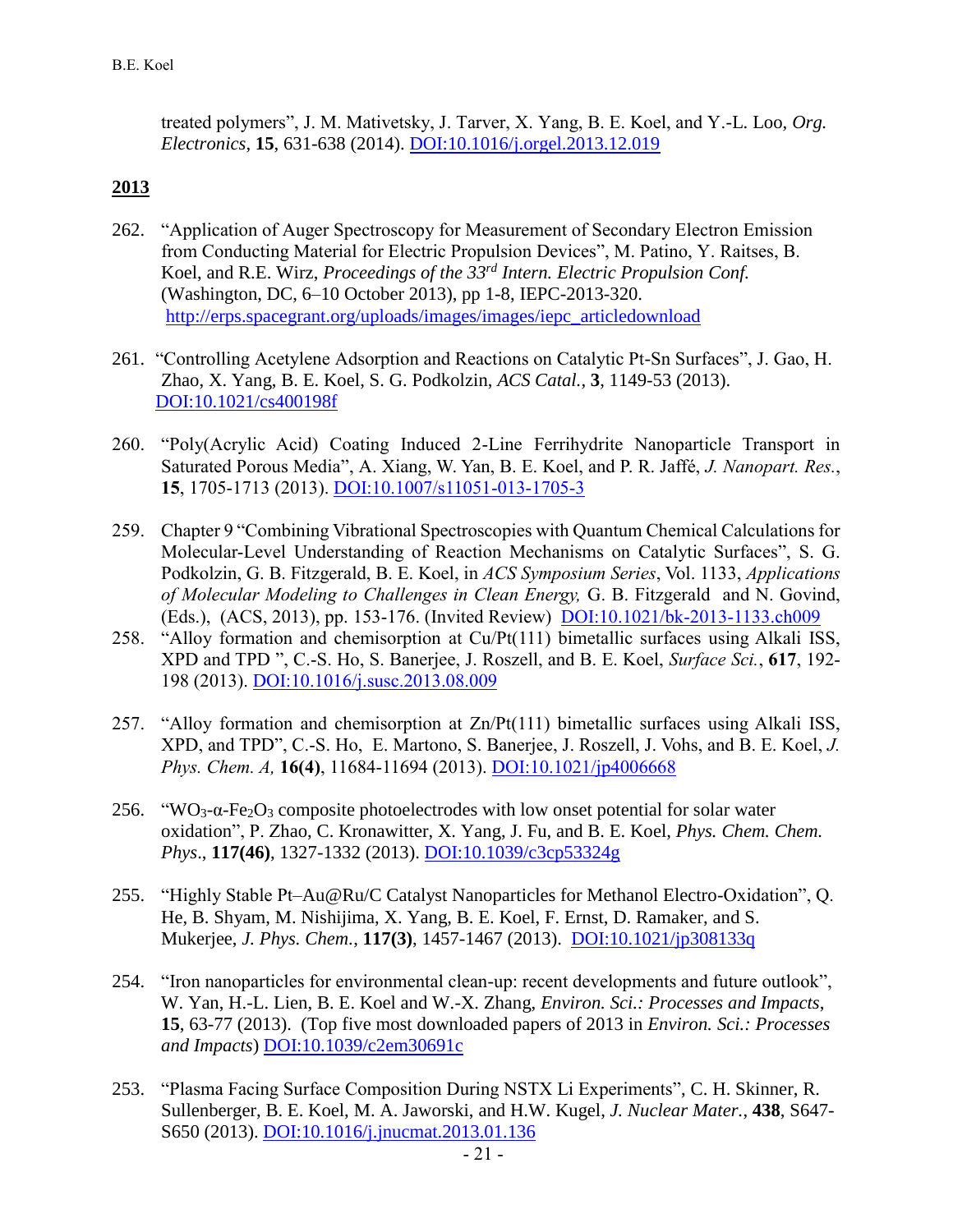- 252. "Electrochemical and Spectroscopic Study of Novel Cu and Fe-based Catalysts for Oxygen Reduction in Alkaline Media", Q. He, X. Yang, R. He, A. Bueno-López, H. Miller, X. Ren, and W. Yang and B. E. Koel, *J. Power Sources*, **213**, 169-179 (2012). [DOI:10.1016/j.jpowsour.2012.04.029](http://dx.doi.org/10.1016/j.jpowsour.2012.04.029)
- 251. "Activation of tungsten carbide catalysts by use of an oxygen plasma pretreatment", X. Yang, Y. C. Kimmel, J. Fu, B. E. Koel and J. G. Chen, *ACS Catalysis*, **2**(5), 765-769 (2012). [DOI:10.1021/cs300081t](http://dx.doi.org/10.1021/cs300081t)
- 250. "Intra-particle reduction of arsenite (As(III)) by nanoscale zerovalent iron (nZVI) investigated with in situ X-ray absorption spectroscopy", W. Yan, R. Vasic, A. Frenkel and B. E. Koel, *Environ. Sci. Technol.*, **46**(13), 7018-7026 (2012). [DOI:10.1021/es2039695](http://dx.doi.org/10.1021/es2039695)
- 249. "Nano-faceted C/Re(11-21): Fabrication, Structure and Template for Synthesizing Nanostructured Model Pt Electrocatalyst for Hydrogen Evolution Reaction", X. Yang, B. E. Koel, H. Wang, W. Chen, and R. A. Bartynski, *ACS Nano*, **6**(2), 1404-1409 (2012). [DOI:10.1021/nn204615j](http://dx.doi.org/10.1021/nn204615j)
- 248. "As(III) Sequestration by Iron Nanoparticles (nZVI): Study of Solid-Phase Redox Transformations with X-ray Photoelectron Spectroscopy", W. Yan, M. A. Ramos, B. E. Koel, and W.-X. Zhang, *J. Phys. Chem. C*, **116**(9), 5303-5311 (2012). [DOI:10.1021/jp208600n](http://dx.doi.org/10.1021/jp208600n)

### **2011**

- 247. "Role of Surface Iron in Enhanced Activity for the Oxygen Reduction Reaction on a Pd3Fe(111) Single-Crystal Alloy", X. Yang, J. Hu, J. Fu, R. Wu, and B. E. Koel, *Angew. Chem. Internat. Ed.*, **50**(43), 10182-10185 (2011). [DOI:10.1002/ange.201101251](http://dx.doi.org/10.1002/ange.201101251)
- 246. "A novel CuFe-based catalyst for the oxygen reduction reaction in alkaline media", Q. He, X. Yang, X. Ren, B. E. Koel, N. Ramaswamy, S. Mukerjee, and R. M. Kostecki, *J. Power Sources*, **196**(18), 7404-7410 (2011). [DOI:10.1016/j.jpowsour.2011.04.016](http://dx.doi.org/10.1016/j.jpowsour.2011.04.016)

- 245. "Multi-tiered distributions of arsenic in iron nanoparticles: Observations of dual redox functionality enabled by a core-shell structure", W. Yan, M. A. Ramos, B. E. Koel, and W.-X. Zhang, *Chem. Comm.*, **46**(37), 6995-6997 (2010). [DOI:10.1039/C0CC02311F](http://dx.doi.org/10.1039/C0CC02311F)
- 244. "Studies of Ethylene Oxide Adsorption on Pt-Sn Alloys with TPD, HREELS, UPS and DFT Calculations", J. Kim, J. Fu, S. Podkolzin, and B. E. Koel, *J. Phys. Chem. C*, **114**(40), 17238–17247 (2010). [DOI:10.1021/jp1051485](http://dx.doi.org/10.1021/jp1051485)
- 243. "Adsorption and Decomposition of Cyclohexanone ( $C_6H_{10}O$ ) on Pt(111) and the (2×2) and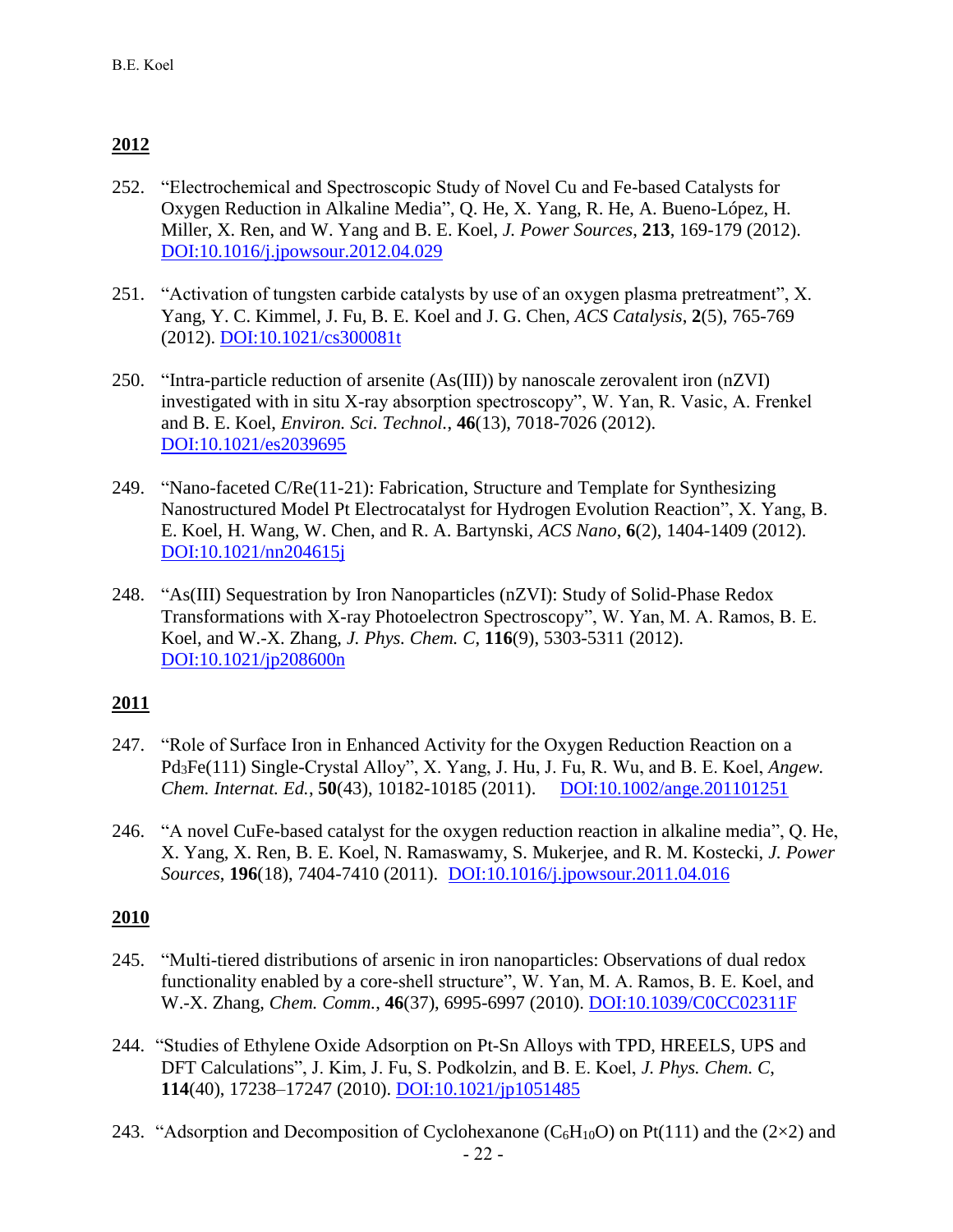(√3×√3)R30°-Sn/Pt(111) Surface Alloys", J. Kim, L. A. Welch, A. Olivas, S. J. Podkolzin, and B. E. Koel, *Langmuir*, **26**(21), 16401–16411 (2010). [DOI:10.1021/la102069a](http://dx.doi.org/10.1021/la102069a)

- 242. "Formation of Pd monomers and dimers on a single crystal Pd3Fe(111) surface", X. Yang, J. Hu, R. Wu and B. E. Koel, *J. Phys. Chem. Lett.*, **1**(16), 2493-2497 (2010). [DOI:10.1021/jz100769b](http://dx.doi.org/10.1021/jz100769b)
- 241. "Surface Structure of Pd3Fe(111) and Effects of Oxygen Adsorption", X. Yang, L. A. Welch, J. Fu and B. E. Koel, in *Catalytic Materials for Energy, Green Processes and Nanotechnology*, edited by C-Y. Mou, J. Liu, H.H. Kung, S. Dai (Mater. Res. Soc. Symp. Proc. Vol. **1217**, Warrendale, PA, 2010), 1217-Y08-43. [https://www.princeton.edu/cbe/people/faculty/koel/group/publications/243](https://www.princeton.edu/cbe/people/faculty/koel/group/publications/243-Surface-Structure-of-Pd3Fe(111)-and-Effects-of-Oxygen-Adsorption.pdf)
- 240. "Influence of phosphate anion adsorption on the kinetics of oxygen reduction on low index Pt(hkl) single crystals", Q. He, X. Yang, W. Chen, S. Mukerjee, B. E. Koel, S. Chen, *Phys. Chem. Chem. Phys.*, **12**, 12544-12555 (2010). [DOI:10.1039/C0CP00433B](http://dx.doi.org/10.1039/C0CP00433B)
- 239. "Modification of active sites on YSZ(111) by yttria segregation", J. Lahiri, A. Mayernick, S. L. Morrow, B. E. Koel, A. C. T. van Duin, M. J. Janik, and M. Batzill, *J. Phys. Chem. C*, **114(13)**, 5990-5996 (2010). [DOI:10.1021/jp9109964](http://dx.doi.org/10.1021/jp9109964)
- 238. Chapter 2 "Structure, Characterization and Reactivity of Pt-Alloy Surfaces", B. E. Koel, in *Model Systems in Catalysis: From Single Crystals and Size Selected Clusters to Supported Enzyme Mimics,* R. M. Rioux (Ed.), (Springer, 2010), pp. 29-50. (Invited Review) [DOI:10.1007/978-0-387-98049-2](http://dx.doi.org/10.1007/978-0-387-98049-2)

- 237. "Formation of Ge-Pt layer compound on Pt(100)", T. Matsumoto, C.-S. Ho, and B. E. Koel, *J. Phys. Chem. C*, **113(50)**, 21019-21021 (2009). [DOI:10.1021/jp908532e](http://dx.doi.org/10.1021/jp908532e)
- 236. "Improving Electrocatalysts for  $O_2$  Reduction by Fine-tuning the Pt-support Interaction: Pt Monolayer on the Surfaces of a Pd3Fe(111) Single-Crystal Alloy", W.-P. Zhou, X. Yang, M. Vukmirovic, B. E. Koel, J. Jiao, G. Peng, M. Mavrikakis, and R. Adzic, *J. Amer. Chem. Soc.*, **131(35)**, 12755-12762 (2009). [DOI:10.1021/ja9039746](http://dx.doi.org/10.1021/ja9039746)
- 235. "Simultaneous Oxidation and Reduction of Arsenic by Zero-Valent Iron Nanoparticles: Understanding the Significance of the Core-Shell Structure", M. A. Ramos, W. Yan, X.- Q. Li, B. E. Koel, and W.-X. Zhang, *J. Phys. Chem. C*, **113(33)**, 14591-14594 (2009). [DOI:10.1021/jp9051837](http://dx.doi.org/10.1021/jp9051837)
- 234. "Probing selectivity over Pt-Sn catalysts in reactions of *n*-C<sup>6</sup> hydrocarbons: Adsorption and reactivity of *n*-hexane, 1-hexene, and 1,5-hexadiene on  $Pt(111)$  and  $Sn/Pt(111)$ surface alloys", H. Zhao and B. E. Koel, *J. Phys. Chem. C*, **113(42)**, 18152-18162 (2009). [DOI:10.1021/jp903127b](http://dx.doi.org/10.1021/jp903127b)
- 23 233. "Site-blocking effects of preadsorbed H on Pt(111) probed by 1,3-butadiene adsorption and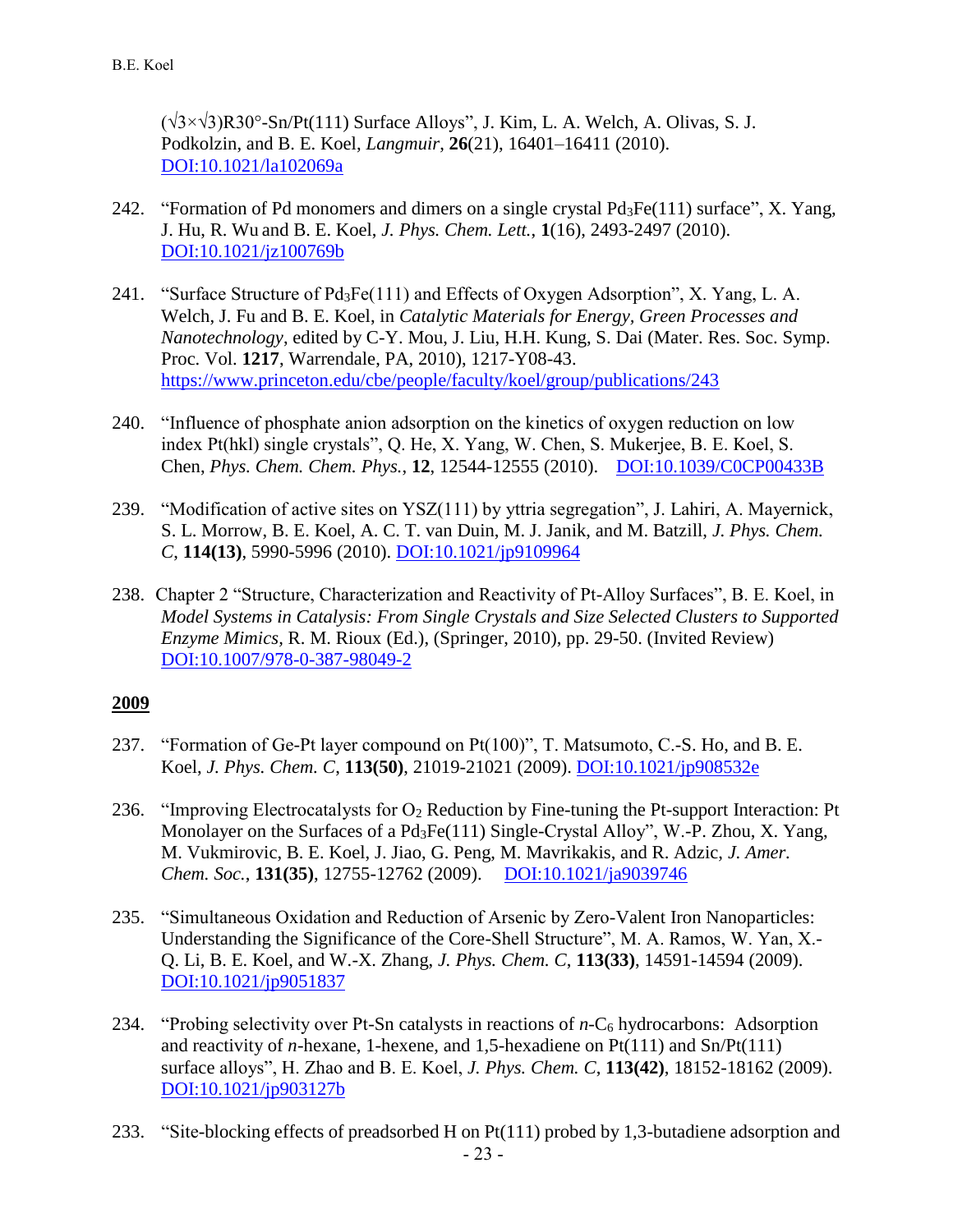reaction", H. Zhao, L. A. Welch, and B. E. Koel, *Surface Sci.*, **603(23)**, 3355-3360 (2009). [DOI:10.1016/j.susc.2009.09.024](http://dx.doi.org/10.1016/j.susc.2009.09.024)

- 232. "STM and LEED observations of a  $c(2\times 2)$  Ge overlayer on Pt(100)", T. Matsumoto, M. Batzill, and B. E. Koel, *Surface Sci.,* **603(15)**, 2252-2262 (2009). [DOI:10.1016/j.susc.2009.04.028](http://dx.doi.org/10.1016/j.susc.2009.04.028)
- 231. "Formation and Structure of a  $(\sqrt{19} \times \sqrt{19})R23.4^{\circ}$ -Ge/Pt(111) Surface Alloy", C.-S. Ho, S. Banerjee, M. Batzill, D. E. Beck, and B. E. Koel, *Surface Sci.*, **603(9)**, 1161-1167 (2009). [DOI:10.1016/j.susc.2009.01.028](http://dx.doi.org/10.1016/j.susc.2009.01.028)
- 230. "Investigation of CO oxidation transient kinetics on an oxygen pre-covered Au(211) stepped surface", J. Kim, E. Samano, and B. E. Koel, *Catal. Lett.*, **128**, 263-267 (2009). [DOI:10.1007/s10562-008-9815-8](http://dx.doi.org/10.1007/s10562-008-9815-8)
- 229. "An IRAS study of CO bonding on Sn/Pt(111) surface alloys at maximal pressures of 10 Torr", A. Hightower, M. D. Perez, and B. E. Koel", *Surface Sci.,* **603(3)**, 455-461 (2009). [DOI:10.1016/j.susc.2008.11.020](http://dx.doi.org/10.1016/j.susc.2008.11.020)
- 228. "A Study of Iodine Adlayers on Polycrystalline Gold Electrodes by in-situ Electrochemical Rutherford Backscattering (ECRBS)", A. Hightower, B. E. Koel, and T. Felter, *Electrochimica Acta*, **54(6)**, 1777-1783 (2009). [DOI:10.1016/j.electacta.2008.10.027](http://dx.doi.org/10.1016/j.electacta.2008.10.027)

### **2008**

- 227. "Real-time scanning tunneling microscopy observations of the oxidation of a Ti/Pt(111)-  $(2\times2)$  surface alloy using  $O_2$  and  $NO_2$ ", S. Hsieh, G. F. Liu, and B. E. Koel, *J. Vac. Sci. Technol.*, A **26(5)**, 1336-1342 (2008). [DOI:10.1116/1.2969903](http://dx.doi.org/10.1116/1.2969903)
- 226. "Determination of the Oxide Layer Thickness in Core-Shell Zero-Valent Iron Nanoparticles", J. Martin, A. Herzing, W. Yan, X. Li, B. Koel, C. Kiely, and W. Zhang, *Langmuir*, **24(8)**, 4329-4334 (2008). [DOI:10.1021/la703689k](http://dx.doi.org/10.1021/la703689k)
- 225. Chapter 5.3.4 "Promoters and Poisons", B. E. Koel and J. Kim, in *Handbook of*  Heterogeneous Catalysis, 2<sup>nd</sup> Edition, G. Ertl, H. Knözinger, F. Schüth, and J. Weitkamp (Eds.), (VCH, Weinheim, Germany, 2008), pp. 1593-1624. (Invited Review) [DOI:10.1002/9783527610044.hetcat0087](http://dx.doi.org/10.1002/9783527610044.hetcat0087)
- 224. "VOXELS: Volume Enclosing Microstructures", R. Gagler, A. Bugacov, B. E. Koel and P. Will, *J. Micromech. Microeng.*, **18(5),** 055025-30, (2008). [DOI:10.1088/0960-1317/18/5/055025](http://dx.doi.org/10.1088/0960-1317/18/5/055025)

## **2007**

223. "Oxidation of Au on vicinal W(110): Role of step edges and facets", A. Varykhalov, O. Rader, V. K. Adamchuk, W. Gudat, B. E. Koel and A. M. Shikin, *Phys. Rev. B*, **75(20)**, 205417-1-8 (2007). [DOI:10.1103/PhysRevB.75.205417](http://dx.doi.org/10.1103/PhysRevB.75.205417)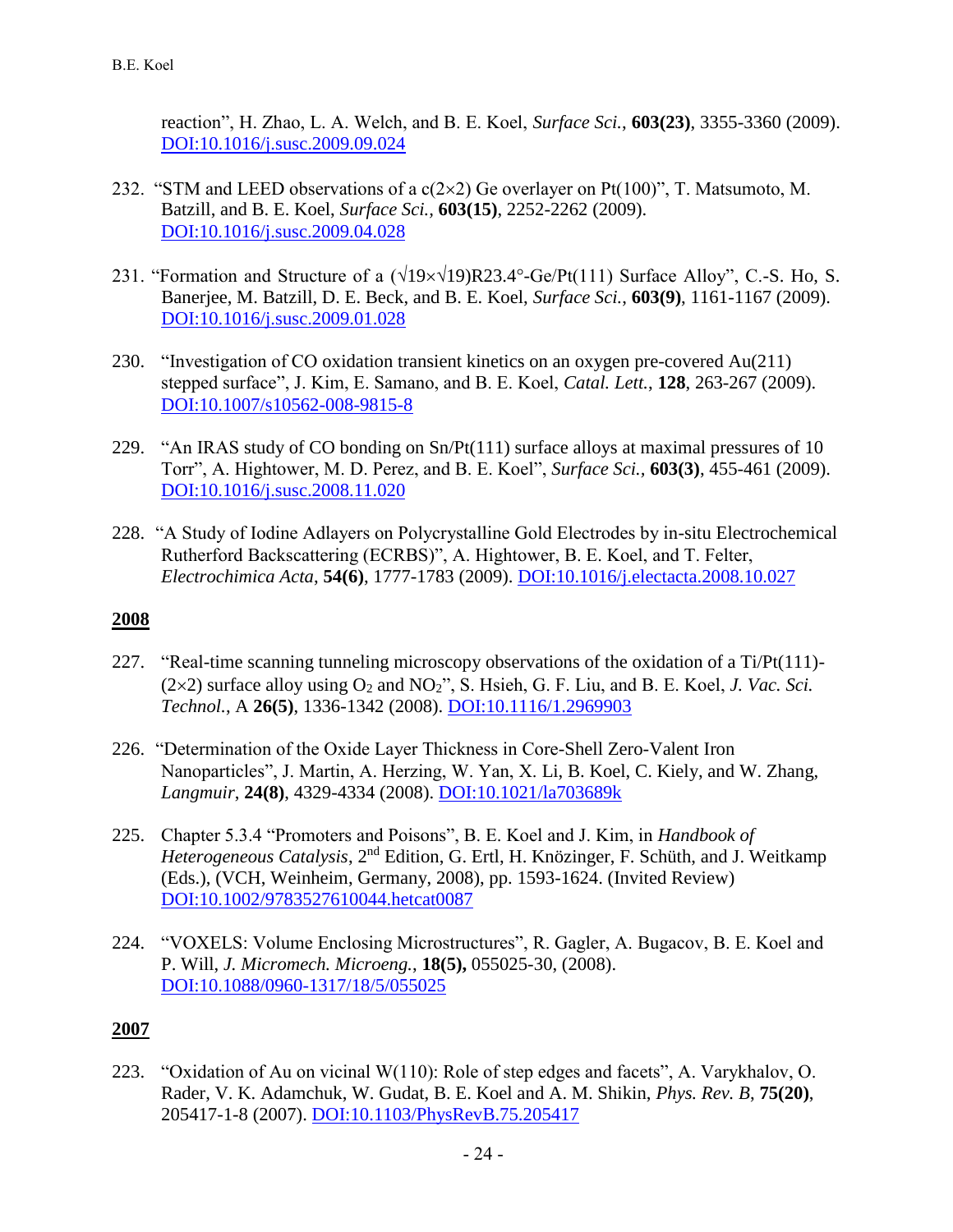222. "Investigation of the Thermal Stability of 2-D Patterns of Au Nanoparticles", T.-Y. Shih, A. A. G. Requicha, M. E. Thompson, and B. E. Koel, *J. Nanosci. Nanotechnol.*, **7(8)**, 2863-2869(2007). [DOI:10.1166/jnn.2007.673](http://dx.doi.org/10.1166/jnn.2007.673)

### **2006**

- 221. "Investigation of ruthenium dissolution in advanced membrane electrode assemblies for direct methanol based fuel cell stacks," T. I. Valdez, S. Firdosy, B. E. Koel, and S. R. Narayanan, *ECS Transactions*, **1**(6, *Proton Exchange Membrane Fuel Cells V, in Honor of Supramaniam Srinivasan*), 293-303 (2006). [DOI:10.1149/1.2214500](http://dx.doi.org/10.1149/1.2214500)
- 220. "Oxygen adsorption and oxidation reactions on  $Au(211)$  surfaces: Exposures using  $O_2$  at high pressures and ozone (O<sub>3</sub>) in UHV", J. Kim, E. Samano, and B. E. Koel, *Surface Sci.*, **600(19)**, 4622-4632 (2006). [DOI:10.1016/j.susc.2006.07.057](http://dx.doi.org/10.1016/j.susc.2006.07.057)
- 219. "CO Adsorption and Reaction on Clean and Oxygen-Covered Au(211) Surfaces", J. Kim, E. Samano and B. E. Koel, *J. Phys. Chem. B*, **110(35)**, 17512-17517 (2006). [DOI:10.1021/jp061685d](http://dx.doi.org/10.1021/jp061685d)
- 218. Chapter 3.8.4 "Adsorbed CO2, NO2, O3, SO2, OCS, and N2O on Metals", C. Panja, J. Kim, E. C. Samano, and B. E. Koel, in *Adsorbed Layers on Surfaces*, Landolt-Bornstein Volume III/42 , H. Bonzel (Ed.), (Springer-Verlag, Berlin-Heidelberg, 2006), pp. 170-241. (Invited Review) [DOI:10.1007/11364856\\_3](http://dx.doi.org/10.1007/11364856_3)
- 217. "Catalytic oxidation of HCN over a 0.5% Pt/Al<sub>2</sub>O<sub>3</sub> catalyst", H. Zhao, R. G. Tonkyn, S. E. Barlow, B. E. Koel, and C. H. F. Peden, *Applied Catalysis B: Environmental*, **65(3),** 282- 290 (2006). [DOI:10.1016/j.apcatb.2006.02.009](http://dx.doi.org/10.1016/j.apcatb.2006.02.009)
- 216. "Fractional factorial study of HCN removal over a  $0.5\%$  Pt/Al<sub>2</sub>O<sub>3</sub> catalyst: Effects of temperature, gas flow rate, and reactant partial pressure", H. Zhao, R. G. Tonkyn, S. E. Barlow, C. H. F. Peden, and B. E. Koel, *Ind. Eng. Chem. Res.,* **45**, 934-939 (2006). [DOI:10.1021/ie048777e](http://dx.doi.org/10.1021/ie048777e)
- 215. "Desorption of Chemisorbed Carbon on Mo(100) by Noble Gas Ion Sputtering: Validation of Ground Test Measurements of Ion Engine Lifetimes," C**.**-S**.** Ho, S**.** Banerjee, B**.** E. Koel. O. B. Duchemin, and J. E. Polk, *Appl. Surface Sci.*, **252**, 2657-2664 (2006). [DOI:10.1016/j.apsusc.2005.03.216](http://dx.doi.org/10.1016/j.apsusc.2005.03.216)

### **2005**

214. "Demonstration of an In-situ Electrochemical RBS System to Study Electrode-Electrolyte Interfaces", A. Hightower, B. E. Koel, and T. Felter, in *Electrode Processes VII* (From the 206<sup>th</sup> Meeting of The Electrochemical Society, Honolulu, HI, Oct. 3-8, 2004, ECS Proceedings, Vol. 2004-18) , V.I. Birss, D. Evans, M. Josowicz, and M. Osawa (Eds.), (ECS, Pennington, NJ, 2005), p. 46-54.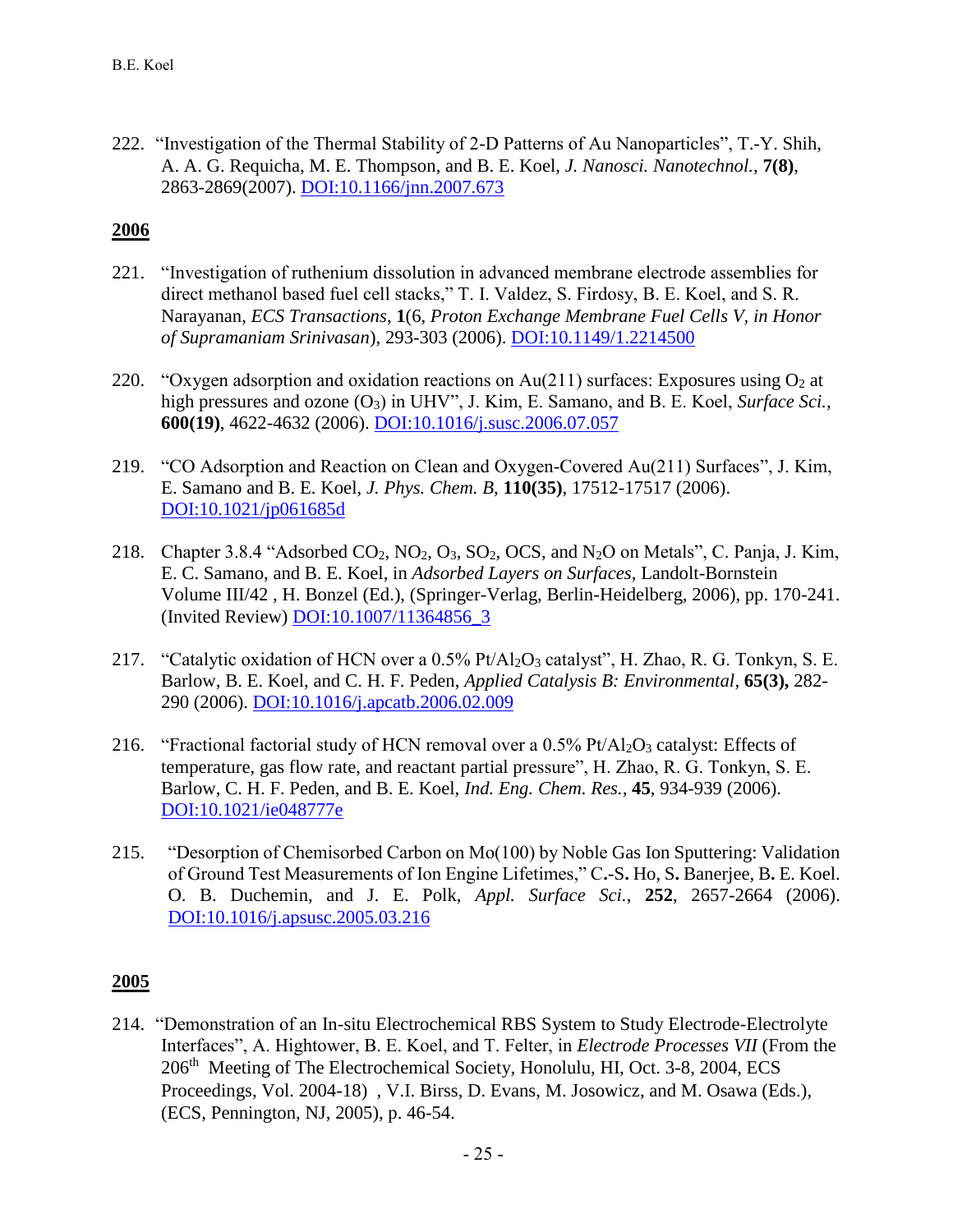[https://www.princeton.edu/cbe/people/faculty/koel/group/publications/214](https://www.princeton.edu/cbe/people/faculty/koel/group/publications/214-Demonstration-of-in-situ-ECRBS-ECS-Proceedings.pdf)

- 213. "Fabrication of Polystyrene Latex Nanostructures by Nanomanipulation and Thermal Processing," E. Harel, S. E. Meltzer, A. A. G. Requicha, M. E. Thompson, and B. E. Koel, *Nano Lett.*, **5**, 2624-2629 (2005). [DOI:10.1021/nl0342592](http://dx.doi.org/10.1021/nl0342592)
- 212. "TPD and FT-IRAS investigation of ethylene oxide (EtO) adsorption on a Au(211) stepped surface", J. Kim and B. E. Koel, *Langmuir*, **21(9)**, 3886-3891 (2005). [DOI:10.1021/la0480639](http://dx.doi.org/10.1021/la0480639)
- 211. "Hydrogenation of 1,3-butadiene on two ordered Sn/Pt(111) surface alloys", H. Zhao and B. E. Koel, *J. Catal.*, **234**, 24-32 (2005). [DOI:10.1016/j.jcat.2004.12.006](http://dx.doi.org/10.1016/j.jcat.2004.12.006)
- 210. "Reactivity of Ethyl Groups on a Sn/Pt(111) Surface Alloy", H. Zhao and B. E. Koel, *Catal. Lett.,* **99**, 27-32 (2005). [DOI:10.1007/s10562-004-0772-6](http://dx.doi.org/10.1007/s10562-004-0772-6)
- 209. "Influence of coadsorbed hydrogen on ethylene adsorption and reaction on a  $(\sqrt{3} \times \sqrt{3})R30^{\circ}$ -Sn/Pt(111) surface alloy", H. Zhao and B. E. Koel, *Langmuir*, **21**(3), 971-975 (2005). [DOI:10.1021/la048035q](http://dx.doi.org/10.1021/la048035q)

- 208. "Adsorption and reaction of bicyclic hydrocarbons at Pt(111) and Sn/Pt(111) surface alloys: trans-decahydronaphthalene  $(C_{10}H_{18})$  and bicyclohexane  $(C_{12}H_{22})$ ", H. Zhao and B. E. Koel, *Surface Sci.,* **573(3)**, 413-425 (2004). [DOI:10.1016/j.susc.2004.10.009](http://dx.doi.org/10.1016/j.susc.2004.10.009)
- 207. "Adsorption and reaction of 1,3-butadiene on Pt(111) and Sn/Pt(111) surface alloys", H. Zhao and B. E. Koel, *Surface Sci.,* **572(2)**, 261-268 (2004). [DOI:10.1016/j.susc.2004.08.039](http://dx.doi.org/10.1016/j.susc.2004.08.039)
- 206. "Fundamental studies of titanium oxide-Pt(100) interfaces II. Influence of oxidation and reduction reactions on the surface structure of  $TiO<sub>x</sub>$  films on Pt(100)", T. Matsumoto, M. Batzill, S. Hsieh, and B. E. Koel, *Surface Sci.,* **572(2)**, 146-161 (2004). [DOI:10.1016/j.susc.2004.08.005](http://dx.doi.org/10.1016/j.susc.2004.08.005)
- 205. "Fundamental studies of titanium oxide-Pt(100) interfaces I. Stable high temperature structures formed by annealing  $TiO_x$  films on  $Pt(100)$ ", T. Matsumoto, M. Batzill, S. Hsieh, and B. E. Koel, *Surface Sci.,* **572(2)**, 127-145 (2004). [DOI:10.1016/j.susc.2004.08.006](http://dx.doi.org/10.1016/j.susc.2004.08.006)
- 204. "Nanofiltration of natural organic matter with  $H_2O_2$ /UV pretreatment: fouling mitigation and membrane surface characterization", W. Song, V. Ravindran, B. E. Koel, and M. Pirbazari, *J. Membrane Sci.*, **241(1),** 143-160 (2004). [DOI:10.1016/j.memsci.2004.04.034](http://dx.doi.org/10.1016/j.memsci.2004.04.034)
- 203. "Adsorption and reaction of NO<sub>2</sub> on a  $(\sqrt{3} \times \sqrt{3})R30^\circ$  Sn/Pt(111) surface alloy", M. R. Voss, H. Zhao, and B. E. Koel, *Surface Sci.*, **560(1)**, 235-245 (2004).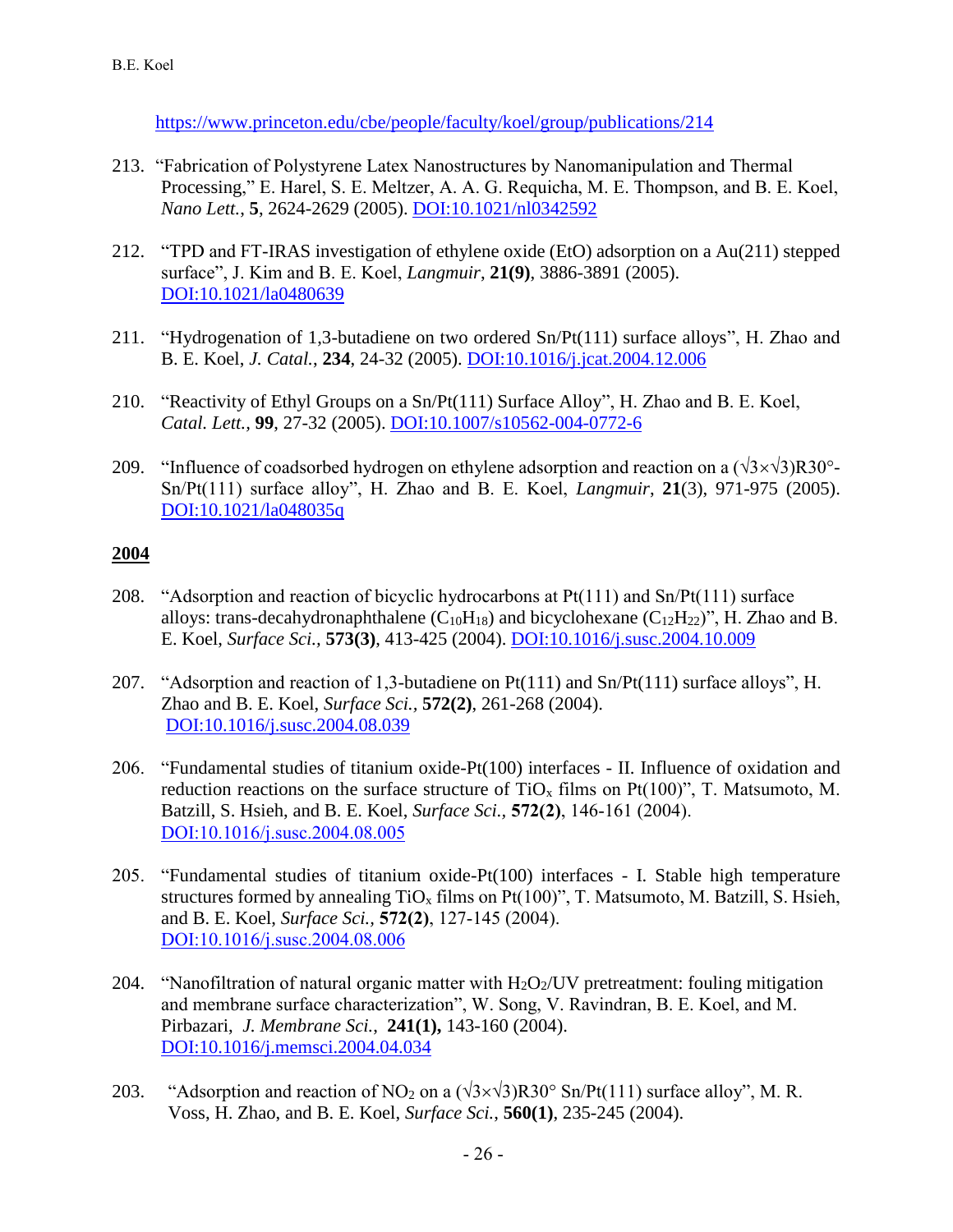[DOI:10.1016/j.susc.2004.03.030](http://dx.doi.org/10.1016/j.susc.2004.03.030)

- 202. "Epitaxial growth of tin-oxide on Pt(111): Structure and properties of wetting layers and SnO2-crystallites", M. Batzill, J. Kim, D. E. Beck, and B. E. Koel, *Phys. Rev. B,* **69(16)**, 165403-11 (2004). [DOI:10.1103/PhysRevB.69.165403](http://dx.doi.org/10.1103/PhysRevB.69.165403)
- 201. "Metastable surface structures of the bimetallic Sn/Pt(100) system", M. Batzill, D. Beck, and B. E. Koel, *Surface Sci*., **558(1),** 35-48 (2004). [DOI:10.1016/j.susc.2004.04.007](http://dx.doi.org/10.1016/j.susc.2004.04.007)
- 200. "Suppressed surface alloying for a bulk-miscible system: Ge on Pt(100)", M. Batzill, T. Matsumoto, C.-S. Ho, and B. E. Koel, *Phys. Rev. B,* **69(11),** 113401-4 (2004). [DOI:10.1103/PhysRevB.69.113401](http://dx.doi.org/10.1103/PhysRevB.69.113401)
- 199. "Desorption Energies of Linear and Cyclic Alkanes on Surfaces: Anomalous Scaling with Length, " R. Z. Lei, A. J. Gellman, and B. E. Koel, *Surface Sci.*, **554(2)**, 125-140 (2004). [DOI:10.1016/j.susc.2003.12.058](http://dx.doi.org/10.1016/j.susc.2003.12.058)
- 198. "Alloy formation and CO adsorption on bimetallic Ca/Pd(111) surfaces", D. I. Jerdev, B. E. Koel, and R. Prins, *J. Phys. Chem. B*, **108 (38)**, 14417-27 (2004). [DOI:10.1021/jp049817v](http://dx.doi.org/10.1021/jp049817v)
- 197. "TPD and HREELS reinvestigation of ethylene oxide adsorption on Pt(111)", J. Kim, H. Zhao, C. Panja, A. Olivas and B. E. Koel, *Surface Sci.*, **564(1)**, 53-61 (2004). [DOI:10.1016/j.susc.2004.03.071](http://dx.doi.org/10.1016/j.susc.2004.03.071)
- 196. "Thermal stability of ultrathin titanium films on a Pt(111) substrate", S. Hsieh, T. Matsumoto, and B. E. Koel, *Thin Solid Films*, **466(1)**, 123-127 (2004). [DOI:10.1016/j.tsf.2004.03.041](http://dx.doi.org/10.1016/j.tsf.2004.03.041)
- 195. "Silver on Pt(100)-Room Temperature Growth and High Temperature Alloying," M. Batzill and B. E. Koel, *Surface Sci.*, **553(1)**, 50-60 (2004). [DOI:10.1016/j.susc.2003.12.023](http://dx.doi.org/10.1016/j.susc.2003.12.023)
- 194. "Probing the Chemistry of CH3I on Pt-Sn Alloys", C. Panja, E. C. Samano, N. Saliba, H. He, and B. E. Koel, *Surface Sci.*, **553(1)**, 39-49 (2004). [DOI:10.1016/j.susc.2003.11.038](http://dx.doi.org/10.1016/j.susc.2003.11.038)
- 193. "Hydrogenation of Cyclohexanone on Pt-Sn Surface Alloys," A. Olivas, D. Jerdev, and B. E. Koel, *J. Catal*., **222(2)**, 285-292 (2004). [DOI:10.1016/j.jcat.2003.07.016](http://dx.doi.org/10.1016/j.jcat.2003.07.016)

- 192. "Structural and chemical properties of a  $c(2\times2)$ -Ti/Pt(100) second-layer alloy a probe of strong ligand effects on surface Pt atoms", S. Hsieh, T. Matsumoto, M. Batzill, and B. E. Koel, *Phys. Rev. B*, **68(20)**, 205417-1-11 (2003). [DOI:/10.1103/PhysRevB.68.205417](http://dx.doi.org/10.1103/PhysRevB.68.205417)
- 191. "Adsorption and reaction of acetaldehyde on Pt(111) and Sn/Pt(111) surface alloys", H. Zhao, J. Kim and B. E. Koel, *Surface Sci.*, **538(3)**, 147-159 (2003).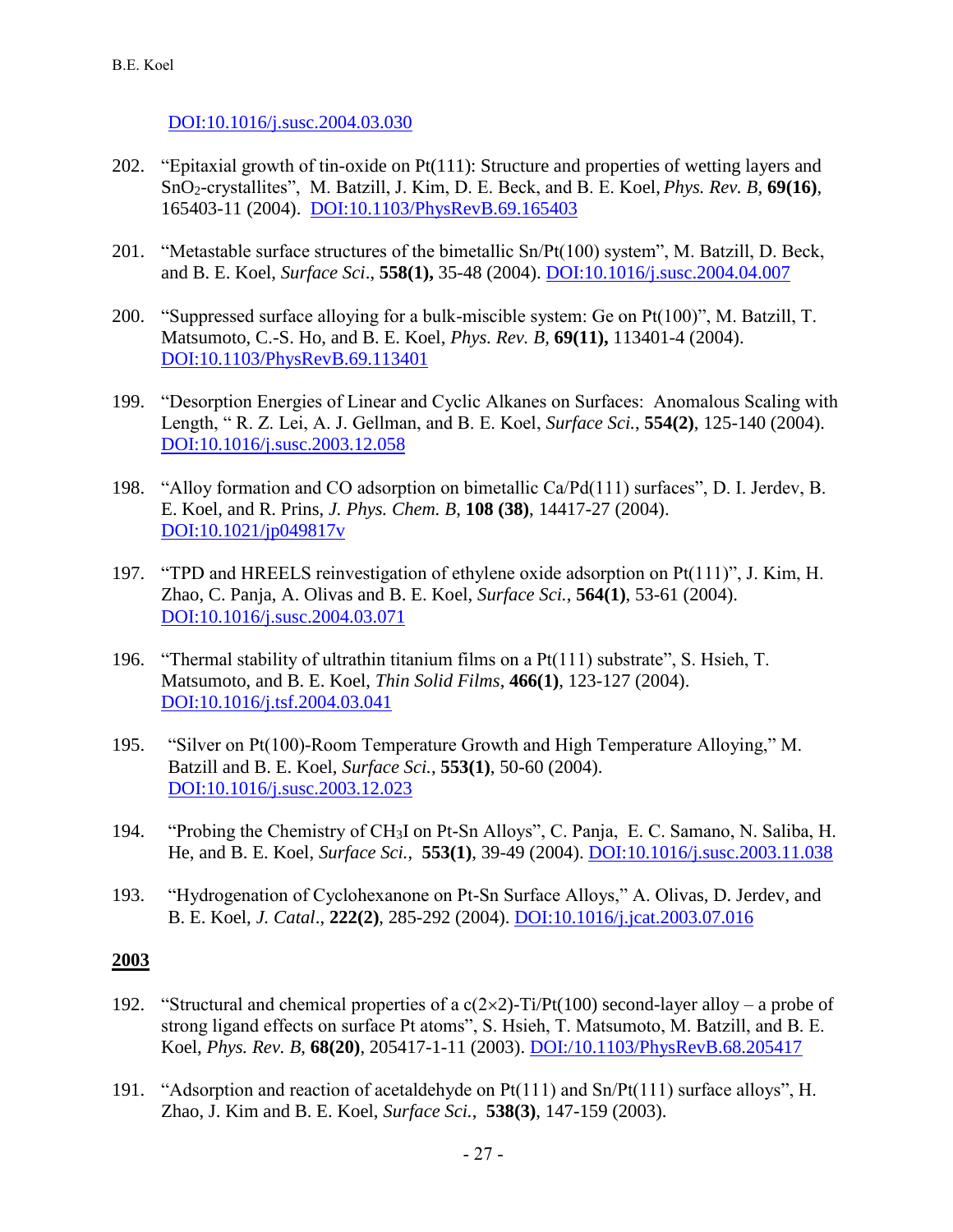[DOI:10.1016/S0039-6028\(03\)00602-2](http://dx.doi.org/10.1016/S0039-6028(03)00602-2)

- 190. "Local detection of electromagnetic energy transport below the diffraction limit in metal nanoparticle plasmon waveguides," S. A. Maier, P. G. Kik, H. A. Atwater, S. Meltzer, E. Harel, B. E. Koel, and A. A. G. Requicha, *Nature Materials*, **2(4)**, 229-232 (2003). (Cover article) [DOI:10.1038/nmat852](http://dx.doi.org/10.1038/nmat852)
- 189. Chapter 25 "Surfaces and Films", B. E. Koel and R. Resch, in *Physics Desk Reference,* 3<sup>rd</sup> ed., edited by E. R. Cohen, D. R. Lide, and G. L. Trigg (AIP Press, New York, 2003), pp. 756-790. (Invited Review) [books.google.com/books?id=JStYf6WlX](https://books.google.com/books?id=JStYf6WlXpgC&pg=PR29&lpg=PR29&dq=surface+and+films,+physics+desk+reference&source=bl&ots=AbZ2VM2WrZ&sig=7HiGWD4GbEAtXBwbG8w_8UEn-6s&hl=en&sa=X&ei=B5OQVNbwH7LGsQTgroKoDw&ved=0CCgQ6AEwAQ#v=onepage&q=surface%20and%20films%2C%20physics%20desk%20reference&f=false)
- 188. "State-of-the-art characterization of single-crystal surfaces—a view of nanostructures", M. Batzill, S. Banerjee, and B. E. Koel, in *Catalysis and Electrocatalysis at Nanoparticle Surfaces*, A. Wieckowski, E. R. Savinova, and C. G. Vayenas (Eds.), (Marcel Dekker Inc., New York, 2003), pp. 109-169. (Invited Review) [doi/pdf/10.1201/9780203912713.pt2](http://www.crcnetbase.com/doi/pdf/10.1201/9780203912713.pt2) or [books.google.com/books?id=mKGSdY6b3wwC](https://books.google.com/books?hl=en&lr=&id=mKGSdY6b3wwC&oi=fnd&pg=PA109&ots=XSJebONk-E&sig=_46wV-HLJOAZtbQtLKDbRO0l7Zc#v=onepage&q&f=false)
- 187. "Energy transport in metal nanoparticle plasmon waveguides," S. A. Maier, P. G. Kik, L. Sweatlock, H. A. Atwater, J. J. Penninkhof, A. Polman, S. Meltzer, E. Harel, A. A. G. Requicha, and B. E. Koel, *MRS Proceedings,* **777** *(Nanostructuring Materials with Energetic Beams),* T7.1-T7.12 (2003)*.* [http://journals.cambridge.org/AbstractS194642740013934X](http://journals.cambridge.org/action/displayAbstract?fromPage=online&aid=8083468&fileId=S194642740013934X)
- 186. "Silver on Pt(100): Alloying vs. surface reconstruction two competing mechanisms to reduce surface stress", M. Batzill and B. E. Koel, *Europhys. Lett.*, **64**, 70-76 (2003). [DOI:10.1209/epl/i2003-00126-5](http://dx.doi.org/10.1209/epl/i2003-00126-5)

- 185. "Field emission array cathode material selection for compatibility with electric propulsion applications," C. M. Marrese-Reading, J. Polk, W. A. Mackie, C. Dandeneau, B. E. Koel, and M. Quinlan, *Proc. ECS*, **2002-18***(Cold Cathodes)*, 137-157 (2002). [http://scholar.google.com/citations?view\\_op=view\\_citation](http://scholar.google.com/citations?view_op=view_citation&hl=en&user=Uc98gkAAAAAJ&cstart=140&sortby=pubdate&citation_for_view=Uc98gkAAAAAJ:F9fV5C73w3QC)
- 184. "Probing the Reactivity of  $C_6$ -hydrocarbons on Au Surfaces: Cyclohexane, Cyclohexyl and Cyclohexene Adsorption on Au(111)", D. Syomin and B. E. Koel, *Surface Sci.*, **498**, 61-73 (2002). [DOI:10.1016/S0039-6028\(01\)01514-X](http://dx.doi.org/10.1016/S0039-6028(01)01514-X)
- 183. "Fe Deposition on Pt(111): A Route to Fe-Containing Pt-Fe Alloy Surfaces", D. I. Jerdev and B. E. Koel, *Surface Sci.*, **513,** L391-L396 (2002). [DOI:10.1016/S0039-6028\(02\)01105-6](http://dx.doi.org/10.1016/S0039-6028(02)01105-6)
- 182. "Observation of coupled plasmon-polariton modes of plasmon waveguides for electromagnetic energy transport below the diffraction limit," S. A. Maier, P. G. Kik, M. L. Brongersma, H. A. Atwater, S. Meltzer, A. A. G. Requicha, and B. E. Koel, *Proc. SPIE*, 4810 (2002). [DOI:10.1117/12.450799](http://dx.doi.org/10.1117/12.450799)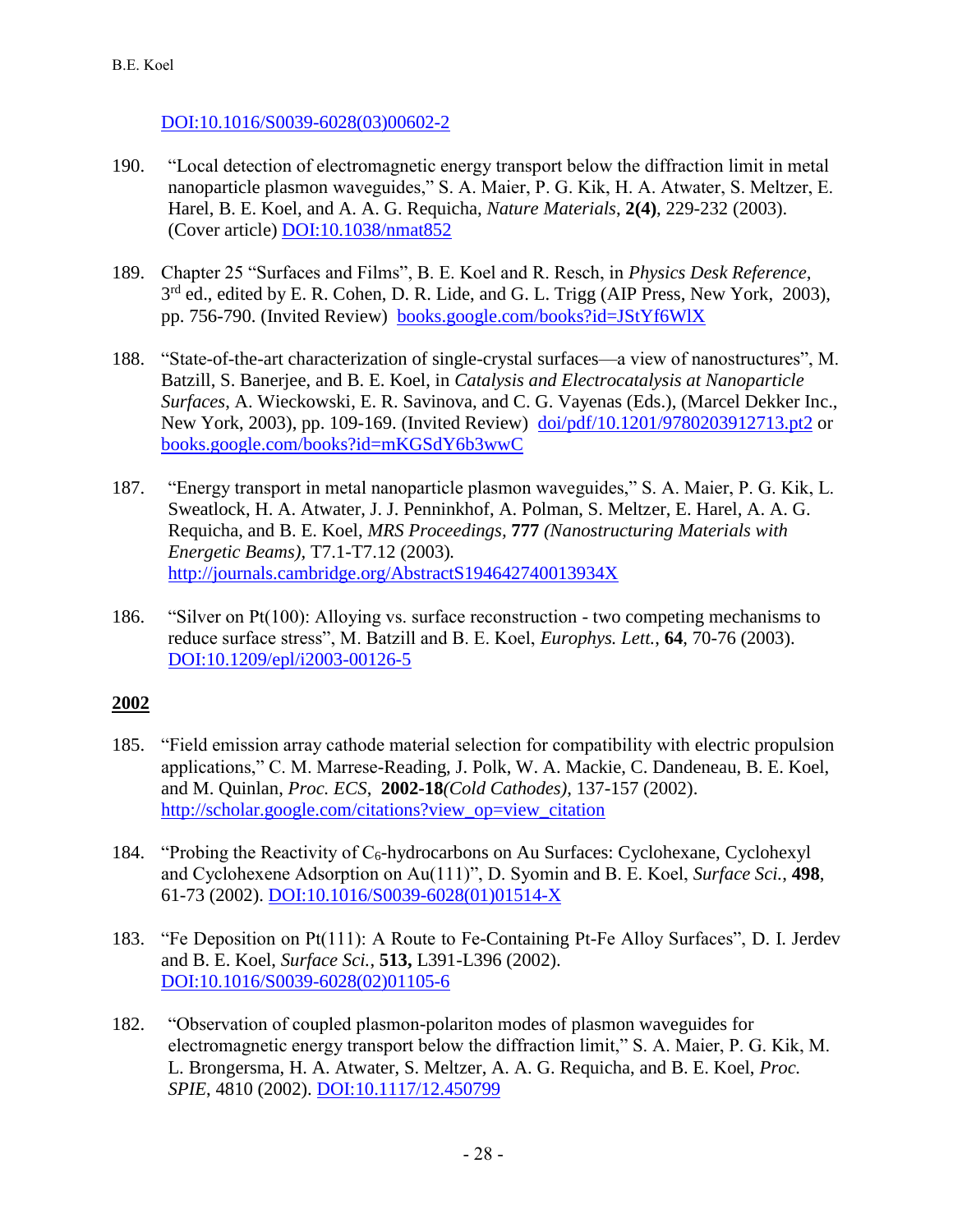- 181. "Evidence for Slow Oxygen-Exchange Between Multiple Adsorption Sites at High Oxygen Coverages on Pt(111)," D. I. Jerdev, J.-H. Kim, M. Batzill, and B. E. Koel, *Surface Sci.,* **498**, L91-L96 (2002). [DOI:10.1016/S0039-6028\(01\)01612-0](http://dx.doi.org/10.1016/S0039-6028(01)01612-0)
- 180. "UHV instrument that combines variable-temperature STM with FT-IRAS for studies of chemical reactions at surfaces," D. Beck, M. Batzill, C. Baur, J. Kim and B. E. Koel, *Rev. Sci. Instr.*, **73(3)**,1267-72, (2002). [DOI:10.1063/1.1445863](http://dx.doi.org/10.1063/1.1445863)
- 179. "IRAS studies of the Orientation of Acetone Molecules in Monolayer and Multilayer Films on Au(111) Surfaces," D. Syomin and B. E. Koel, *Surface Sci.*, **498**, 53-60 (2002). [DOI:10.1016/S0039-6028\(01\)01513-8](http://dx.doi.org/10.1016/S0039-6028(01)01513-8)
- 178. "Hydrogenation of Crotonaldehyde over Sn/Pt(111) Alloy Model Catalysts," D. Jerdev, A. Olivas, and B. E. Koel, *J. Catal.*, **205(2)**, 278-288 (2002)[.DOI:10.1006/jcat.2001.3452](http://dx.doi.org/10.1006/jcat.2001.3452)
- 177. "Imaging and Manipulation of Gold Nanorods with an Atomic Force Microscope," S. Hsieh, S. Meltzer, C. R. Wang, A. A. G. Requicha, M. E. Thompson, and B. E. Koel, *J. Phys. Chem. B*; **106(2)**, 231-234 (2002). [DOI:10.1021/jp012747x](http://dx.doi.org/10.1021/jp012747x)
- 176. "Deposition of Silver on the Pt(100)-hex surface: Kinetic control of alloy formation and composition by surface reconstruction," M. Batzill and B. E. Koel, *Surface Sci.*, **498** (1-2) L85-90 (2002). [DOI:10.1016/S0039-6028\(01\)01597-7](http://dx.doi.org/10.1016/S0039-6028(01)01597-7)
- 175. "Observation of Coupled Plasmon-Polariton Modes of Plasmon Waveguides for Electromagnetic Energy Transport Below the Diffraction Limit", S. A. Maier, P. G. Kik, M. L. Brongersma, H. A. Atwater, S. Meltzer, A. A.G. Requicha, and B. E. Koel, *Materials and Devices for Optoelectronics and Microphotonics*, R.B. Wehrspohn, S. Noda, C. Soukoulis and R. März, Eds., *MRS Proceedings,* **722**, L6.2.1-6 (2002). [DOI: 10.1117/12.450799](http://dx.doi.org/10.1117/12.450799)

- 174. "Plasmonics A Route to Nanoscale Optical Devices", S. A. Maier, M. L. Brongersma , P. G. Kik, S. Meltzer, A. A. G. Requicha, B. E. Koel, H. A. Atwater, *Adv. Mater.*, **13**, 1501- 1505 (2001). [Erratum: *Adv. Mater.*, **15**, 562 (2003) corrects the author list.] [DOI:10.1002/1521-4095\(200110\)13:19<1501::AID-ADMA1501>3.0.CO;2-Z](http://dx.doi.org/10.1002/1521-4095(200110)13:19%3c1501::AID-ADMA1501%3e3.0.CO;2-Z)
- 173. "Manipulation of Nanoscale Components with the AFM: Principles and Applications", A. A. G. Requicha, S. Meltzer, F. P. Teran Arce, J. H. Makaliwe, H. Siken, S. Hsieh, D. Lewis, B. E. Koel, and M. E. Thompson, in: *Proceedings of the 2001 1st IEEE Conference on Nanotechnology*. IEEE-NANO 2001 (Cat. No.01EX516); Piscataway, NJ, USA: IEEE, xxvii+571, p. 81-6 (2001). [DOI: 10.1109/NANO.2001.966398](http://dx.doi.org/10.1109/NANO.2001.966398)
- 172. "Structure of Monolayer Tin Oxide Films on  $Pt(111)$  Formed Using NO<sub>2</sub> as an Efficient Oxidant ", M. Batzill, D. Beck, D. Jerdev, B. E. Koel, *Phys. Rev. B*, **64(24)**, 245402/1-10 (2001). [DOI:10.1103/PhysRevB.64.245402](http://dx.doi.org/10.1103/PhysRevB.64.245402)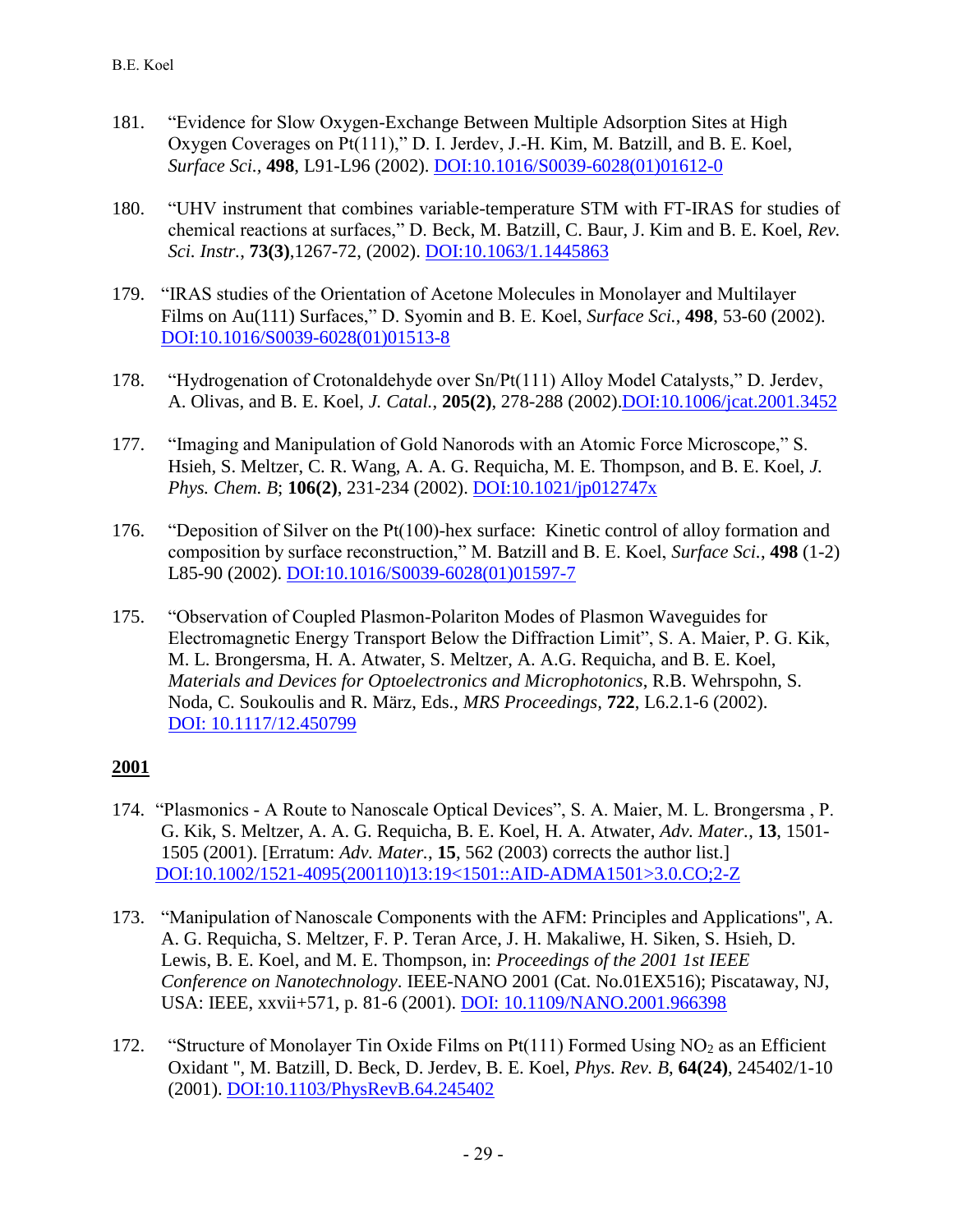- 171. "Oxidation of Ordered Pt-Sn Surface Alloys by O2", D. Jerdev and B. E. Koel, *Surface Sci*., **492**,106-114 (2001). [DOI:10.1016/S0039-6028\(01\)01407-8](http://dx.doi.org/10.1016/S0039-6028(01)01407-8)
- 170. "Tuning the Chemistry of Metal Surfaces: II. Acetylene Cyclotrimerization on Ultrathin Pd Films on Ta(110)", D. E. Beck, J. M. Heitzinger and B. E. Koel, *Surface Sci.*, **491,** 63- 76 (2001). [DOI: 10.1016/S0039-6028\(01\)01322-X](http://dx.doi.org/10.1016/S0039-6028(01)01322-X)
- 169. "Monolayer and Multilayer Films of Nitrobenzene on Au(111) Surfaces; Bonding and Geometry", D. Syomin and B. E. Koel, *Surface Sci.*, **495(3)**, L827-L833 (2001). [DOI: 10.1016/S0039-6028\(01\)01378-4](http://dx.doi.org/10.1016/S0039-6028(01)01378-4)
- 168. "Coordination and Bonding Geometry of Nitromethane on Au(111) Surfaces", J. Wang, H. Busse, D. Semin, and B. E. Koel, *Surface Sci.*, **494**, L741-7 (2001). [DOI:10.1016/S0039-6028\(01\)01461-3](http://dx.doi.org/10.1016/S0039-6028(01)01461-3)
- 167. "Immobilizing Au Nanoparticles on SiO<sup>2</sup> Surfaces using ODS Monolayers", R. Resch, S. Meltzer, T. Vallant, H. Hoffmann, B. E. Koel, A. Madhukar, A. A. G. Requicha, and P. Will, *Langmuir*, **17(18)**, 5666-70 (2001). [DOI: 10.1021/la001296p](http://dx.doi.org/10.1021/la001296p)
- 166. "Identification of Adsorbed Phenyl ( $C_6H_5$ ) Groups on Metal Surfaces: Benzene EID on Au(111)", D. Syomin, B. E. Koel, and G. B. Ellison, *J. Phys. Che*m., **105(35)**, 8387-8394 (2001). [DOI: 10.1021/jp012069e](http://dx.doi.org/10.1021/jp012069e)
- 165. "Adsorption and Reaction of Gaseous H (D) Atoms with D (H) Adatoms on Pt(111) and Sn/Pt(111) Surface Alloys", H. Busse, M. R. Voss, D. Jerdev, B. E. Koel, *Surface Sci.*, **490,** 133-143 (2001). [DOI: 10.1016/S0039-6028\(01\)01323-1](http://dx.doi.org/10.1016/S0039-6028(01)01323-1)
- 164. "Adsorption of Iodobenzene on the Au(111) Surface and the Production of Biphenyl", D. Syomin and B. E. Koel, *Surface Sci.*, **490(3),** 265-273 (2001). [DOI: 10.1016/S0039-6028\(01\)01319-X](http://dx.doi.org/10.1016/S0039-6028(01)01319-X)
- 163. "Tuning the Chemistry of Metal Surfaces: I. Adsorption and Reaction of NO and N2O on Ultrathin Pd Films on Ta(110)", D. E. Beck, J. M. Heitzinger, A. Avoyan, and B. E. Koel, *Surface Sci.*, **491,** 48-62 (2001). [DOI: 10.1016/S0039-6028\(01\)01321-8](http://dx.doi.org/10.1016/S0039-6028(01)01321-8)
- 162. "Selectivity of Bond-Breaking in Electron-Induced Dissociation (EID) of Hydrocarbon Films on Au Surfaces", D. Syomin and B. E. Koel, *Surface Sci.*, **492**, L693-L699 (2001). [DOI: 10.1016/S0039-6028\(01\)01414-5](http://dx.doi.org/10.1016/S0039-6028(01)01414-5)
- 161. "Layered nanoassembly of three-dimensional structures", A. A. G. Requicha, S. Meltzer, R. Resch, D. Lewis, B. E. Koel, and M. E. Thompson, in: *Proceedings 2001 ICRA*. IEEE Int'l Conference on Robotics and Automation (Cat. No. 01CH37164); Piscataway, NJ, USA : IEEE, 4 vol. XLIX+4261, vol. **4**, p. 3408-11 (2001). [DOI: 10.1109/ROBOT.2001.933144](http://dx.doi.org/10.1109/ROBOT.2001.933144)
- 160. "Tin-Oxide Overlayer Formation by Oxidation of Sn/Pt(111) Surface Alloys", M. Batzill, D. E. Beck, D. Jerdev, and B. E. Koel, *J. Vac. Sci. Technol.* A, **19(4),** 1953-58 (2001).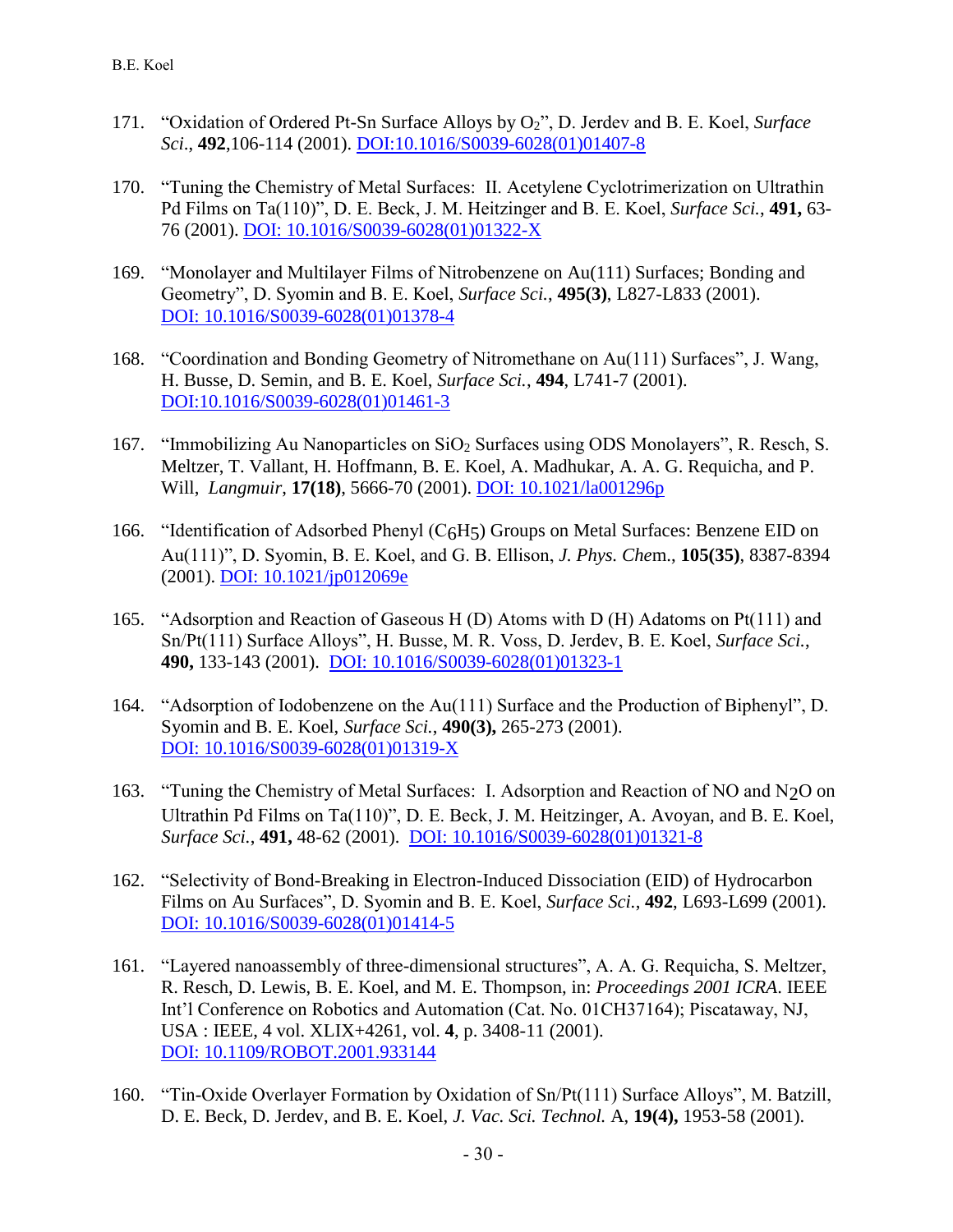### [DOI: 10.1116/1.1345902](http://dx.doi.org/10.1116/1.1345902)

- 159. "Self-Organized Molecular-Sized, Hexagonally Ordered SnO<sup>x</sup> Nanodot Superlattices on Pt(111)", M. Batzill, D. E. Beck, and B. E. Koel, *Appl. Phys. Lett.*, **78(18)**, 2766-68 (2001). [DOI: 10.1063/1.1369613](http://dx.doi.org/10.1063/1.1369613)
- 158. "Fabrication of Nanostructures by Hydroxylamine-Seeding of Gold Nanoparticle Templates", S. Meltzer, R. Resch, B. E. Koel, M. E. Thompson, A. Madhukar, A. A. G. Requicha, and P. Will, *Langmuir*, **17(5),** 1713-18 (2001). [DOI: 10.1021/la001170s](http://dx.doi.org/10.1021/la001170s)
- 157. "Acetylene Chemisorption on Sn/Pt(100) Alloys", C. Panja, N. Saliba, and B. E. Koel, *J. Phys. Chem*. *B*, **105(18)**, 3786-3796 (2001). [DOI: 10.1021/jp003445i](http://dx.doi.org/10.1021/jp003445i)

### **2000**

- 156. "The Effect of Carbon Deposition on Accelerator Grid Wear Rates in Ion Engine Ground Testing", J. E. Polk, O. B. Duchemin, C.-S. Ho, and B. E. Koel, in *Proc. 36th Joint Propulsion Conference*, Huntsville, AL, 2000. AIAA-2000-3662 (pp. 1-17). <http://hdl.handle.net/2014/15788>
- 155. "Electronic Contrast in Scanning Tunneling Microscopy of Sn/Pt(111) Surface Alloys", M. Batzill, D. E. Beck, and B. E. Koel, *Surface Sci.*, **466**, L821-L826 (2000). [DOI: 10.1016/S0039-6028\(00\)00803-7](http://dx.doi.org/10.1016/S0039-6028(00)00803-7)
- 154. "Coking Resistance of Pt-Sn alloys Probed by Acetylene Chemisorption", C. Panja, N. Saliba, and B. E. Koel, *Catal. Lett.*, **68(3-4)**, 175-180 (2000). [DOI: 10.1023/A:1019091621992](http://dx.doi.org/10.1023/A:1019091621992)
- 153. "Bi Adsorption and Poisoning on Ni(100) Surfaces as Probed by CO Chemisorption", C. Panja, M. E. Jones, J. M. Heitzinger, and B. E. Koel, *J. Phys. Chem.*, **104(14)**, 3130-3139 (2000). [DOI: 10.1021/jp992874h](http://dx.doi.org/10.1021/jp992874h)
- 152. "Manipulation of gold nanoparticles in liquid environments using scanning force microscopy", R. Resch, D. Lewis, S. Meltzer, N. Montoya, B. E. Koel, A. Madhukar, A. A. G. Requicha, and P. Will, *Ultramicroscopy*, **82**, 135-139 (2000). [DOI: 10.1016/S0304-3991\(99\)00152-7](http://dx.doi.org/10.1016/S0304-3991(99)00152-7)
- 151. "Influence of Alloyed Sn on Adsorption and Reaction of NO on Pt(100) Surfaces ", C. Panja and B. E. Koel, *J. Phys. Chem.,* **104(11)**, 2486-2497(2000). [DOI:10.1021/jp993495r](http://dx.doi.org/10.1021/jp993495r)
- 150. "Scanning Force Microscopy Study of Etch Pits Formed during Dissolution of a Barite (001) Surface in CDTA and EDTA Solutions," K.-S. Wang, R. Resch, K. Dunn, P. Shuler, Y. Tang, B. E. Koel, and T. F. Yen, *Langmuir,* **16(2)**, 649-655 (2000). [DOI: 10.1021/la990285x](http://dx.doi.org/10.1021/la990285x)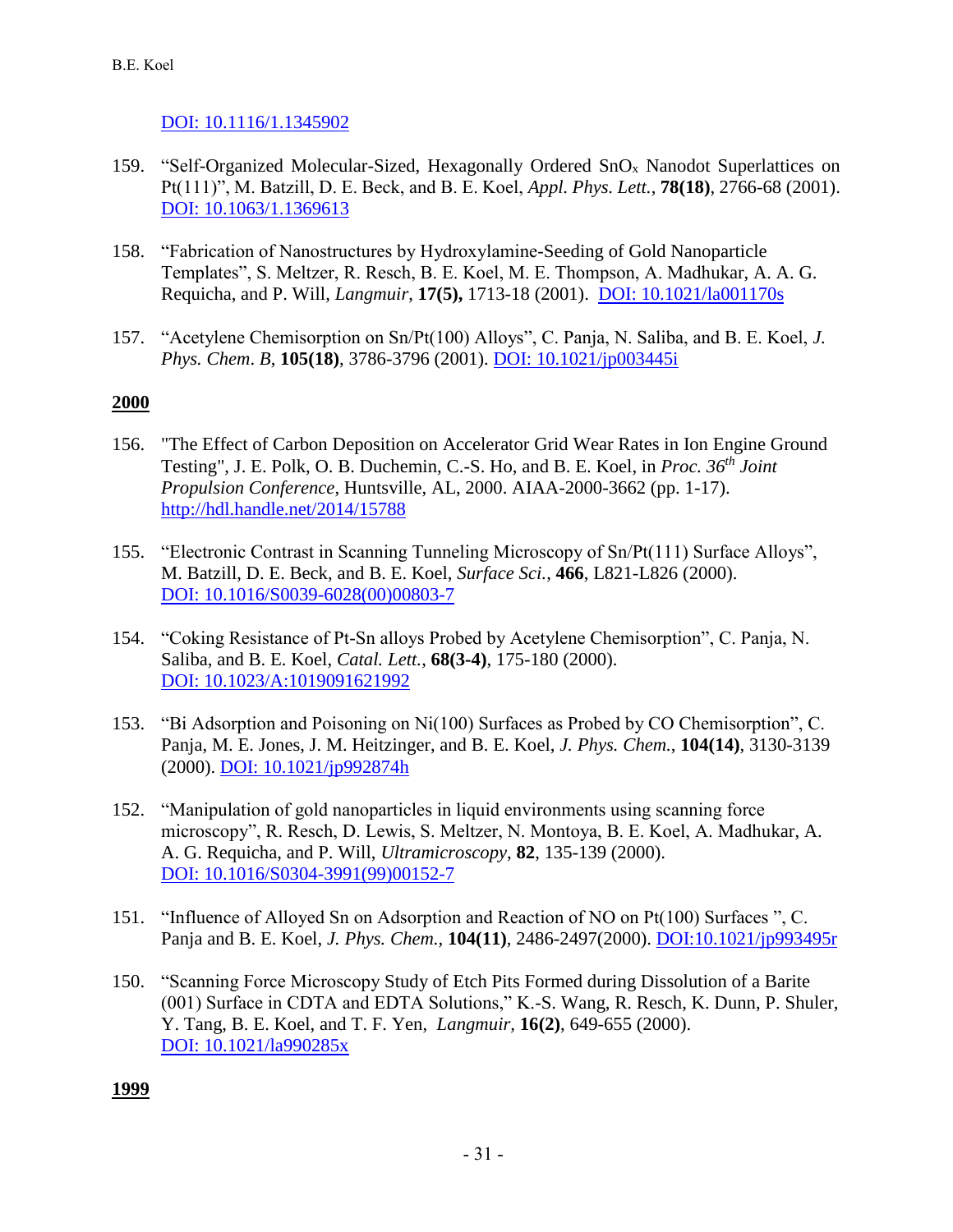- 149. "Towards Hierarchical Nanoassembly", A. A. G. Requicha, R. Resch, N. Montoya, B. E. Koel, A. Madhukar, and P. Will, in: *Proceedings 1999 IEEE/RSJ Int'l Conference on Intelligent Robots and Systems*. Human and Environment Friendly Robots with High Intelligence and Emotional Quotients (Cat. No. 99CH36289); Piscataway, NJ, USA : IEEE, 3 vol. XXXVIII+1925, vol. **2**, p. 889-93 (1999). [DOI: 10.1109/IROS.1999.812792](http://dx.doi.org/10.1109/IROS.1999.812792)
- 148. "Study of the Dissolution of the Barium Sulfate (001) Surface with Hydrochloric Acid by Atomic Force Microscopy," K.-S. Wang, R. Resch, B. E. Koel, P. Shuler, Y. Tang, H. Chen and T. F. Yen, *J. Colloid and Interface Sci.*, **219**, 212-215 (1999). [DOI: 10.1006/jcis.1999.6473](http://dx.doi.org/10.1006/jcis.1999.6473)
- 147. "Linking and Manipulation of Gold Multi-Nanoparticle Structures using Dithiols and Scanning Force Microscopy", R. Resch, C. Baur, A. Bugacov, B. E. Koel, P. M. Echternach, A. Madhukar, N. Montoya, A. A. G. Requicha and P. Will, *J. Phys. Chem. B***, 103(18)**, 3647-3650 (1999). [DOI: 10.1021/jp984508o](http://dx.doi.org/10.1021/jp984508o)
- 146. "Measuring the Tip-Sample Separation in Dynamic Force Microscopy", A. Bugacov, R. Resch, C. Baur, N. Montoya, K. Woronowicz, A. Papson, B. E. Koel, A. A. G. Requicha, and P. Will, *Probe Microscopy*, **1**, 345-354 (1999). [DOI: 10.1.1.130.3700-3](http://www.google.com/url?sa=t&rct=j&q=&esrc=s&source=web&cd=2&cad=rja&uact=8&ved=0CCYQFjAB&url=http%3A%2F%2Fciteseerx.ist.psu.edu%2Fviewdoc%2Fdownload%3Fdoi%3D10.1.1.130.3700%26rep%3Drep1%26type%3Dpdf&ei=pUMIVeKvB5LvgwSTyIPICQ&usg=AFQjCNF19itGYlMdDupt49t7d7oYy9ub0A&sig2=DfX3koRLPRFlLQ5BsycPeA&bvm=bv.88198703,d.eXY)
- 145. "Electrical Properties of K-doped Superfulleride Thin Films ", N. Swami, M. E. Thompson, and B. E. Koel, *J. Appl. Phys.*, **85(7)**, 3696-3700 (1999). [DOI: 10.1063/1.369734](http://dx.doi.org/10.1063/1.369734)
- 144. "Control of the Growth of Ordered  $C_{60}$  Films by Chemical Modification of Pt(111) Surfaces", H. He, N. Swami, and B. E. Koel, *Thin Solid Films*, **348**, 30-37 (1999). [DOI: 10.1016/S0040-6090\(98\)01770-2](http://dx.doi.org/10.1016/S0040-6090(98)01770-2)
- 143. "Dissolution of the Barite (001) Surface by the Chelating Agent DTPA as Studied with Non-Contact Atomic Force Microscopy," K.-S. Wang, R. Resch, K. Dunn, P. Shuler, Y. Tang, B. E. Koel, and T. F. Yen, *Colloids and Surfaces A*, **160**(3), 217-227 (1999). [DOI: 10.1016/S0927-7757\(99\)00183-1](http://dx.doi.org/10.1016/S0927-7757(99)00183-1)
- 141. "Oxidation of Ordered Sn/Pt(111) Surface Alloys and Thermal Stability of the Oxides Formed", N. A. Saliba, Y.-L. Tsai and B. E. Koel, *J. Phys. Chem.*, B **103(9)**, 1532-1541 (1999). [DOI: 10.1021/jp983523q](http://dx.doi.org/10.1021/jp983523q)
- 140. "Ordering and Stabilization of C<sub>60</sub> Films on the  $(\sqrt{3} \times \sqrt{3})R30^\circ$  Sn/Pt(111) Surface Alloy", N. Swami, H. He and B. E. Koel, *Surface Sci.*, **425**, 141-151 (1999). [DOI: 10.1016/S0039-6028\(98\)00905-4](http://dx.doi.org/10.1016/S0039-6028(98)00905-4)
- 139. "Polymerization and Decomposition of  $C_{60}$  on Pt(111) Surfaces", N. Swami, H. He, and B. E. Koel, *Phys. Rev. B* , **59(12)**, 8283-91 (1999). [DOI: 10.1103/PhysRevB.59.8283](http://dx.doi.org/10.1103/PhysRevB.59.8283)
- 138. "Reaction of C<sup>60</sup> with Oxygen Adatoms on Pt(111)", H. He, N. Swami, and B. E. Koel, *J. Chem. Phys.,* **110(2)**, 1173-1179 (1999). [DOI: 10.1063/1.478187](http://dx.doi.org/10.1063/1.478187)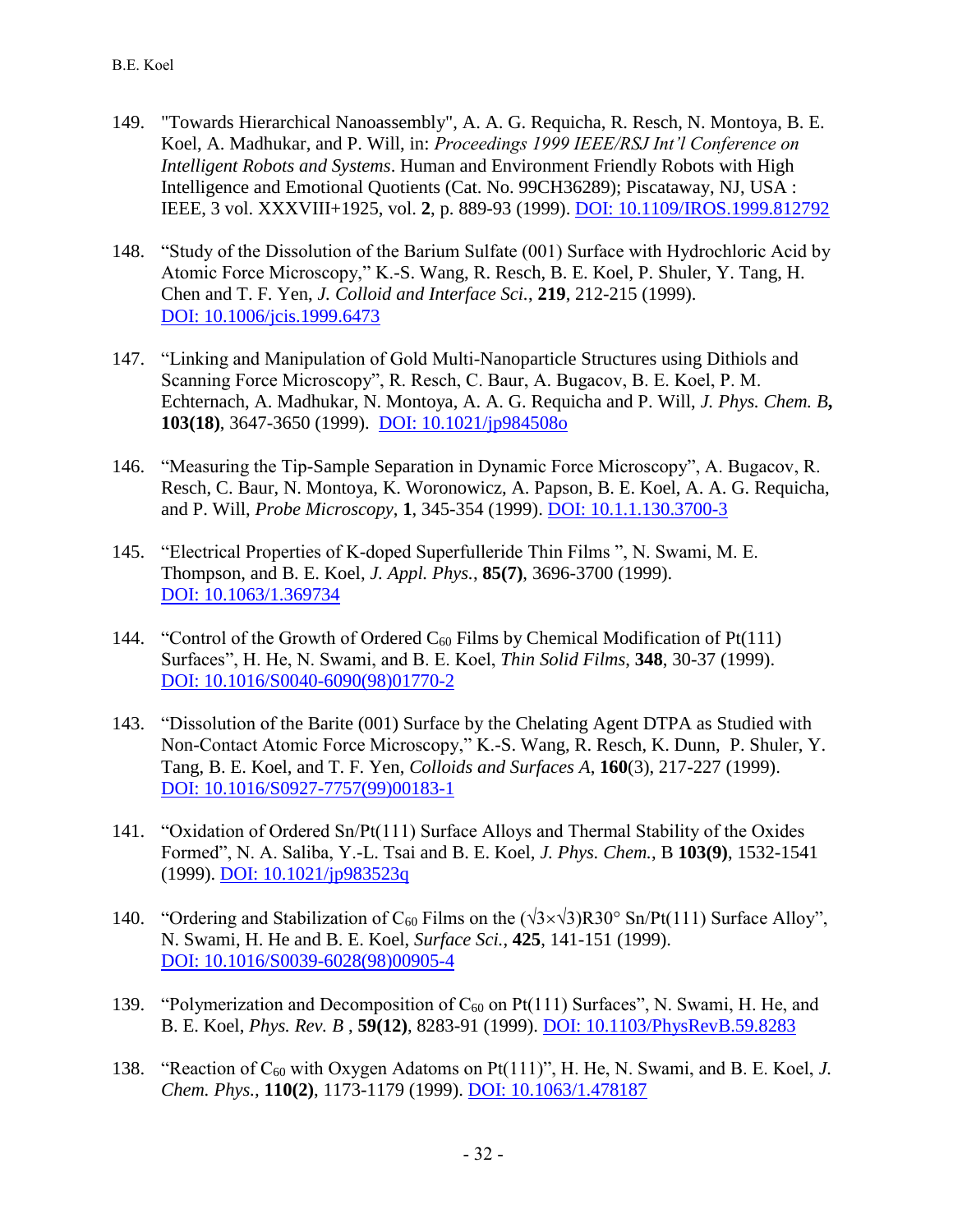137. "Oxidation of Pt(111) by Ozone (O3) Under UHV Conditions", N. A. Saliba, Y.-L. Tsai, C. Panja, and B. E. Koel, *Surface Sci.*, **419(2)**, 79-88 (1999). [DOI: 10.1016/S0039-6028\(98\)00667-0](http://dx.doi.org/10.1016/S0039-6028(98)00667-0)

- 136. "Probing the Influence of Alloyed Sn on Pt(100) Surface Chemistry by CO Chemisorption", C. Panja and B. E. Koel, *Israel J. Chem.,* **38**, 365-374 (1998). DOI: [10.1002/ijch.199800042](http://dx.doi.org/10.1002/ijch.199800042)
- 135. "Building and Manipulating 3-D and Linked 2-D Structures of Nanoparticles Using Scanning Force Microscopy", R. Resch, C. Baur, A. Bugacov, B. E. Koel, A. Madhukar, and A. A. G. Requicha, *Langmuir*, **10**, 6613-6616 (1998). (Cover article) [DOI: 10.1021/la980386f](http://dx.doi.org/10.1021/la980386f)
- 134. "Adsorption of Thermal D Atoms on Sn/Pt(111) Surface Alloys", M. R. Voss, H. Busse, and B. E. Koel, *Surface Sci.*, **414**, 330-340 (1998). [DOI: 10.1016/S0039-6028\(98\)00429-4](http://dx.doi.org/10.1016/S0039-6028(98)00429-4)
- 133. "Manipulation of Nanoparticles Using Dynamic Force Microscopy: Simulations and Experiments", R. Resch, A. Bugacov, C. Baur, C. Gazen, B. E. Koel, A. Madhukar, A. A. G. Requicha, and P. Will, *Appl. Phys. A*, *Materials Science & Processing,* **67**, 265-271 (1998). (Invited) [DOI: 10.1007/s003390050769](http://dx.doi.org/10.1007/s003390050769)
- 132. "IRAS Studies of NO<sub>2</sub>, N<sub>2</sub>O<sub>3</sub> and N<sub>2</sub>O<sub>4</sub> Adsorbed on Au(111) Surfaces and Reactions with Coadsorbed H2O", J. Wang and B. E. Koel, *J. Phys. Chem. A,* **102(44)**, 8573-8579 (1998). [DOI: 10.1021/jp982061d](http://dx.doi.org/10.1021/jp982061d)
- 131. "Nanoparticle Manipulation by Mechanical Pushing: Underlying Phenomena and Real-Time Monitoring", C. Baur, A. Bugacov, B. E. Koel, A. Madhukar, N. Montoya, T. R. Ramachandran, A. A. G. Requicha, R. Resch and P. Will, *Nanotechnology*, **9**, 360-364 (1998). (Cover article) [DOI: 10.1088/0957-4484/9/4/011](http://dx.doi.org/10.1088/0957-4484/9/4/011)
- 130. "Deuterium Dissociation on Ordered Sn/Pt(111) Surface Alloys", P. Samson, A. Nesbitt, B. E. Koel, and A. Hodgson, *J. Chem. Phys.*, **109**, 3255-64 (1998). [DOI: 10.1063/1.476916](http://dx.doi.org/10.1063/1.476916)
- 129. "Nanorobotic Assembly of Two-Dimensional Structures", A. A. G. Requicha, C. Baur, A. Bugacov, B. C. Gazen, B. E. Koel, A. Madhukar, T. R. Ramachandran, R. Resch, and P. Will, in: *Proceedings 1998 IEEE Int'l Conf. on Robotics and Automation* (Cat. No. 98 CH36146); New York, NY, USA : IEEE, 4 vol. LXV+3744, vol. **4**, p. 3368-74 (1998). [DOI: 10.1109/ROBOT.1998.680958](http://dx.doi.org/10.1109/ROBOT.1998.680958)
- 128. "Chemisorbed Oxygen on Au(111) by a Novel Route:  $NO<sub>2</sub> + H<sub>2</sub>O$  Coadsorption", J. Wang, M. R. Voss, H. Busse, and B. E. Koel, *J. Phys. Chem. B***, 102**, 4693-4696 (1998). [DOI: 10.1021/jp981028o](http://dx.doi.org/10.1021/jp981028o)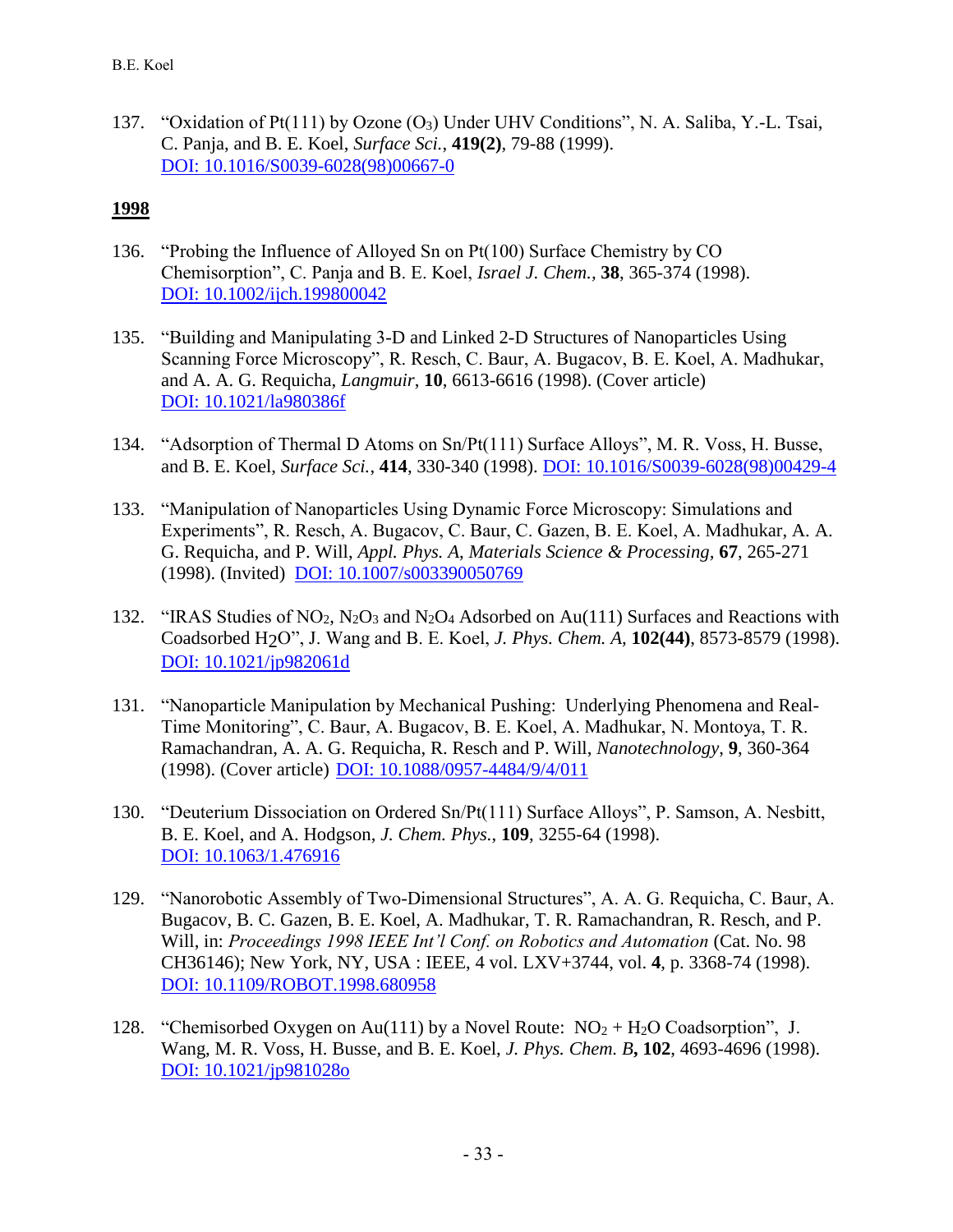- 127. "Imaging and Direct Manipulation of Nanoscale Three-Dimensional Features using the Non-Contact Atomic Force Microscope, T. R. Ramachandran, A. Madhukar, P. Chen, and B. E. Koel, *J. Vac. Sci. Technol. B***, 16***,* 1425-1429 (1998)*.* [DOI: 10.1116/1.581162](http://dx.doi.org/10.1116/1.581162)
- 126. "Growth and Characterization of Potassium-doped Superfulleride Thin Films", N. Swami, Y. You, M. E. Thompson, and B. E. Koel, *J. Vac. Sci. Technol. A*, **16**,. 2395-2399 (1998). [DOI: 10.1116/1.581358](http://dx.doi.org/10.1116/1.581358)
- 125. "Direct and Controlled Manipulation of Nanometer-Sized Particles Using the Non-Contact Atomic Force Microscope", T. R. Ramachandran, C. Baur, A. Bugacov, A. Madhukar, B. E. Koel, A. A. G. Requicha, and B. C. Gazen, *Nanotechnology*, **9**, 237-245 (1998). <http://iopscience.iop.org/0957-4484/9/3/015>
- 124. "Adsorption of Oxygen on Au(111) by Exposure to Ozone", N. Saliba, D. H. Parker, and B. E. Koel, *Surface Sci.*, **410**, 270-282 (1998). [DOI: 10.1088/0957-4484/9/3/015](http://dx.doi.org/10.1088/0957-4484/9/3/015)
- 123. "Thermochemistry of the Selective Dehydrogenation of Cyclohexane to Benzene on Pt Surfaces", B. E. Koel, D. A. Blank, and E. A. Carter, *J. Molecular Catalysis A,* **131**, 39-53 (1998). [DOI: 10.1016/S1381-1169\(97\)00255-0](http://dx.doi.org/10.1016/S1381-1169(97)00255-0)
- 122. "A Temperature Programmed Desorption Study of the Reaction of Methylacetylene on Pt(111) and Sn/Pt(111) Surface Alloys", J. W. Peck, D. I. Mahon and B. E. Koel, *Surface Sci.*, **410**, 200-213 (1998). [DOI: 0.1016/S0039-6028\(98\)00252-0](http://dx.doi.org/10.1016/S0039-6028(98)00252-0)
- 121. "TPD, HREELS and UPS Study of the Adsorption and Reaction of Methyl Nitrite (CH3ONO) on Pt(111)", J. W. Peck, D. I. Mahon, D. E. Beck, B. Bansenauer and B. E. Koel, *Surface Sci.*, **410**, 214-227 (1998). [DOI: 10.1016/S0039-6028\(98\)00284-2](http://dx.doi.org/10.1016/S0039-6028(98)00284-2)
- 120. "Reactivity of Pt and Pt-Sn Alloy Surfaces Probed by Activation of  $C_5-C_8$  Cycloalkanes via Electron Induced Dissociation (EID) of Multilayers", Y.-L. Tsai and B. E. Koel, *Langmuir*, **14(6)**, 1290-1300 (1998). [DOI: 10.1021/la970711j](http://dx.doi.org/10.1021/la970711j)
- 119. "TPD Study of the Adsorption and Reaction of Nitromethane and Methyl Nitrite on Ordered Pt-Sn Surface Alloys", J. W. Peck, D. I. Mahon, D. E. Beck, and B. E. Koel, *Surface Sci.*, **410**, 170-188 (1998). [DOI: 10.1016/S0039-6028\(98\)00198-8](http://dx.doi.org/10.1016/S0039-6028(98)00198-8)
- 118. "Adsorption of Methanol, Ethanol and Water on Well Characterized Pt-Sn Surface Alloys", C. Panja, N. Saliba, and B. E. Koel, *Surface Sci.*, **395**, 248-259 (1998). [DOI: 10.1016/S0039-6028\(97\)00629-8](http://dx.doi.org/10.1016/S0039-6028(97)00629-8)
- 117. "Methyl Nitrite Adsorption as a Novel Route to the Surface Methoxy Intermediate ", J. W. Peck, D. Beck, D. Mahon, C. Panja, N. Saliba, and B. E. Koel, *J. Phys. Chem.*, **102**, 3321- 3323 (1998). [DOI: 10.1021/jp981317c](http://dx.doi.org/10.1021/jp981317c)
- 116. "Nitromethane and Methyl Nitrite Adsorption on Au(111) Surfaces", J. Wang, B. A. Bansenauer, and B. E. Koel, *Langmuir*, **14**, 3255-3263 (1998). [DOI: 10.1021/la962124o](http://dx.doi.org/10.1021/la962124o)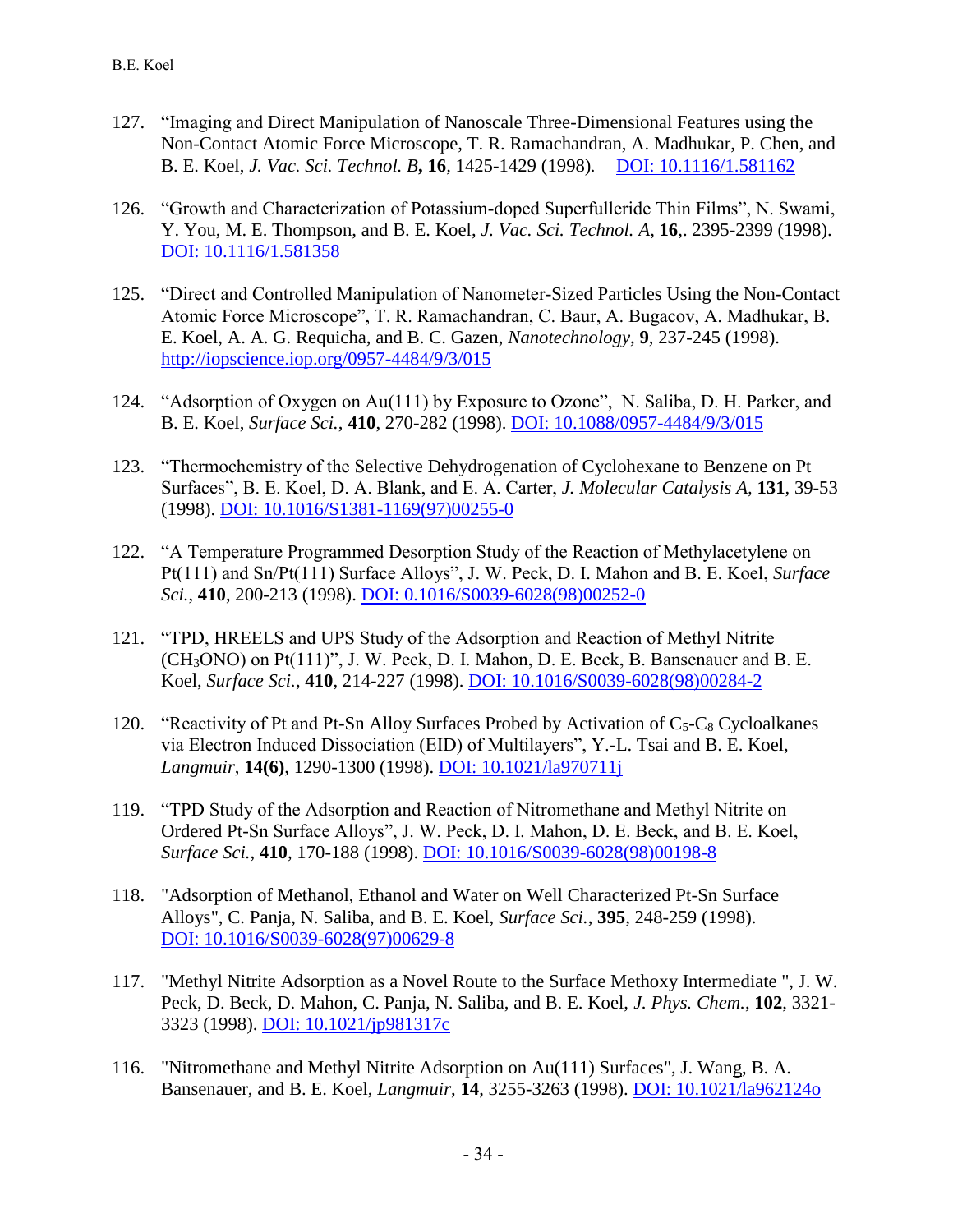- 115. "Probing the Structures of Bimetallic Sn/Rh(111) Surfaces: Alkali Ion Scattering and Xray Photoelectron Diffraction Studies", Y. Li, M. R. Voss, N. Swami, Y.-L. Tsai, and B. E. Koel, *Phys. Rev. B*, **56**, 15982-94 (1997). [DOI: 10.1103/PhysRevB.56.15982](http://dx.doi.org/10.1103/PhysRevB.56.15982)
- 114. "Importance of Hydrocarbon Fragment Diffusion in the Formation of Adsorbed Alkyls via EID of Multilayers on Pt(111)", Y.-L. Tsai and B. E. Koel, *J. Phys. Chem.*, **101**, 4781- 4786 (1997). [DOI: 10.1021/jp963966z](http://dx.doi.org/10.1021/jp963966z)
- 113. "Surface Processes", H. Busse and B. E. Koel, *Encyclopedia of Applied Physics*, Vol. 20, (VCH Publishers, Weinheim, 1997) pp. 273-309. (Invited Review) [DOI: 10.1002/3527600434.eap486](http://dx.doi.org/10.1002/3527600434.eap486)
- 112. "Adsorption and Reaction of Nitromethane (CH3NO2) on Pt(111)", N. Saliba, J. Wang, B. A. Bansenauer, and B. E. Koel, *Surface Sci.*, **389**, 147-161 (1997). [DOI: 10.1016/S0039-6028\(97\)00406-8](http://dx.doi.org/10.1016/S0039-6028(97)00406-8)
- 111. "Temperature Programmed Desorption Investigation of the Adsorption and Reaction of Butene Isomers on Pt(111) and Ordered Pt-Sn Surface Alloys", Y.-L. Tsai and B. E. Koel, *J. Phys. Chem.*, **B101**, 2895-2906 (1997). [DOI: 10.1021/jp9638245](http://dx.doi.org/10.1021/jp9638245)
- 110. "Chemisorption of Ethylene, Propylene, and Isobutylene on Ordered Sn/Pt(111) Surface Alloys", Y.-L. Tsai, C. Xu and B. E. Koel, *Surface Sci.*, **385**, 37-59 (1997). [DOI: 10.1016/S0039-6028\(97\)00114-3](http://dx.doi.org/10.1016/S0039-6028(97)00114-3)
- 109. "Robotic Nanomanipulation with an SPM in a Networked Computing Environment", C. Baur, B. C. Gazen, B. E. Koel, T. R. Ramachandran, A. A. G. Requicha and L. Zini, *4th Int'l Conf. on Nanometer-Scale Science & Technology, Beijing, P. R. China*, September 8- 12, 1996; in *J. Vac. Sci. Technol. B*, **15**, 1577-1580 (1997). [DOI: 10.1116/1.589404](http://dx.doi.org/10.1116/1.589404)

### **1996**

108. "Selective Dehydrogenation of 1,3-Cyclohexadiene on Ordered Sn/Pt(111) Surface Alloys", J. W. Peck and B. E. Koel, *J. Amer. Chem. Soc.*, **118(11)**, 2708-2717 (1996). [DOI: 10.1021/ja953160x](http://dx.doi.org/10.1021/ja953160x)

- 107. "Dehydrogenation of Methylcyclohexane on Pt(111)", C. Xu, B. E. Koel, M. A. Newton, N. A. Frei, and C. T. Campbell, *J. Phys. Chem.*, **99(45)**, 16670-16675 (1995). [DOI: 10.1021/j100045a029](http://dx.doi.org/10.1021/j100045a029)
- 106. "Adsorption and Reaction of CH3COOH and CD3COOD on the MgO(100) Surface: An FTIR and TPD Study", C. Xu and B. E. Koel, *J. Chem. Phys.*, **102**, 8158-8166 (1995). [DOI: 10.1063/1.469227](http://dx.doi.org/10.1063/1.469227)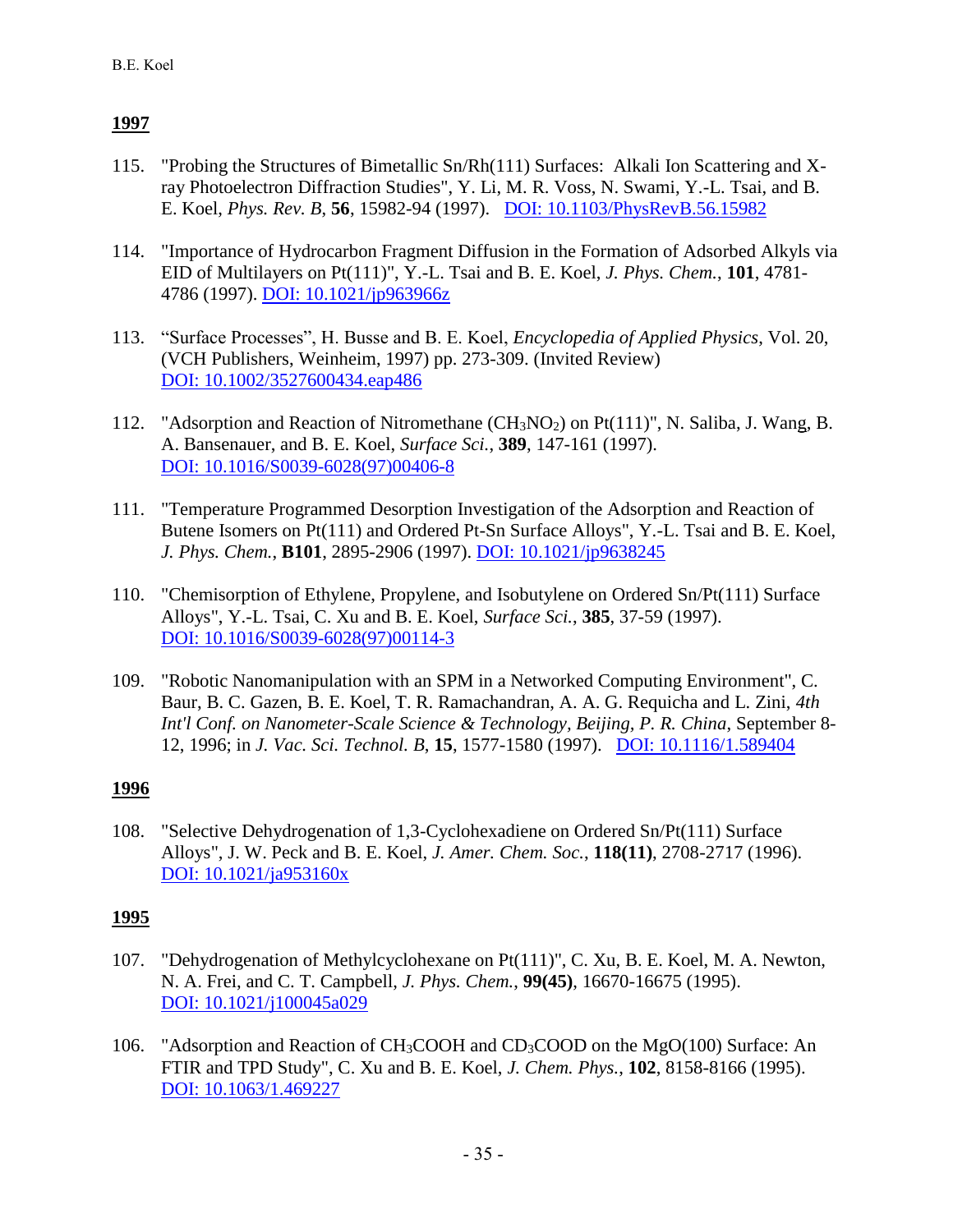- 105. "Structural Studies of Sn/Pt(100) Surfaces: Conditions for Alloy Formation", Y. Li and B. E. Koel, *Surface Sci.*, **330**, 193-206 (1995). [DOI: 10.1016/0039-6028\(95\)00110-7](http://dx.doi.org/10.1016/0039-6028(95)00110-7)
- 104. "Influence of Alloyed Sn Atoms on the Chemisorption Properties of Ni(111) as Probed by RAIRS and TPD Studies of CO Adsorption", C. Xu and B. E. Koel, *Surface Sci.*, **327**, 38- 46 (1995). [DOI: 10.1016/0039-6028\(94\)00816-7](http://dx.doi.org/10.1016/0039-6028(94)00816-7)

- 103. "Superfulleride Formation and Electronic Properties of  $C_{60}$  on K/Rh(111) Surfaces", L. Q. Jiang and B. E. Koel, *Chem. Phys. Lett.*, **223**, 69-75 (1994). [DOI:10.1016/0009-2614\(94\)00419-6](http://dx.doi.org/10.1016/0009-2614(94)00419-6)
- 102. "Electronic and CO Chemisorption Properties of Ultrathin Pd Films Vapor-Deposited on Au(111)", A. Sellidj and B. E. Koel, *Phys. Rev. B*, **49**, 8367-8376 (1994). [DOI:10.1103/PhysRevB.49.8367](http://dx.doi.org/10.1103/PhysRevB.49.8367)
- 101. "Surface Alloy Formation and the Structure of  $c(2\times 2)$ -Sn/Ni(100) Determined by Low Energy Alkali Ion Scattering", Y. D. Li, L. Q. Jiang, and B. E. Koel, *Phys. Rev. B*, **49**, 2813-2820 (1994). [DOI:10.1103/PhysRevB.49.2813](http://dx.doi.org/10.1103/PhysRevB.49.2813)
- 100. "A LEED, TPD, and HREELS Investigation of NO Adsorption on Sn/Pt(111) Surface Alloys", C. Xu and B. E. Koel, *Surface Sci.*, **310**, 198-208 (1994). [DOI:10.1016/0039-6028\(94\)91384-6](http://dx.doi.org/10.1016/0039-6028(94)91384-6)
- 99. "Probing the Modifier Precursor State: Adsorption of CO on Sn/Pt(111) Surface Alloys", C. Xu and B. E. Koel, *Surface Sci.*, **304**, L505-L511 (1994). [DOI:10.1016/0039-6028\(94\)91335-8](http://dx.doi.org/10.1016/0039-6028(94)91335-8)
- 98. "Dehydrogenation of Cyclohexene on Ordered Sn/Pt(111) Surface Alloys", C. Xu and B. E. Koel, *Surface Sci.*, **304**, 249-266 (1994). [DOI:10.1016/0039-6028\(94\)91336-6](http://dx.doi.org/10.1016/0039-6028(94)91336-6)
- 97. "Adsorption of Cyclohexane and Benzene on Ordered Sn/Pt(111) Surface Alloys", C. Xu, Y.-L. Tsai, and B. E. Koel, *J. Phys. Chem.*, **98**, 585-593 (1994)[.DOI:10.1021/j100053a038](http://dx.doi.org/10.1021/j100053a038)
- 96. "Adsorption and Desorption Behavior of *n*-Butane and Isobutane on Pt(111) and Sn/Pt(111) Surface Alloys", C. Xu, B. E. Koel, and M. T. Paffett, *Langmuir*, **10**, 166-171 (1994). [DOI:10.1021/la00013a025](http://dx.doi.org/10.1021/la00013a025)
- 95. "Adsorption Kinetics on Chemically Modified or Bimetallic Surfaces", C. Xu and B. E. Koel, *J. Chem. Phys.*, **100**, 664-670 (1994). [DOI:10.1063/1.466931](http://dx.doi.org/10.1063/1.466931)
- 94. "Charge Transfer from Potassium into the  $t_{1g}$  Band of  $C_{60}$ ", L. Q. Jiang and B. E. Koel, *Phys. Rev. Lett.*, **72**, 140-143 (1994). [DOI:10.1103/PhysRevLett.72.140](http://dx.doi.org/10.1103/PhysRevLett.72.140)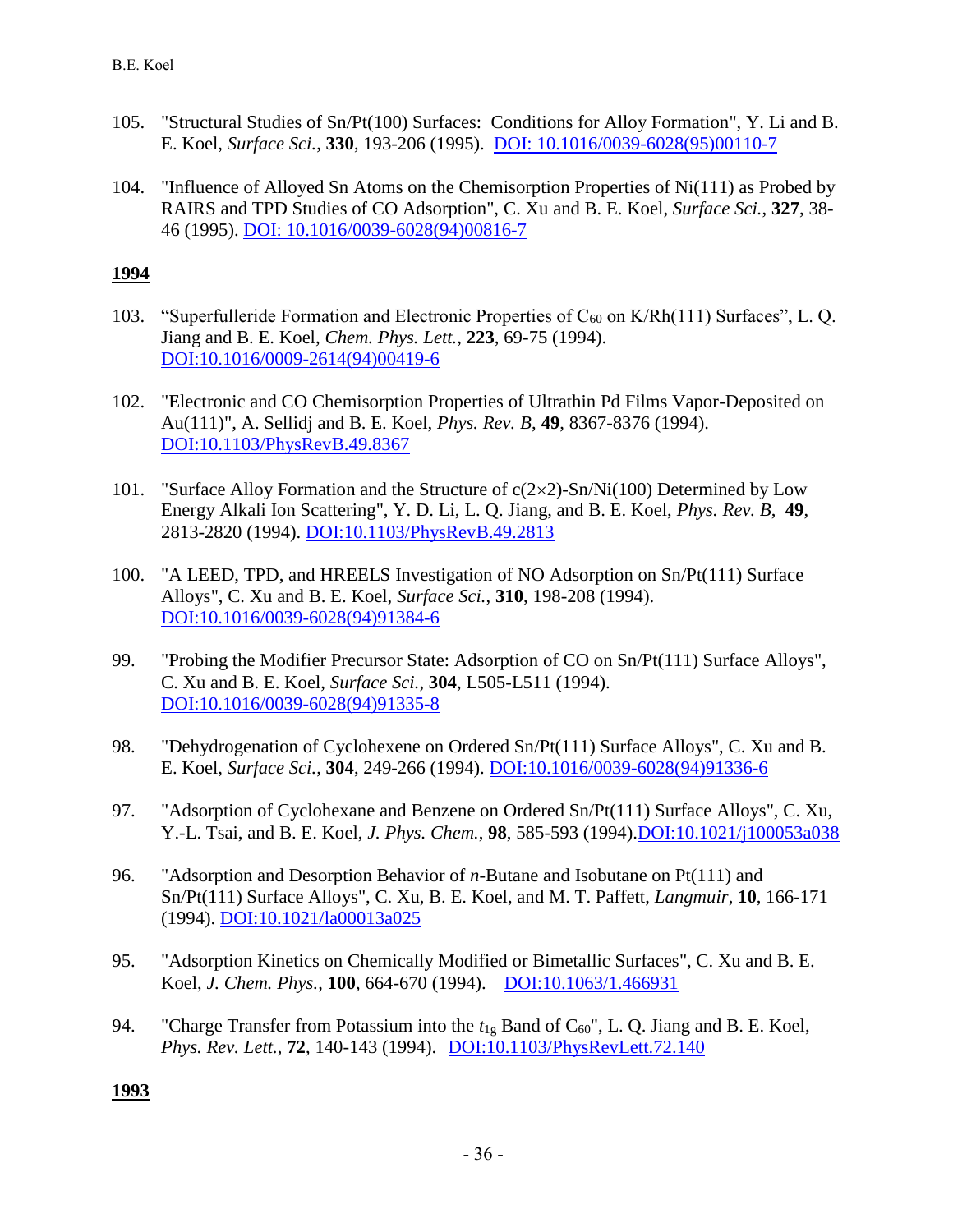- 93. "Methylcyclohexane to Benzene Conversion over K-promoted Pt(111)", L. Q. Jiang, A. Avoyan, B. E. Koel, and J. L. Falconer, *J. Amer. Chem. Soc.*, **115**, 12106-12110 (1993). [DOI:10.1021/ja00078a056](http://dx.doi.org/10.1021/ja00078a056)
- 92. "Model Reaction Studies of the Direct Synthesis of Methylchlorosilanes", K. A. Magrini, J. L. Falconer and B. E. Koel, in *Catalyzed Direct Reactions of Silicon*, K. M. Lewis and D. G. Rethwisch (Eds.), (Elsevier, 1993), 249-264. [Searchworks.stanford/2799595](http://searchworks.stanford.edu/view/2799595) or [books.google.com/books?id=L5tTAAAAMAAJ](https://books.google.com/books?id=L5tTAAAAMAAJ&source=gbs_ViewAPI)
- 91. "Electron-Induced Dissociation of Hydrocarbon Multilayers", C. Xu and B. E. Koel, *Surface Sci.*, **292**, L803-L809 (1993). [DOI:10.1016/0167-2584\(93\)90840-F](http://dx.doi.org/10.1016/0167-2584(93)90840-F)
- 90. "Trajectory-Dependent Neutralization of Low Energy Li<sup>+</sup> Scattered from Alkali Adsorbates on Ni(111)", L. Q. Jiang, Y. D. Li, and B. E. Koel, *Phys. Rev. Lett.*, **70**, 2649- 2652 (1993). [DOI:10.1103/PhysRevLett.70.2649](http://dx.doi.org/10.1103/PhysRevLett.70.2649)
- 89. "Vibrational and Electronic Properties of Monolayer and Multilayer  $C_{60}$  Films on Rh(111)", A. Sellidj and B. E. Koel, *J. Phys. Chem.*, **97**, 10076-10082 (1993). [DOI: 10.1021/j100141a030](http://dx.doi.org/10.1021/j100141a030)
- 88. "Chemisorption of Ethylene and Acetylene on Ultrathin Pd Films on Mo(100)", J. M. Heitzinger, S. C. Gebhard, and B. E. Koel, *J. Phys. Chem.*, **97**, 5327-5332 (1993). [DOI:10.1021/j100122a025](http://dx.doi.org/10.1021/j100122a025)
- 87. "CO Chemisorption Properties of Ultrathin Pd Films on Ta(110)", A. Sellidj and B. E. Koel, *Surface Sci.*, **284**, 139-153 (1993). [DOI:10.1016/0039-6028\(93\)90532-O](http://dx.doi.org/10.1016/0039-6028(93)90532-O)
- 86. "Hydrogen Adsorption and Absorption on Ultrathin Pd Films on Ta(110)", J. M. Heitzinger, A. Avoyan, and B. E. Koel, *Surface Sci.*, **294**, 251-264 (1993). [DOI:10.1016/0039-6028\(93\)90112-W](http://dx.doi.org/10.1016/0039-6028(93)90112-W)
- 85. "A New Catalysis for Benzene Production from Acetylene under UHV Conditions: Sn/Pt(111) Surface Alloys", C. Xu, J. W. Peck, and B. E. Koel, *J. Amer. Chem. Soc.*, **115**, 751-755 (1993). [DOI:10.1021/ja00055a054](http://dx.doi.org/10.1021/ja00055a054)
- 84. "Reactivity of Oxygen Adatoms on the Au(111) Surface", M. A. Lazaga, D. T. Wickham, D. H. Parker, G. N. Kastanas and B. E. Koel, in *Catalytic Selective Oxidation*, ACS Symposium Series, Vol. 523, S. T. Oyama and J. W. Hightower, Eds., (ACS Books, Washington, 1993), 90-109. [DOI:10.1021/bk-1993-0523.ch008](http://dx.doi.org/10.1021/bk-1993-0523.ch008)
- 83. "Growth Mechanism and Structure of Ultrathin Pd Films Vapor-Deposited on Ta(110)", A. Sellidj and B. E. Koel, *Surface Sci.*, **281**, 223-233 (1993). [DOI:10.1016/0039-6028\(93\)90636-X](http://dx.doi.org/10.1016/0039-6028(93)90636-X)
- 82. "Interaction of Chlorine with the Au(111) Surface in the Temperature Range of 120 1000 K", G. N. Kastanas and B. E. Koel, *Appl. Surface Sci.*, **64**, 235-249 (1993). [DOI:10.1016/0169-4332\(93\)90030-F](http://dx.doi.org/10.1016/0169-4332(93)90030-F)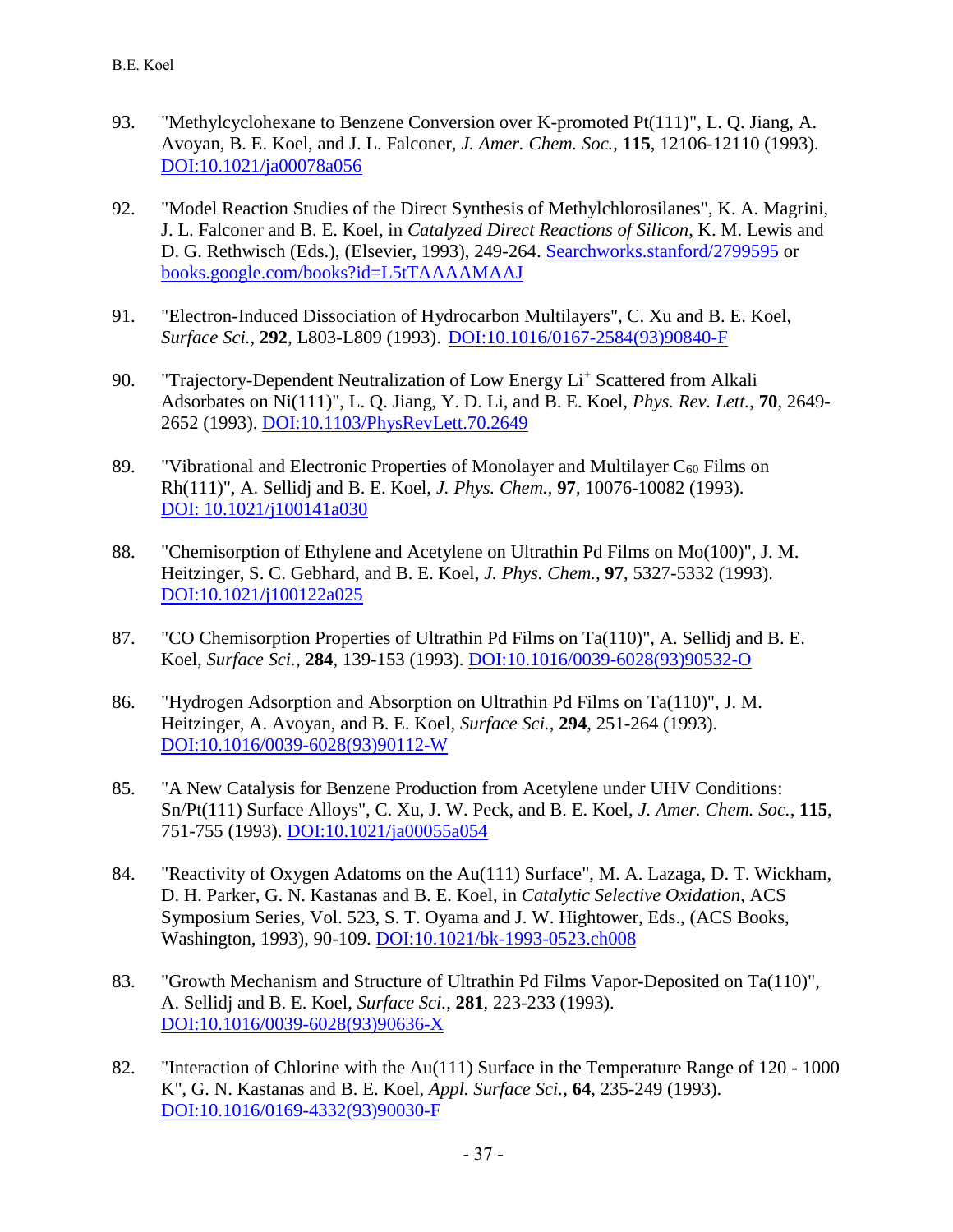- 81. "Chemisorption of Hydrogen on Ultrathin Pd Films on Mo(100)", J. M. Heitzinger, S. C. Gebhard, and B. E. Koel, *Chem. Phys. Lett*., **200**, 65-70 (1992). [DOI:10.1016/0009-2614\(92\)87046-R](http://dx.doi.org/10.1016/0009-2614(92)87046-R)
- 80. "Hydrocarbon Trapping and Condensation on Pt(111)", L. Q. Jiang and B. E. Koel, *J. Phys. Chem.*, **96**, 8694-8697 (1992). [DOI:10.1021/j100201a008](http://dx.doi.org/10.1021/j100201a008)
- 79. "Chemisorption of CO on Ultrathin Films of Pd on Mo(100)", J. M. Heitzinger, S. C. Gebhard, and B. E. Koel, *Surface Sci.*, **275**, 209-222 (1992). [DOI:10.1016/0039-6028\(92\)90795-8](http://dx.doi.org/10.1016/0039-6028(92)90795-8)
- 78. "Effects of K, O, and H Adatoms on the Adsorption Kinetics of CO on Pt(111)", L. Q. Jiang, B. E. Koel, and J. L. Falconer, *Surface Sci.*, **273**, 273-284 (1992). [DOI:10.1016/0039-6028\(92\)90065-E](http://dx.doi.org/10.1016/0039-6028(92)90065-E)
- 77. "Low Energy Electron Induced Chemistry: C2H5Cl on Ag(111)", X.-L. Zhou, P. M. Blass, B. E. Koel, and J. M. White, *Surface Sci.*, **271**, 452-467 (1992). [DOI:10.1016/0039-6028\(92\)90907-N](http://dx.doi.org/10.1016/0039-6028(92)90907-N)
- 76. "Low Energy Electron Induced Chemistry: CH3Cl on Ag(111)", X.-L. Zhou, P. M. Blass, B. E. Koel, and J. M. White, *Surface Sci.*, **271**, 427-451 (1992). [DOI:10.1016/0039-6028\(92\)90906-M](http://dx.doi.org/10.1016/0039-6028(92)90906-M)
- 75. "Ultrathin Films of Pd on Au(111): Evidence for Surface Alloy Formation", B. E. Koel, A. Sellidj, and M. T. Paffett, *Phys. Rev. B*, **46**, 7846-7856 (1992). [DOI: 10.1103/PhysRevB.46.7846](http://dx.doi.org/10.1103/PhysRevB.46.7846)
- 74. "Influence of Potassium on the Adsorption of  $H_2$  on Pt(111)", S. C. Gebhard and B. E. Koel, *J. Phys. Chem.*, **96**, 7056-7063 (1992). [DOI:10.1021/j100196a040](http://dx.doi.org/10.1021/j100196a040)
- 73. "Growth Mechanism and Structure of Ultrathin Palladium Films Formed by Deposition on Mo(100)", J. M. Heitzinger, S. C. Gebhard, D. H. Parker, and B. E. Koel, *Surface Sci.*, **260**, 151-162 (1992). [DOI:10.1016/0039-6028\(92\)90028-5](http://dx.doi.org/10.1016/0039-6028(92)90028-5)
- 72. "High Resolution Electron Energy Loss Spectroscopy (HREELS)", B. E. Koel, in *Encyclopedia of Materials Characterization: Surfaces, Interfaces, Thin Films*, C. R. Brundle, C.A. Evans, Jr., and S. Wilson, Eds., (Butterworth, 1992), pp. 442-459. (Invited Review) [DOI:10.1016/B978-0-08-052360-6.50043-6](http://dx.doi.org/10.1016/B978-0-08-052360-6.50043-6) or [Encyclopedia of Mat. Charact.](http://ricebrosplymouth.com/_manuals/books/Encyclopedia%20of%20Materials%20Characterization%20-%20C.%20Richard%20Brundle.pdf)

## **1991**

71. "Hydrogen-Induced CO Displacement from the Pt(111) Surface: An Isothermal Kinetic Study", D. H. Parker, D. A. Fischer, J. Colbert, B. E. Koel, and J. L. Gland, *Surface Sci.*, **258**, 75-81 (1991). [DOI:10.1016/0039-6028\(91\)90902-5](http://dx.doi.org/10.1016/0039-6028(91)90902-5)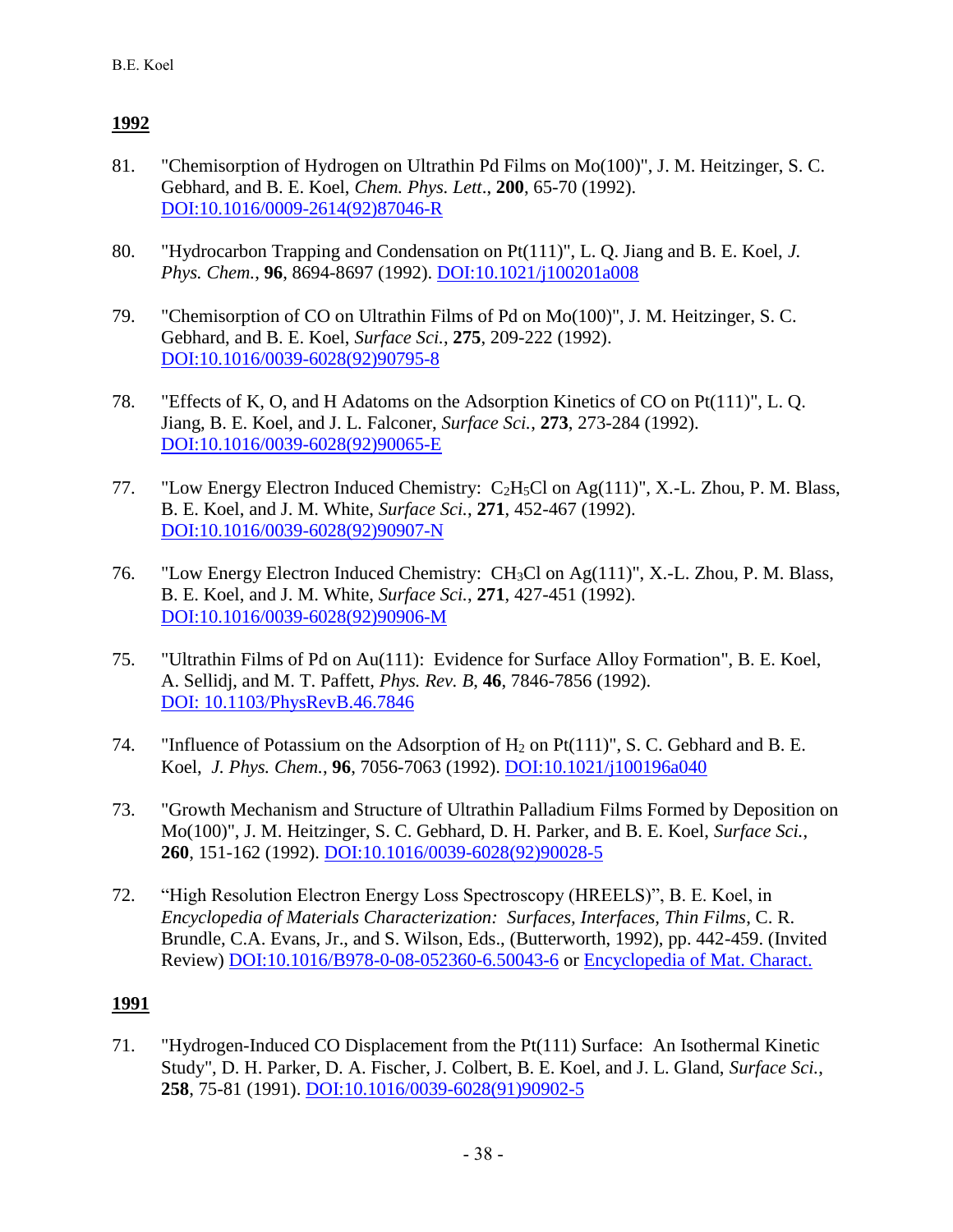- 70. "Structure of Metal Overlayers by Low Energy Alkali Ion Scattering: Cu/Ru (0001) and Sn/Pt (111)", S. H. Overbury, D. R. Mullins, M. T. Paffett, and B. E. Koel, in *The Structure of Surfaces III,* Springer Series in Surface Sciences, Vol. 24, M. A. Van Hove, K. Takayanagi, and X. D. Xie (Eds.), (Springer-Verlag, Heidelberg, 1991), pp. 323-327. [http://www.researchgate.net/publication/255113716](http://www.researchgate.net/publication/255113716_Structure_of_metal_overlayers_by_low_energy_alkali_ion_scattering_CuRu(001)_and_SnPt_(111))
- 69. "A Vibrational Study of Borazine Adsorbed on Pt(111) and Au(111) Surfaces", R. J. Simonson, M. T. Paffett, M. E. Jones, and B. E. Koel, *Surface Sci.*, **254**, 29-44 (1991). [DOI:10.1016/0039-6028\(91\)90635-6](http://dx.doi.org/10.1016/0039-6028(91)90635-6)
- 68. "Surface Structural Determination of Sn Deposited on Pt(111) by Low Energy Alkali Ion Scattering", S. H. Overbury, D. R. Mullins, M. T. Paffett, and B. E. Koel, *Surface Sci.*, **254**, 45-57 (1991). [DOI:10.1016/0039-6028\(91\)90636-7](http://dx.doi.org/10.1016/0039-6028(91)90636-7)
- 67. "A Multitechnique Surface Science Examination of Sn Deposition on Pt(100)", M. T. Paffett, A. D. Logan, R. J. Simonson, and B. E. Koel, *Surface Sci.*, **250**, 123-138 (1991). [DOI:10.1016/0039-6028\(91\)90715-5](http://dx.doi.org/10.1016/0039-6028(91)90715-5)
- 66. "Interpretation of the Carbon Auger Line Shapes for the Adsorption and Decomposition of Ethylene on Ni(100)", F. L. Hutson, D. E. Ramaker, B. E. Koel, and S. C. Gebhard, *Surface Sci.*, **248**, 119-133 (1991). [DOI:10.1016/0039-6028\(91\)90066-2](http://dx.doi.org/10.1016/0039-6028(91)90066-2)
- 65. "Spectroscopic Evidence for Carbon-Carbon Bonding in "Carbidic" Layers on Metals", F. L. Hutson, D. E. Ramaker, and B. E. Koel, *Surface Sci.*, **248**, 104-118 (1991). [DOI:10.1016/0039-6028\(91\)90065-Z](http://dx.doi.org/10.1016/0039-6028(91)90065-Z)
- 64. "Methyl Chloride and Trichlorosilane Adsorption on  $Cu(110)$ ", K. A. Magrini, S. Gebhard, B. E. Koel, and J. L. Falconer, *Surface Sci.*, **248**, 93-103 (1991). [DOI:10.1016/0039-6028\(91\)90064-Y](http://dx.doi.org/10.1016/0039-6028(91)90064-Y)
- 63. "Adsorption of Nitrogen Dioxide and Nitric Oxide on Pd(111)", D. T. Wickham, B. A. Banse, and B. E. Koel, *Surface Sci.*, **243**, 83-95 (1991). [DOI:10.1016/0039-6028\(91\)90347-U](http://dx.doi.org/10.1016/0039-6028(91)90347-U)

- 62. "Hydrogen-Induced Low Temperature CO Displacement from the Pt(111) Surface", D. H. Parker, D. A. Fischer, J. Colbert, B. E. Koel, and J. L. Gland, *Surface Sci.*, **236**, L372- L376 (1990). [DOI:10.1016/0039-6028\(90\)90467-M](http://dx.doi.org/10.1016/0039-6028(90)90467-M)
- 61. "Adsorption of Nitrogen Dioxide on Polycrystalline Gold", D. T. Wickham, B. A. Banse, and B. E. Koel, *Catal. Lett.,* **6**, 163-172 (1990). [DOI:10.1007/BF00774716](http://dx.doi.org/10.1007/BF00774716)
- 60. "Chemisorption of CO,  $H_2$ , and  $O_2$  on Ordered Sn/Pt(111) Surface Alloys", M. T. Paffett, S. C. Gebhard, R. G. Windham, and B. E. Koel, *J. Phys. Chem.*, **94**, 6831-6839 (1990). <http://www.osti.gov/scitech/biblio/6439225>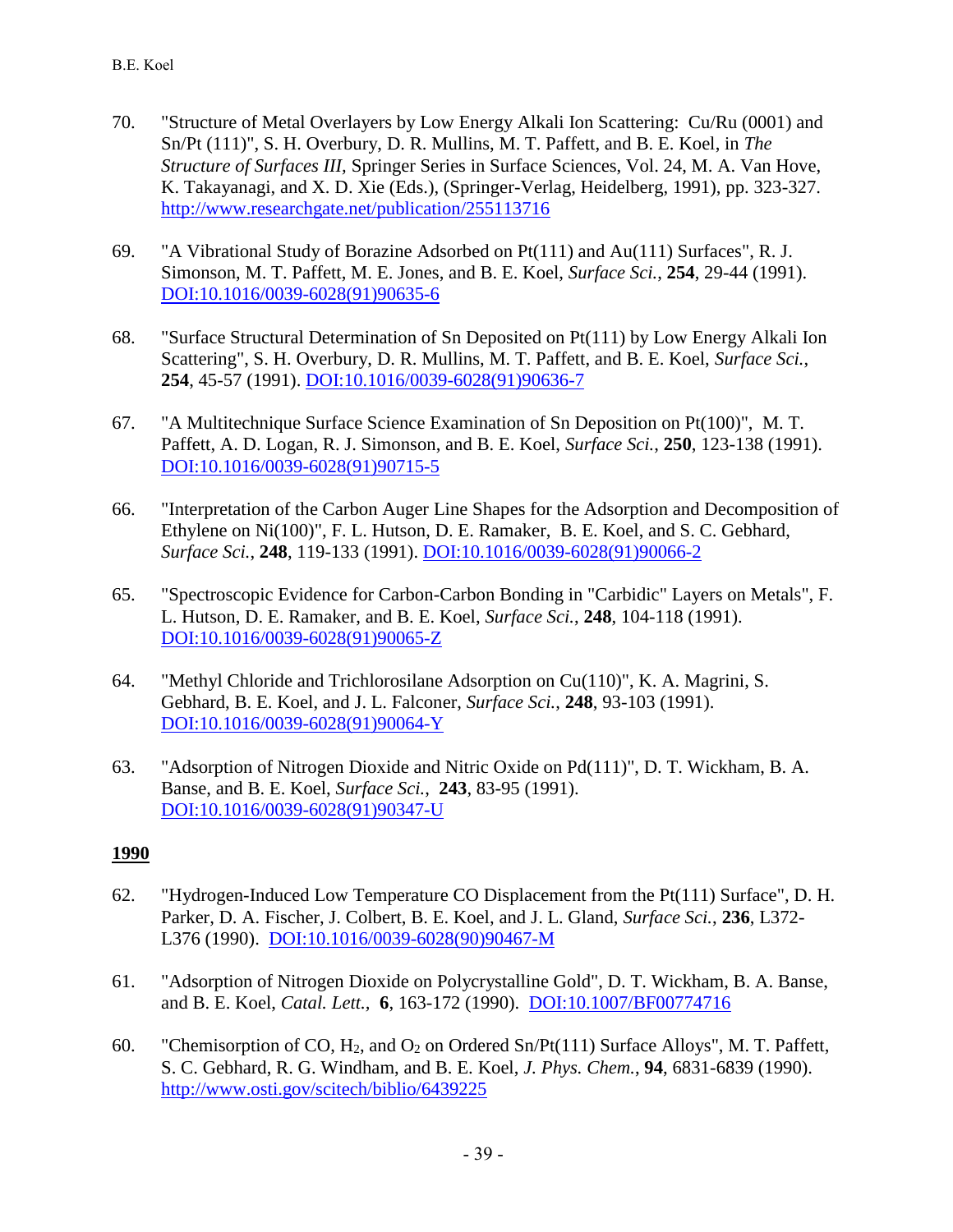- 59. "Interaction of Oxygen with Pd(111): High Effective  $O_2$  Pressure Conditions by Using Nitrogen Dioxide", B. A. Banse and B. E. Koel, *Surface Sci.*, **232**, 275-285 (1990). [DOI:10.1016/0039-6028\(90\)90120-W](http://dx.doi.org/10.1016/0039-6028(90)90120-W)
- 58. "Interaction of Dimethylamine with Clean and Partially Oxidized Copper Surfaces", J. A. Kelber, J. W. Rogers, Jr., B. A. Banse, and B. E. Koel, *Appl. Surface Sci.*, **44**, 193-204 (1990). [DOI:10.1016/0169-4332\(90\)90050-A](http://dx.doi.org/10.1016/0169-4332(90)90050-A)
- 57. "Temperature Programmed Desorption of Bi on Ni(100)", M. E. Jones, J. M. Heitzinger, R. J. Smith, and B. E. Koel, *J. Vac. Sci. Technol.*, **A 8**, 2512-2516 (1990). [DOI:10.1116/1.576725](http://dx.doi.org/10.1116/1.576725)
- 56. "Chemisorption of High Coverages of Atomic Oxygen on the Pt(111), Pd(111), and Au(111) Surfaces", D. H. Parker and B. E. Koel, *J. Vac. Sci. Technol.*, **A 8**, 2585-2590 (1990). [DOI:10.1116/1.576675](http://dx.doi.org/10.1116/1.576675)
- 55. "The Adsorption of CO on Pd Thin Films on Ta(110)", B. E. Koel, R. Smith, and P. J. Berlowitz, *Surface Sci.*, **231**, 325-332 (1990). [DOI:10.1016/0039-6028\(90\)90201-I](http://dx.doi.org/10.1016/0039-6028(90)90201-I)
- 54. "Determination of the Reaction Order and Activation Energy for Desorption Kinetics Using TPD Spectra: Application to  $D_2$  Desorption from Ag(111)", D. Parker, M. E. Jones and B. E. Koel, *Surface Sci.*, **233**, 65-74 (1990). [DOI:10.1016/0039-6028\(90\)90176-9](http://dx.doi.org/10.1016/0039-6028(90)90176-9)
- 53. "Reactions of the Adsorption Isomers of Nitrogen Dioxide on Well-Defined Surfaces", B. E. Koel, in *Chemically Modified Surfaces*, Vol. 3, D. E. Leyden (Ed.), (Gordon and Breach, 1990), pp. 189-194.
- 52. "A Method for Estimating Surface Reaction Energetics: Application to the Mechanism of Ethylene Decomposition on Pt(111)", E. A. Carter and B. E. Koel, *Surface Sci.*, **226**, 339- 357 (1990). [DOI:10.1016/0039-6028\(90\)90498-W](http://www.dx.doi.org/10.1016/0039-6028(90)90498-W)
- 51. "A Comprehensive Investigation of HCl- and Br2/NH3(aq)-Etched p-InP Interfaces", P. R. Segar, C. A. Koval, B. E. Koel and S. C. Gebhard, *J. Electrochem. Soc.*, **137**, 544-552 (1990). [DOI:10.1149/1.2086495](http://dx.doi.org/10.1149/1.2086495)
- 50. "Coadsorption of Ethylene and Potassium on Pt(111). 2. Influence of Potassium on the Decomposition of Ethylene", R. G. Windham and B. E. Koel, *J. Phys. Chem.*, **94**, 1489- 1496 (1990). [DOI:10.1021/j100367a053](http://dx.doi.org/10.1021/j100367a053)

- 49. "Electronic Effects of Surface Oxygen on the Bonding of NO to Pt(111)", M. E. Bartram, R. G. Windham, B. E. Koel, and E. A. Carter, *Surface Sci.*, **219**, 467-489 (1989). [DOI:10.1016/0039-6028\(89\)90522-0](http://www.dx.doi.org/10.1016/0039-6028(89)90522-0)
- 48. "Chemisorption of Ethylene on Ordered Sn/Pt(111) Surface Alloys", S. C. Gebhard, R. G. Windham, B. E. Koel, and M. T. Paffett, *Surface Sci.*, **223**, 449-464 (1989). [DOI:10.1016/0039-6028\(89\)90673-0](http://www.dx.doi.org/10.1016/0039-6028(89)90673-0)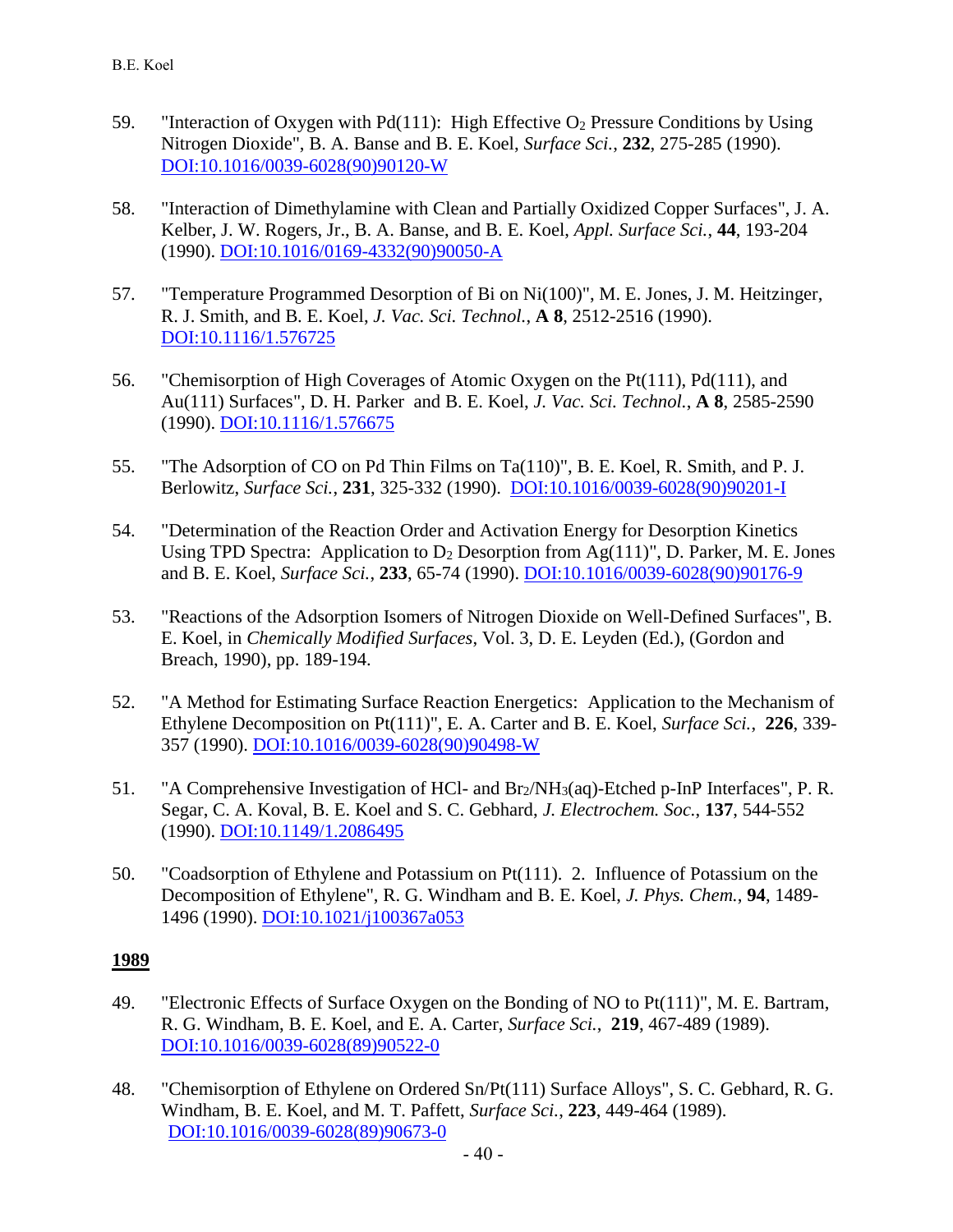- 47. "The Adsorption of Nitric Oxide and Nitrogen Dioxide on Polycrystalline Platinum", D. T. Wickham, B. A. Banse, and B. E. Koel, *Surface Sci.*, **223**, 82-100 (1989). [DOI:10.1016/0039-6028\(89\)90727-9](http://www.dx.doi.org/10.1016/0039-6028(89)90727-9)
- 46. "Small Scale Electrochemical Cleaning of Molybdenum to Improve Spot-Welding Characteristics", M. E. Jones, B. E. Koel, and R. T. Weppner, *Rev. Sci. Instrum.*, **60**, 3067-3068 (1989). [DOI:10.1063/1.1140606](http://dx.doi.org/10.1063/1.1140606)
- 45. "Transient Kinetic Studies of the Catalytic Reduction of NO by CO on Platinum", B. A. Banse, D. T. Wickham, and B. E. Koel, *J. Catal.*, **119**, 238-248 (1989). [DOI:10.1016/0021-9517\(89\)90149-8](http://www.dx.doi.org/10.1016/0021-9517(89)90149-8)
- 44. "Chemisorption of Atomic Hydrogen on Clean and Cl-covered Ag(111)", X. L. Zhou, J. M. White and B. E. Koel, *Surface Sci.*, **218**, 201-210 (1989). [DOI:10.1016/0039-6028\(89\)90627-4](http://www.dx.doi.org/10.1016/0039-6028(89)90627-4)
- 43. "Direct Formation of (CH3) <sup>2</sup>HSiCl from Si and CH3Cl", K. A. Magrini, J. L. Falconer and B. E. Koel, *J. Phys. Chem.*, **93**, 5563-5568 (1989). <http://www.osti.gov/scitech/biblio/7157768>
- 42. "Study of High Coverages of Atomic Oxygen on the Pt(111) Surface", D. H. Parker, M. E. Bartram, and B. E. Koel, *Surface Sci.*, **217**, 489-510 (1989). [DOI:10.1016/0039-6028\(89\)90443-3](http://www.dx.doi.org/10.1016/0039-6028(89)90443-3)
- 41. "The Molecular Adsorption of  $NO<sub>2</sub>$  and the Formation of  $N<sub>2</sub>O<sub>3</sub>$  on Au(111)", M. E. Bartram and B. E. Koel, *Surface Sci.*, **213**, 137-156 (1989). [DOI:10.1016/0039-6028\(89\)90255-0](http://dx.doi.org/10.1016/0039-6028(89)90124-6)
- 40. "A Multitechnique Surface Analysis Study of the Adsorption of  $H_2$ , CO, and  $O_2$  on Bi/Pt(111) Surfaces", M. T. Paffett, C. T. Campbell, R. G. Windham, and B. E. Koel, *Surface Sci.*, **207**, 274-296 (1989). [DOI:10.1016/0039-6028\(89\)90124-6](http://www.dx.doi.org/10.1016/0039-6028(89)90124-6)

- 39. "Steady-State Kinetics of the Catalytic Reduction of Nitrogen Dioxide by Carbon Monoxide on Platinum", D. T. Wickham and B. E. Koel, *J. Catal.*, **114**, 207-216 (1988). [DOI:10.1016/0021-9517\(88\)90025-5](http://www.dx.doi.org/10.1016/0021-9517(88)90025-5)
- 38. "Coadsorption of Ethylene and Potassium on Pt(111). 1. Formation of a  $\pi$ -bonded State of Ethylene", R. G. Windham, M. E. Bartram, and B. E. Koel, *J. Phys. Chem.*, **92**, 2862- 2870 (1988). [DOI:10.1021/j100321a033](http://dx.doi.org/10.1021/j100321a033)
- 37. "Studies of the Ensemble Size Requirements for Ethylene Adsorption and Decomposition on Pt(111): Ethylene and Bismuth Coadsorption", R. G. Windham, B. E. Koel, and M. T. Paffett, *Langmuir*, **4**, 1113-1118 (1988). [DOI:10.1021/la00083a009](http://www.dx.doi.org/10.1021/la00083a009)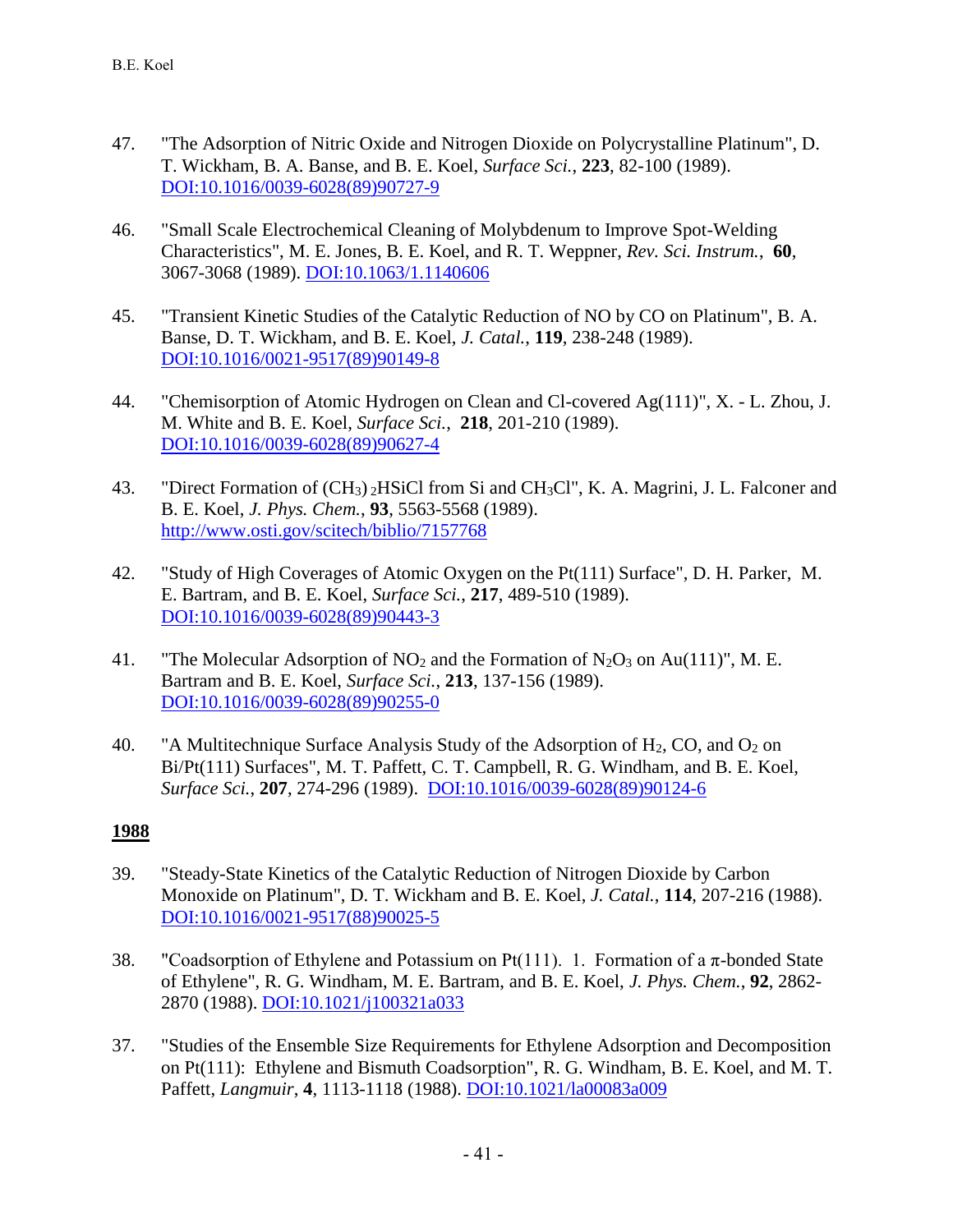- 36. "NO<sup>2</sup> Chemisorption: An Example of Surface Linkage Isomerism", M. E. Bartram and B. E. Koel, *J. Vac. Sci. Technol.*, **A 6**, 782-784 (1988). (Summary Abstract) [DOI:10.1116/1.575115](http://dx.doi.org/10.1116/1.575115)
- 35. "Coadsorption of Nitrogen Dioxide and Oxygen on Pt(111)", M. E. Bartram, R. G. Windham, and B. E. Koel, *Langmuir* , **4**, 240-246 (1988). [DOI:10.1021/la00080a001](http://dx.doi.org/10.1021/la00080a001)
- 34. "Surface Chemistry of Thin Palladium Films", D. L. Neiman and B. E. Koel, in *Physical and Chemical Properties of Thin Metal Overlayers and Alloy Surfaces*, D. M. Zehner and D. W. Goodman (Eds.),(Materials Research Society, Pittsburgh, PA, 1988), p. 143-153. [DOI:10.1557/PROC-83-143](http://dx.doi.org/10.1557/PROC-83-143)

- 33. "A Model Study of Alkali Promotion of Water-Gas Shift Catalysts: Cs/Cu(111)", C. T. Campbell and B. E. Koel, *Surface Sci.*, **186**, 393-411 (1987). [DOI:10.1016/S0039-6028\(87\)80384-9](http://www.dx.doi.org/10.1016/S0039-6028(87)80384-9)
- 32. "Surface Science Studies of the Water-Gas Shift Reaction on a Model Cu(111) Catalyst", C. T. Campbell, B. E. Koel, and K. A. Daube, *J. Vac. Sci. Technol.*, **A 5**, 810-813 (1987). [DOI:10.1116/1.574354](http://dx.doi.org/10.1116/1.574354)
- 31. "The Influence of Potassium on Ethylene Adsorption and Decomposition on Pt(111)", R. G. Windham, M. E. Bartram, and B. E. Koel, *J. Vac. Sci. Technol.*, **A 5**, 457-458 (1987). (Summary Abstract) [DOI:10.1116/1.574689](http://dx.doi.org/10.1116/1.574689)
- 30. "The Molecular Adsorption of Nitrogen Dioxide on Pt(111) Studied by Temperature Programmed Desorption and Vibrational Spectroscopy", M. E. Bartram, R. G. Windham, and B. E. Koel, *Surface. Sci.*, **184**, 57-74 (1987). [DOI:10.1016/S0039-6028\(87\)80272-8](http://www.dx.doi.org/10.1016/S0039-6028(87)80272-8)
- 29. "H2S/Cu(111): A Model Study of Sulfur Poisoning of Water Gas Shift Catalysts", C. T. Campbell and B. E. Koel, *Surface Sci.*, **183**, 100-112 (1987). [DOI:10.1016/S0039-6028\(87\)80337-0](http://www.dx.doi.org/10.1016/S0039-6028(87)80337-0)
- 28. "Bonding and Thermal Decomposition of Propylene, Propadiene, and Methylacetylene on the Rh(111) Single-Crystal Surface", B. E. Bent, C. M. Mate, J. E. Crowell, B. E. Koel, and G. A. Somorjai, *J. Phys. Chem.*, **91**, 1493-1502 (1987). [DOI:10.1021/j100290a042](http://www.dx.doi.org/10.1021/j100290a042)
- 27. "Chemical Modification of Surface Properties", B. E. Koel and R. G. Windham, in Proceedings, *Industry-University Advanced Materials Conference*, Denver, CO, J. G. Morse (Ed.), (The Metallurgical Society, Inc., Warrendale, PA, 1987), pp. 77-87.

#### **1986**

26. "Auger Lineshape Determination of the Hybridization of Ethylene Adsorbed on Ni(100)", B. E. Koel and D. L. Neiman, *Chem. Phys. Lett.*, **130**, 164-169 (1986). [DOI:10.1016/0009-2614\(86\)80447-X](http://www.dx.doi.org/10.1016/0009-2614(86)80447-X)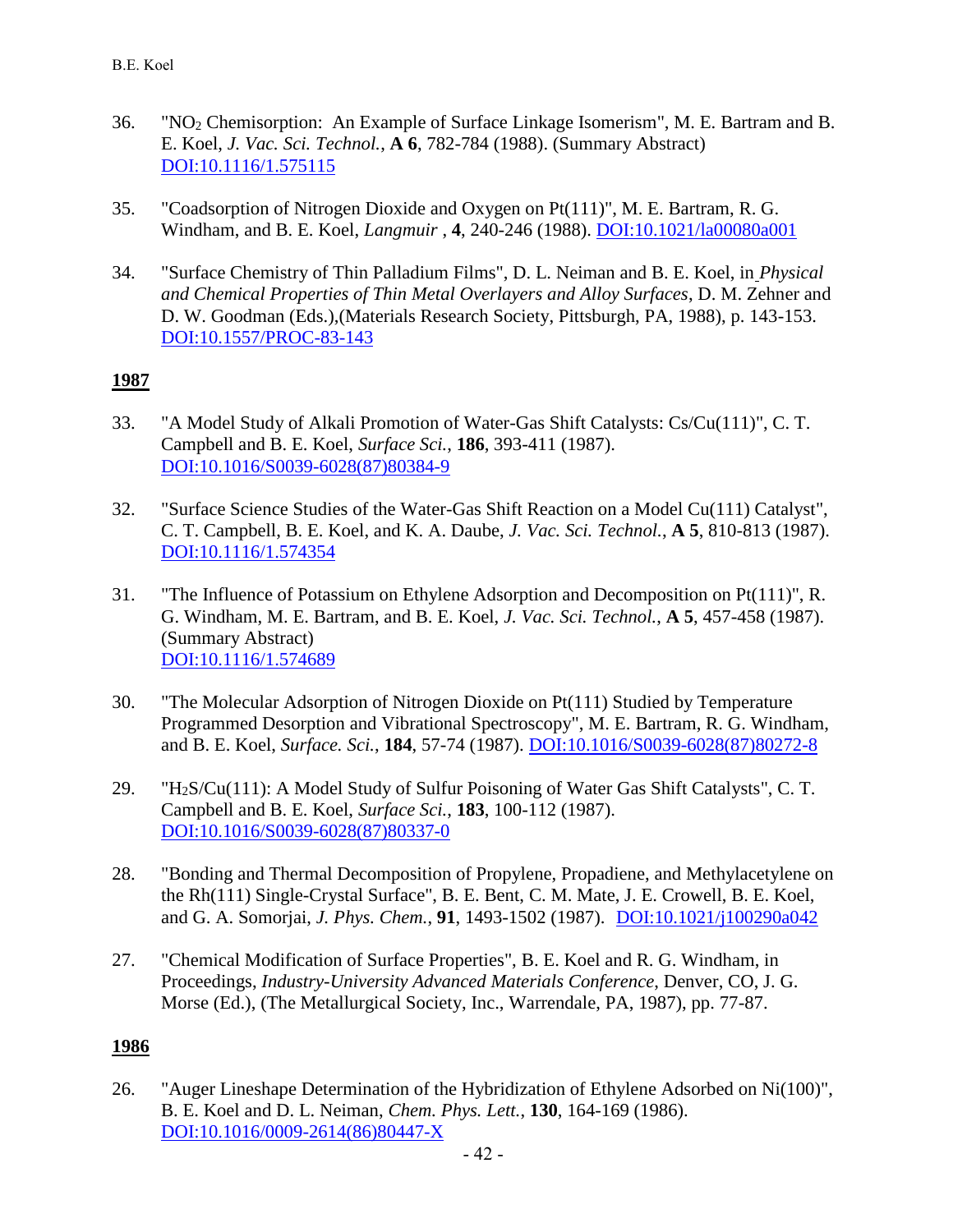25. "Thermal Decomposition of Benzene on the Rh(111) Crystal Surface", B. E. Koel, J. E. Crowell, C. M. Mate, B. E. Bent, and G. A. Somorjai, *J. Phys. Chem.*, **90**, 2949-2956 (1986). [DOI:10.1021/j100404a032](http://www.dx.doi.org/10.1021/j100404a032)

# **1985**

- 24. "Vibrational Spectroscopy of Adsorbed Monolayers", B. E. Koel, *Scanning Electron Microsc.*/**1985/V**, SEM, Inc., AMF O'Hare, IL (1985), pp. 1421-1440. [http://www.scopus.com/record/display.url?eid=2-s2.0-0022237603](http://www.scopus.com/record/display.url?eid=2-s2.0-0022237603&origin=inward&txGid=1AFF97E27849D1C663DFA6A1E4538AE4.zQKnzAySRvJOZYcdfIziQ%3a91)
- 23. "Chlorine Promotion of Selective Ethylene Oxidation over Ag(110): Kinetics and Mechanism", C. T. Campbell and B. E. Koel, *J. Catal.*, **92**, 272-283 (1985). [DOI:10.1016/0021-9517\(85\)90261-1](http://www.dx.doi.org/10.1016/0021-9517(85)90261-1)
- 22. Chapter 3 "Surface Structural Chemistry", B. E. Koel and G. A. Somorjai, in *Catalysis: Science and Technology*, Vol. 7, J. R. Anderson and M. Boudart, (Eds.),(Springer-Verlag, New York, 1985), pp. 159-218. (Invited Review) [DOI:10.1007/978-3-642-93281-6\\_3](http://www.dx.doi.org/10.1007/978-3-642-93281-6_3)

### **1984**

- 21. "Hydrogenation and H, D Exchange Studies of Ethylidyne (CCH3) on Rh(111) Crystal Surfaces at 1 atm. Pressure Using High Resolution Electron Energy Loss Spectroscopy", B. E. Koel, B. E. Bent and G. A. Somorjai, *Surface Sci.*, **146**, 211-228 (1984). [DOI:10.1016/0039-6028\(84\)90238-3](http://www.dx.doi.org/10.1016/0039-6028(84)90238-3)
- 20. "A High Resolution Electron Energy Loss Spectroscopy Study of the Surface Structure of Benzene Adsorbed on the Rh(111) Crystal Face", B. E. Koel, J. E. Crowell, C. M. Mate and G. A. Somorjai, *J. Phys. Chem.*, **88**, 1988-1996 (1984). [DOI:10.1021/j150654a014](http://www.dx.doi.org/10.1021/j150654a014)

## **1983**

- 19. "LEED and HREELS Studies of Benzene Adsorbed on Rh(111)", M. A. Van Hove, R. Lin, R. J. Koestner, B. E. Koel, M. Mate, J. E. Crowell and G. A. Somorjai, *Vacuum* , **33**, 860-861 (1983). [DOI:10.1016/0042-207X\(83\)90631-0](http://www.dx.doi.org/10.1016/0042-207X(83)90631-0)
- 18. "Photon- and Electron-Stimulated Desorption from Rare Earth Oxides", G. Loubriel, M. L. Knotek, R. H. Stulen, B. E. Koel, and C. C. Parks, *J. Vac. Sci. Technol.* **A 1**, 1145-1148 (1983). [DOI:10.1116/1.572354](http://www.dx.doi.org/10.1116/1.572354)
- 17. "Vibrational Spectroscopy Using HREELS of Benzene Adsorbed on the Rh(111) Crystal Surface", B. E. Koel and G. A. Somorjai, *J. Electron Spectrosc. Relat. Phenom.*, **29**, 287- 292 (1983). [DOI:10.1016/S0167-2991\(09\)61065-X](http://dx.doi.org/10.1016/S0167-2991(09)61065-X)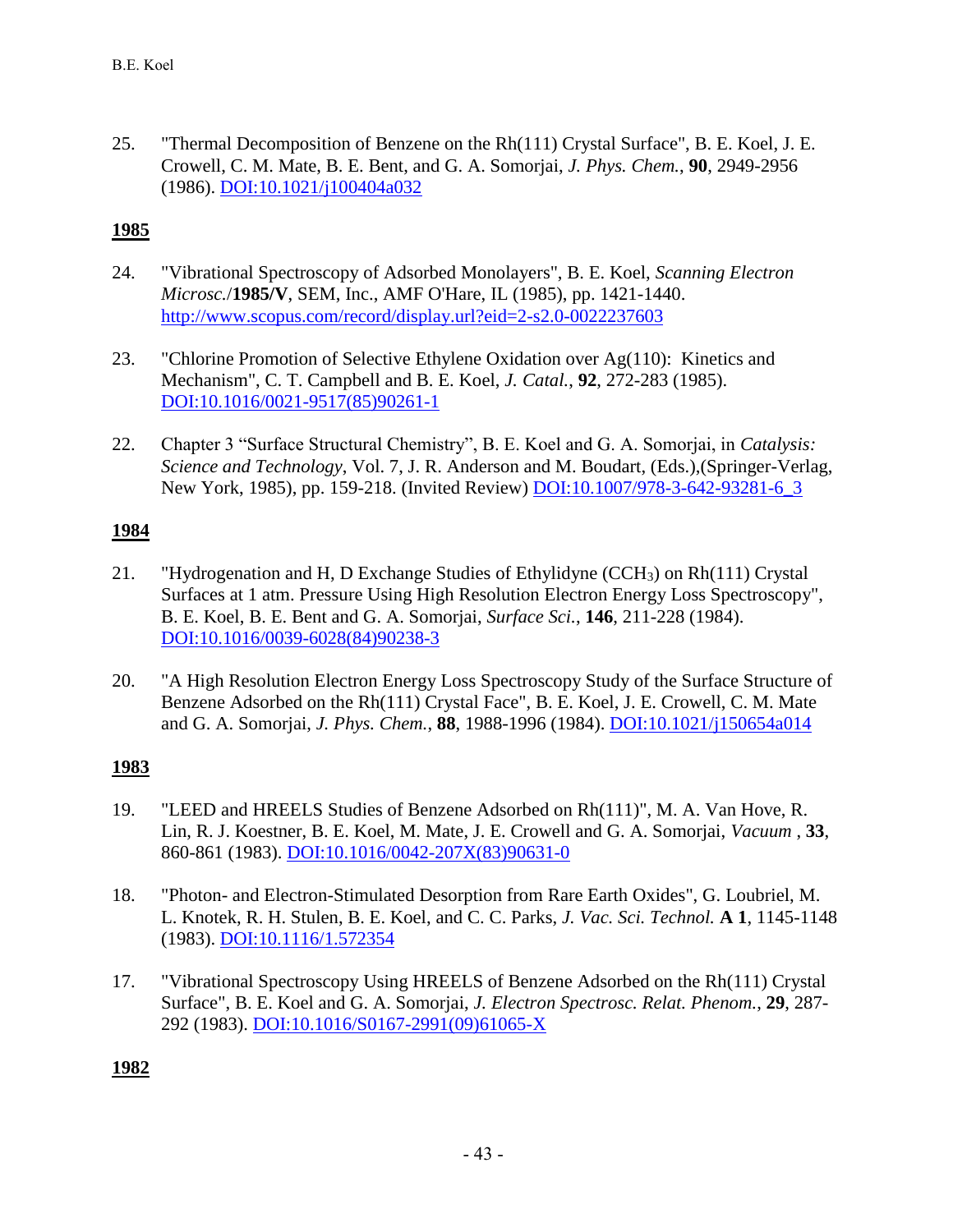- 16. "Hydrogen Surface Segregation on Si(111) by Photon Stimulated Desorption at the Si K-Edge", M. L. Knotek, G. M. Loubriel, R. H. Stulen, C. C. Parks and B. E. Koel, *Phys. Rev.*, **B 26**, 2292-2295 (1982). [DOI:10.1103/PhysRevB.26.2292](http://dx.doi.org/10.1103/PhysRevB.26.2292)
- 15. "The Adsorption and Decomposition of Ethylene on Ni(100)", B. E. Koel, J. M. White and D. W. Goodman, *Chem. Phys. Lett.*, **88**, 236-242 (1982). [DOI:10.1016/0009-2614\(82\)83375-7](http://dx.doi.org/10.1016/0009-2614(82)83375-7)
- 14. "Low Temperature Coadsorption of Hydrogen and Carbon Monoxide on Ni(100): II. ELS and XPS Studies", B. E. Koel, D. E. Peebles and J. M. White, *Surface Sci.*, **125**, 739-761 (1983). [DOI:10.1016/S0039-6028\(83\)80057-0](http://dx.doi.org/10.1016/S0039-6028(83)80057-0)
- 13. "Low Temperature Coadsorption of Hydrogen and Carbon Monoxide on Ni(100): I. TPD, , and UPS Studies", B. E. Koel, D. E. Peebles and J. M. White, *Surface Sci.*, **125**, 709- 73 (1983). [DOI:10.1016/S0039-6028\(83\)80056-9](http://dx.doi.org/10.1016/S0039-6028(83)80056-9)
- 12. "C(KVV) Auger Line Shape of Chemisorbed CO", B. E. Koel, J. M. White and G. M. Loubriel, *J. Chem. Phys.*, **77**, 2665-2669 (1982). [DOI:10.1063/1.444092](http://dx.doi.org/10.1063/1.444092)
- 11. "An Electron Spectroscopic Study of Coadsorbed H<sup>2</sup> and CO on Ni(100)", B. E. Koel, D. E. Peebles and J. M. White, *J. Vac. Sci. Technol.*, **20**, 889-890 (1982). [DOI:10.1116/1.571380](http://dx.doi.org/10.1116/1.571380)
- 10. "Resonant Photon-Stimulated Desorption of Ions from Oxidized Cerium", B. E. Koel, G. Loubriel, M. L. Knotek, R. H. Stulen, R. A. Rosenberg and C. C. Parks, *Phys. Rev.*, **B 25**, 5551-5554 (1982). [DOI:10.1103/PhysRevB.25.5551](http://dx.doi.org/10.1103/PhysRevB.25.5551)
- 9. "Water-Induced Effects on CO Adsorption on Ru(001)", H.-I. Lee, B. E. Koel, W. M. Daniel and J. M. White, *J. Catal.*, **74**, 192-195 (1982). [DOI:10.1016/0021-9517\(82\)90023-9](http://dx.doi.org/10.1016/0021-9517(82)90023-9)

- 8. "The Interaction of Coadsorbed Hydrogen and Carbon Monoxide on Ni(100)", B. E. Koel, D. E. Peebles and J. M. White, *Surface Sci.*, **107**, L367-L373 (1981). [DOI:10.1016/0039-6028\(81\)90528-8](http://dx.doi.org/10.1016/0039-6028(81)90528-8)
- 7. "Interference of O  $K_{\alpha}$  Ghost Features in X-ray Excited Auger Spectra", B. E. Koel and J. M. White, *J. Electron Spectrosc. Relat. Phenom.*, **22**, 237-245 (1981). [DOI:10.1016/0368-2048\(81\)85013-X](http://dx.doi.org/10.1016/0368-2048(81)85013-X)

#### **1980**

6. "X-ray Photoelectron Study of the Reaction of Water with Cerium", B. E. Koel, G. Praline, H.-I. Lee, J. M. White and R. L. Hance, *J. Electron Spectrosc. Relat. Phenom.*, **21**, 31-46 (1980). [DOI:10.1016/0368-2048\(80\)85035-3](http://dx.doi.org/10.1016/0368-2048(80)85035-3)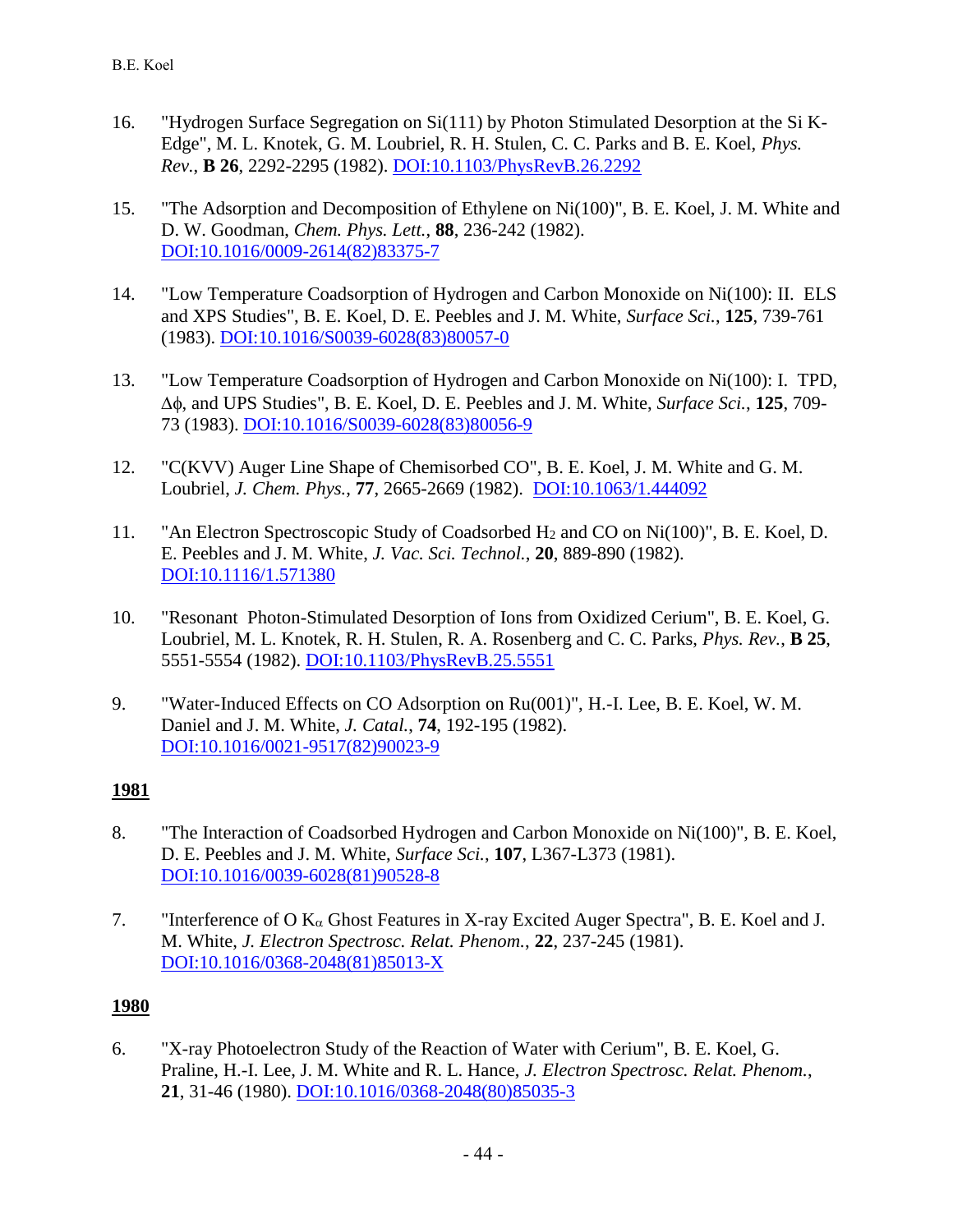- 5. "X-ray Photoelectron Study of the Reaction of Oxygen with Cerium", G. Praline, B. E. Koel, R. L. Hance, H.-I. Lee and J. M. White, *J. Electron Spectrosc. Relat. Phenom.*, **21**, 17-30 (1980). [DOI:10.1016/0368-2048\(80\)85034-1](http://dx.doi.org/10.1016/0368-2048(80)85034-1)
- 4. "Incorporation of Oxygen Chemisorbed on Ru(001)", G. Praline, B. E. Koel, H.-I. Lee and J. M. White, *Applic. Surface Sci.* **5**, 296-312 (1980). [DOI:10.1016/0378-5963\(80\)90068-9](http://dx.doi.org/10.1016/0378-5963(80)90068-9)
- 3. "The Behavior of  $H_2O$ , CO, and  $O_2$  on the Basal Plane of Ruthenium", H.-I. Lee, W. M. Daniel, G. Praline, B. E. Koel and J. M. White, *Kinam*, **2A**, 45-79 (1980).
- 2. "Photoeffects on Reactions over Transition Metals", B. E. Koel, J. M. White, J. L. Erskine and P. R. Antoniewicz, in *Advances in Chemistry Series No. 184, Interfacial Photoprocesses: Energy Conversion and Synthesis*, M. S. Wrighton (Ed.) (ACS, Washington, D. C., 1980), pp. 27-45. (Invited Review) [DOI:10.1021/ba-1980-0184.ch003](http://dx.doi.org/10.1021/ba-1980-0184.ch003)

1. "Oxygen Chemisorption on a Stepped Ru(001) Crystal", S. L. Parrott, G. Praline, B. E. Koel, J. M. White and T. N. Taylor, *J. Chem. Phys.*, **71**, 3352-3354 (1979). [DOI:10.1063/1.438782](http://dx.doi.org/10.1063/1.438782)

### **Book Chapters, Press Articles, Invited Comments, Application Notes, Symposia, and Book Reviews:**

- "Controlling factors of GaN wear", G. Zeng, X. Yang, C. H. Skinner, B. E. Koel, N. Tansu, B. A. Krick, *Tribology & Lubrication Technology*, 2017, March 1, pp. 22-28. (Invited) [semanticscholar.org/d4f6/81e316134102ed6e41cd47e8b79498f76abc.pdf](https://pdfs.semanticscholar.org/d4f6/81e316134102ed6e41cd47e8b79498f76abc.pdf)
- "Using surface science to understand interfaces for solar fuel devices", C.X. Kronawitter, B.E. Koel, *SPIE Newsroom*, 2015, September 3. (Invited) [spie.org/newsroom/6087-using](https://spie.org/newsroom/6087-using-surface-science-to-understand-interfaces-for-solar-fuel-devices)[surface-science-to-understand-interfaces-for-solar-fuel-devices](https://spie.org/newsroom/6087-using-surface-science-to-understand-interfaces-for-solar-fuel-devices)
- 305. "Adsorption and Reaction of Unsaturated Hydrocarbons on Sn/Pt alloys", X. Yang and B.E. Koel, in *Encyclopedia of Interfacial Chemistry: Surface Science and Electrochemistry*, Vol. 2, K. Wandelt (Ed.), (Elsevier, 2018), pp. 1-10. ISBN: 9780128097397 (Invited Review) [www.sciencedirect.com/science/article/pii/B9780124095472128021/pdf](https://www.sciencedirect.com/science/article/pii/B9780124095472128021/pdfft?md5=d9cf6029e2fa7251797373d7ed763a23&pid=main.pdf)
- 259. Chapter 9 "Combining Vibrational Spectroscopies with Quantum Chemical Calculations for Molecular-Level Understanding of Reaction Mechanisms on Catalytic Surfaces", S. G. Podkolzin, G. B. Fitzgerald, B. E. Koel, in *ACS Symposium Series*, Vol. 1133, *Applications of Molecular Modeling to Challenges in Clean Energy,* G. B. Fitzgerald and N. Govind, (Eds.), (ACS, 2013), pp. 153-176. (Invited Review) [DOI:10.1021/bk-2013-1133.ch009](http://dx.doi.org/10.1021/bk-2013-1133.ch009)
- 238. Chapter 2 "Structure, Characterization and Reactivity of Pt-Alloy Surfaces", B. E. Koel, in *Model Systems in Catalysis: From Single Crystals and Size Selected Clusters to Supported*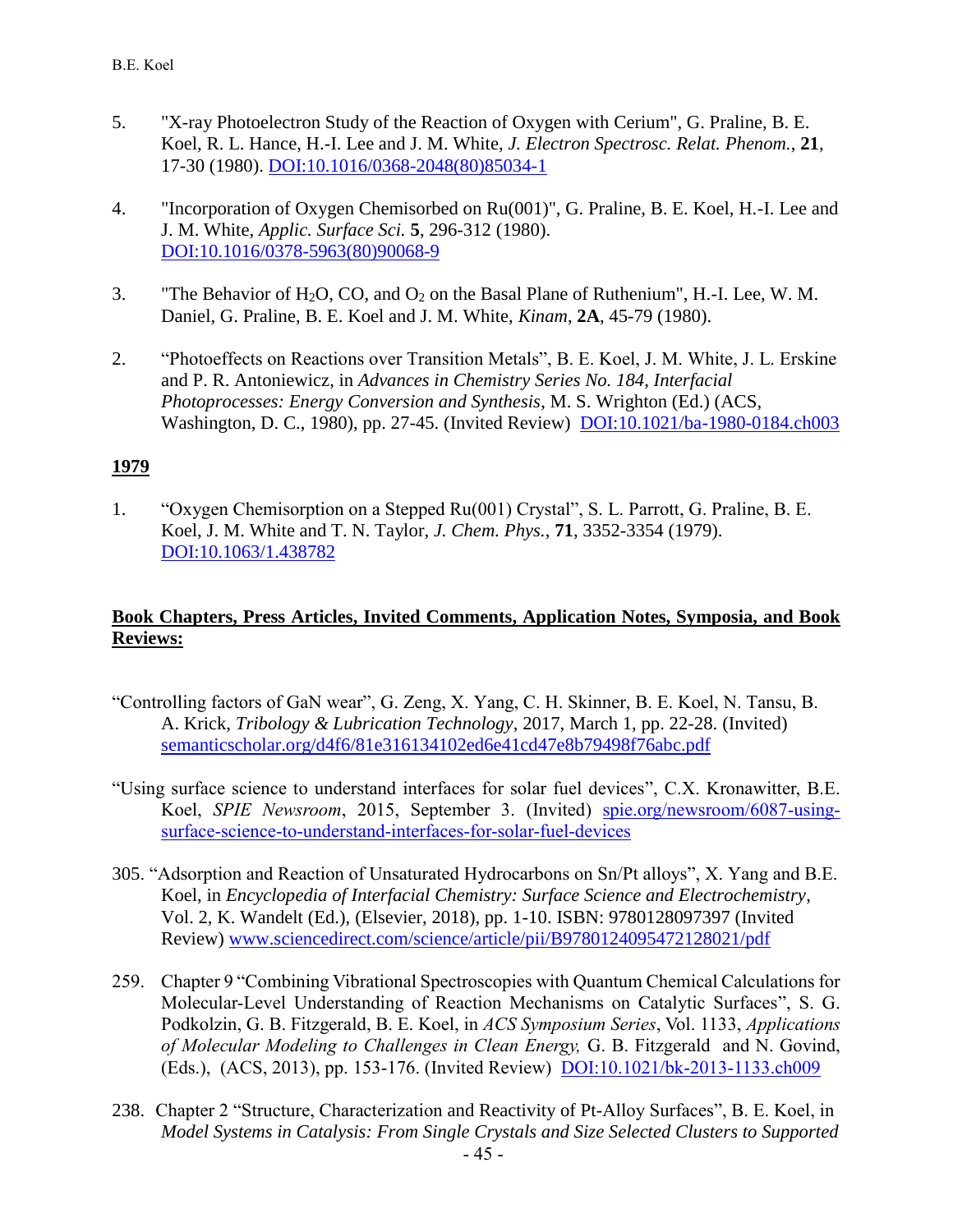*Enzyme Mimics,* R. M. Rioux (Ed.), (Springer, 2010), pp. 29-50. (Invited Review) [DOI:10.1007/978-0-387-98049-2](http://dx.doi.org/10.1007/978-0-387-98049-2)

- 225. Chapter 5.3.4 "Promoters and Poisons", B. E. Koel and J. Kim, in *Handbook of*  Heterogeneous Catalysis, 2<sup>nd</sup> Edition, G. Ertl, H. Knözinger, F. Schüth, and J. Weitkamp (Eds.), (VCH, Weinheim, Germany, 2008), pp. 1593-1624. (Invited Review) [DOI:10.1002/9783527610044.hetcat0087](http://dx.doi.org/10.1002/9783527610044.hetcat0087)
- 218. Chapter 3.8.4 "Adsorbed  $CO_2$ ,  $NO_2$ ,  $O_3$ ,  $SO_2$ ,  $OCS$ , and  $N_2O$  on Metals", C. Panja, J. Kim, E. C. Samano, and B. E. Koel, in *Adsorbed Layers on Surfaces*, Landolt-Bornstein Volume III/42 , H. Bonzel (Ed.), (Springer-Verlag, Berlin-Heidelberg, 2006), pp. 170-241. (Invited Review) [DOI:10.1007/11364856\\_3](http://dx.doi.org/10.1007/11364856_3)
- 189. Chapter 25 "Surfaces and Films", B. E. Koel and R. Resch, in *Physics Desk Reference,* 3<sup>rd</sup> ed., edited by E. R. Cohen, D. R. Lide, and G. L. Trigg (AIP Press, New York, 2003), pp. 756-790. (Invited Review) [books.google.com/books?id=JStYf6WlX](https://books.google.com/books?id=JStYf6WlXpgC&pg=PR29&lpg=PR29&dq=surface+and+films,+physics+desk+reference&source=bl&ots=AbZ2VM2WrZ&sig=7HiGWD4GbEAtXBwbG8w_8UEn-6s&hl=en&sa=X&ei=B5OQVNbwH7LGsQTgroKoDw&ved=0CCgQ6AEwAQ#v=onepage&q=surface%20and%20films%2C%20physics%20desk%20reference&f=false)
- 188. "State-of-the-art characterization of single-crystal surfaces—a view of nanostructures", M. Batzill, S. Banerjee, and B. E. Koel, in *Catalysis and Electrocatalysis at Nanoparticle Surfaces*, A. Wieckowski, E. R. Savinova, and C. G. Vayenas (Eds.), (Marcel Dekker Inc., New York, 2003), pp. 109-169. (Invited Review) [doi/pdf/10.1201/9780203912713.pt2](http://www.crcnetbase.com/doi/pdf/10.1201/9780203912713.pt2) or [books.google.com/books?id=mKGSdY6b3wwC](https://books.google.com/books?hl=en&lr=&id=mKGSdY6b3wwC&oi=fnd&pg=PA109&ots=XSJebONk-E&sig=_46wV-HLJOAZtbQtLKDbRO0l7Zc#v=onepage&q&f=false)
- 113. "Surface Processes", H. Busse and B. E. Koel, *Encyclopedia of Applied Physics*, Vol. 20, (VCH Publishers, Weinheim, 1997) pp. 273-309. (Invited Review) [DOI: 10.1002/3527600434.eap486](http://dx.doi.org/10.1002/3527600434.eap486)
- 92. "Model Reaction Studies of the Direct Synthesis of Methylchlorosilanes", K. A. Magrini, J. L. Falconer and B. E. Koel, in *Catalyzed Direct Reactions of Silicon*, K. M. Lewis and D. G. Rethwisch (Eds.), (Elsevier, 1993), 249-264. [Searchworks.stanford/2799595](http://searchworks.stanford.edu/view/2799595) or [books.google.com/books?id=L5tTAAAAMAAJ](https://books.google.com/books?id=L5tTAAAAMAAJ&source=gbs_ViewAPI)
- 72. "High Resolution Electron Energy Loss Spectroscopy (HREELS)", B. E. Koel, in *Encyclopedia of Materials Characterization: Surfaces, Interfaces, Thin Films*, C. R. Brundle, C.A. Evans, Jr., and S. Wilson, Eds., (Butterworth, 1992), pp. 442-459. (Invited Review) [DOI:10.1016/B978-0-08-052360-6.50043-6](http://dx.doi.org/10.1016/B978-0-08-052360-6.50043-6) or [Encyclopedia of Mat. Charact.](http://ricebrosplymouth.com/_manuals/books/Encyclopedia%20of%20Materials%20Characterization%20-%20C.%20Richard%20Brundle.pdf)
- 22. Chapter 3 "Surface Structural Chemistry", B. E. Koel and G. A. Somorjai, in *Catalysis: Science and Technology*, Vol. 7, J. R. Anderson and M. Boudart, (Eds.),(Springer-Verlag, New York, 1985), pp. 159-218. (Invited Review) [DOI:10.1007/978-3-642-93281-6\\_3](http://www.dx.doi.org/10.1007/978-3-642-93281-6_3)
- 2. "Photoeffects on Reactions over Transition Metals", B. E. Koel, J. M. White, J. L. Erskine and P. R. Antoniewicz, in *Advances in Chemistry Series No. 184, Interfacial Photoprocesses: Energy Conversion and Synthesis*, M. S. Wrighton (Ed.) (ACS, Washington, D. C., 1980), pp. 27-45. (Invited Review) [DOI:10.1021/ba-1980-0184.ch003](http://dx.doi.org/10.1021/ba-1980-0184.ch003)